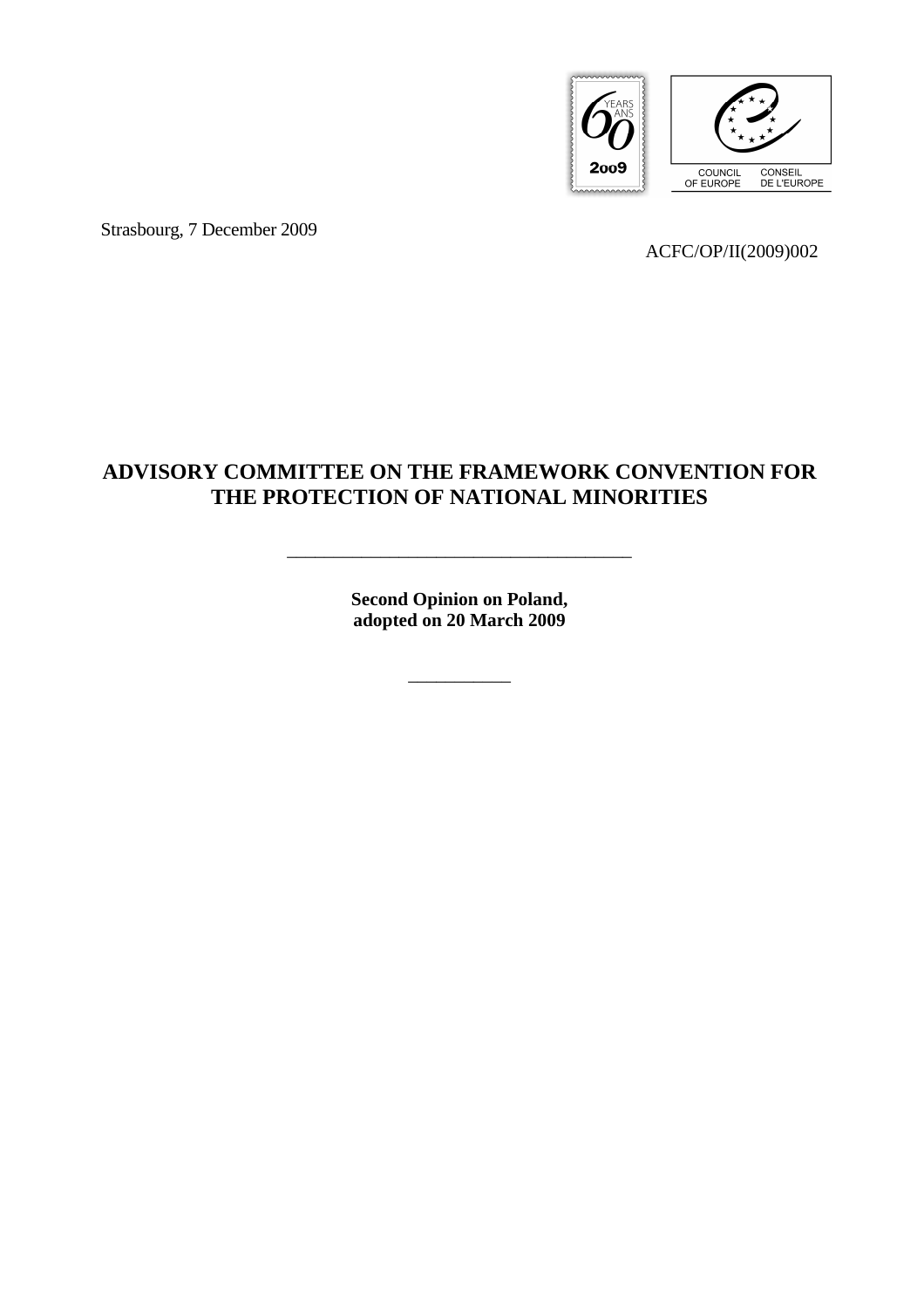### **EXECUTIVE SUMMARY**

Since the adoption of the first Opinion of the Advisory Committee on Poland on 27 November 2003, Poland has continued to pay attention to the protection of national minorities. A number of positive steps have been taken in this area, such as the adoption of the Act on National and Ethnic Minorities and on Regional Language and the setting up of the Government structure for combating discrimination. National minorities continue to enjoy a high level of protection and relations between national minorities and the majority are characterised by a climate of mutual understanding and tolerance.

The above-mentioned Act provides for the opportunity to use the minority language as "supporting language" in administration and for topographical indications in the municipalities where the number of residents declaring their belonging to a national minority is not lower than 20%. This significantly increases the scope of linguistic rights enjoyed by persons belonging to national minorities.

Minority language teaching continues to constitute a main priority for the authorities. The educational subsidy for each pupil belonging to a national minority has been substantially increased to one and a half times the applicable amount for a pupil in a public school of the same type in the same municipality. Roma pupils benefit from targeted assistance in the form of Roma educational assistants and scholarships specifically earmarked for them. The authorities are integrating Roma pupils into ordinary schools and almost all separate Roma classes have been abolished.

National minorities participate actively in social and economic life and in public affairs in Poland. A significant number of representatives of national minorities were elected to local councils at all levels. Wide consultative prerogatives of the Joint Commission of Government and National and Ethnic Minorities enable it to influence significantly the debate on national minority issues and create a useful channel of communication with the authorities.

Funding for the protection, preservation and development of the cultural identity of minorities in Poland has increased considerably in the last few years.

There remain, however, shortcomings in the implementation of the Framework Convention. There has been an increase in the number of racially-motivated offences committed in the last few years in Poland. Adequate measures to combat racist incidents committed especially prior to, during and after sporting events have not been taken.

There are concerns about obstacles created at the local level, which result in persons belonging to national minorities being unable to exercise their rights, as well as about provocative statements, and the conditioning of respect for minority rights on reciprocity in neighbouring countries.

Further steps should be taken, in co-operation with those concerned, to address the difficulties faced by many Roma in housing, employment, and healthcare. Additional efforts should be made to find solutions to the problems they face in fields such as education and, more generally, in combating their social exclusion and marginalisation.

The actual number of municipalities using a minority language as "supporting language" in administration and displaying traditional local names, street names and other topographical indications in a minority language remains low. In addition, the right to use the "supporting language" in administration is restricted to municipal self-government authorities and does not extend to the police, health care services, the post office or the State administration at the local level.

In addition, there is a need to pursue a more inclusive approach and a wider dialogue at the domestic level with regard to the personal scope of application given to the Framework Convention in Poland.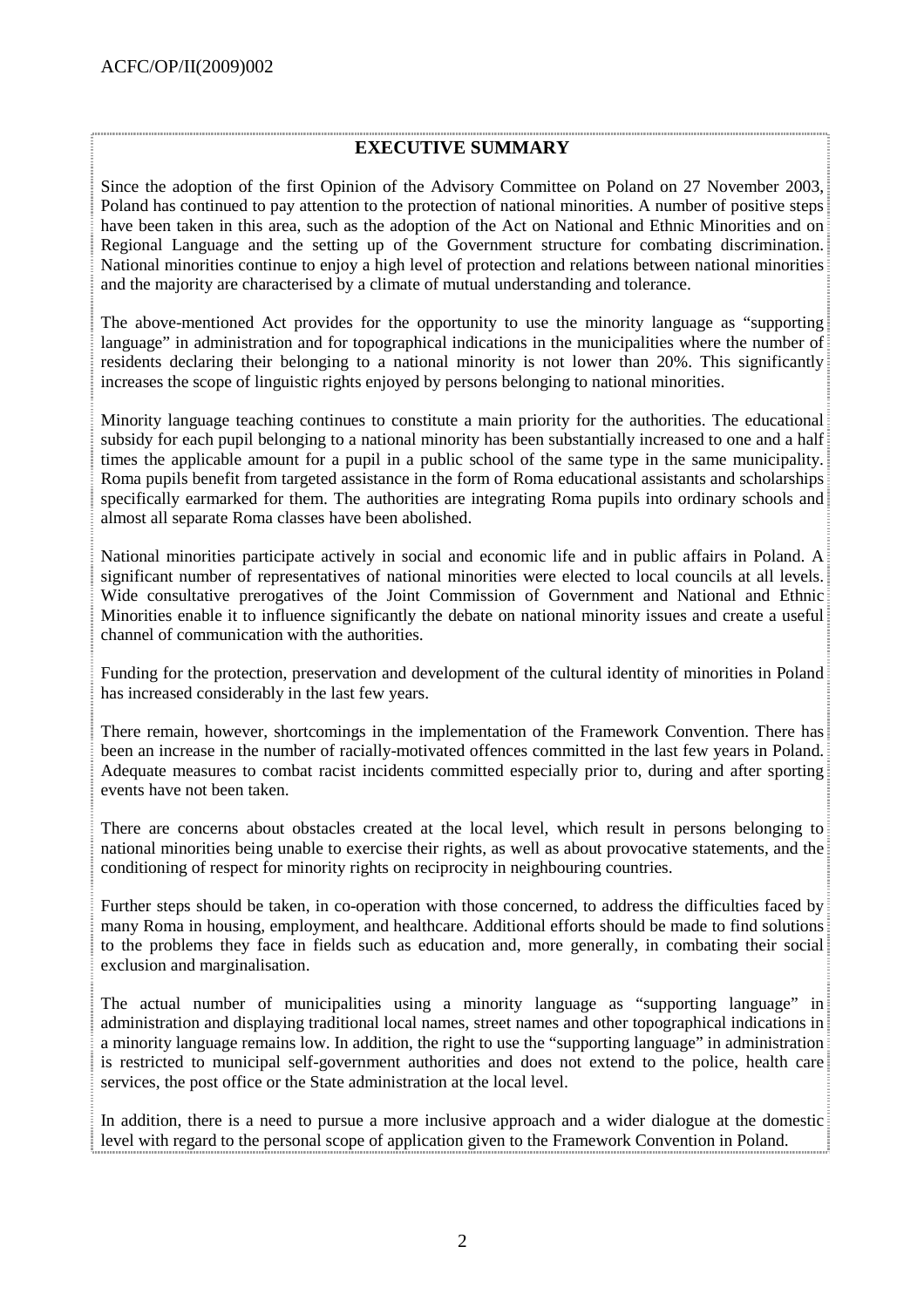# **TABLE OF CONTENTS**

| $\Pi$ |  |
|-------|--|
|       |  |
|       |  |
|       |  |
|       |  |
|       |  |
|       |  |
|       |  |
|       |  |
|       |  |
|       |  |
|       |  |
|       |  |
|       |  |
|       |  |
|       |  |
| III.  |  |
|       |  |
|       |  |
|       |  |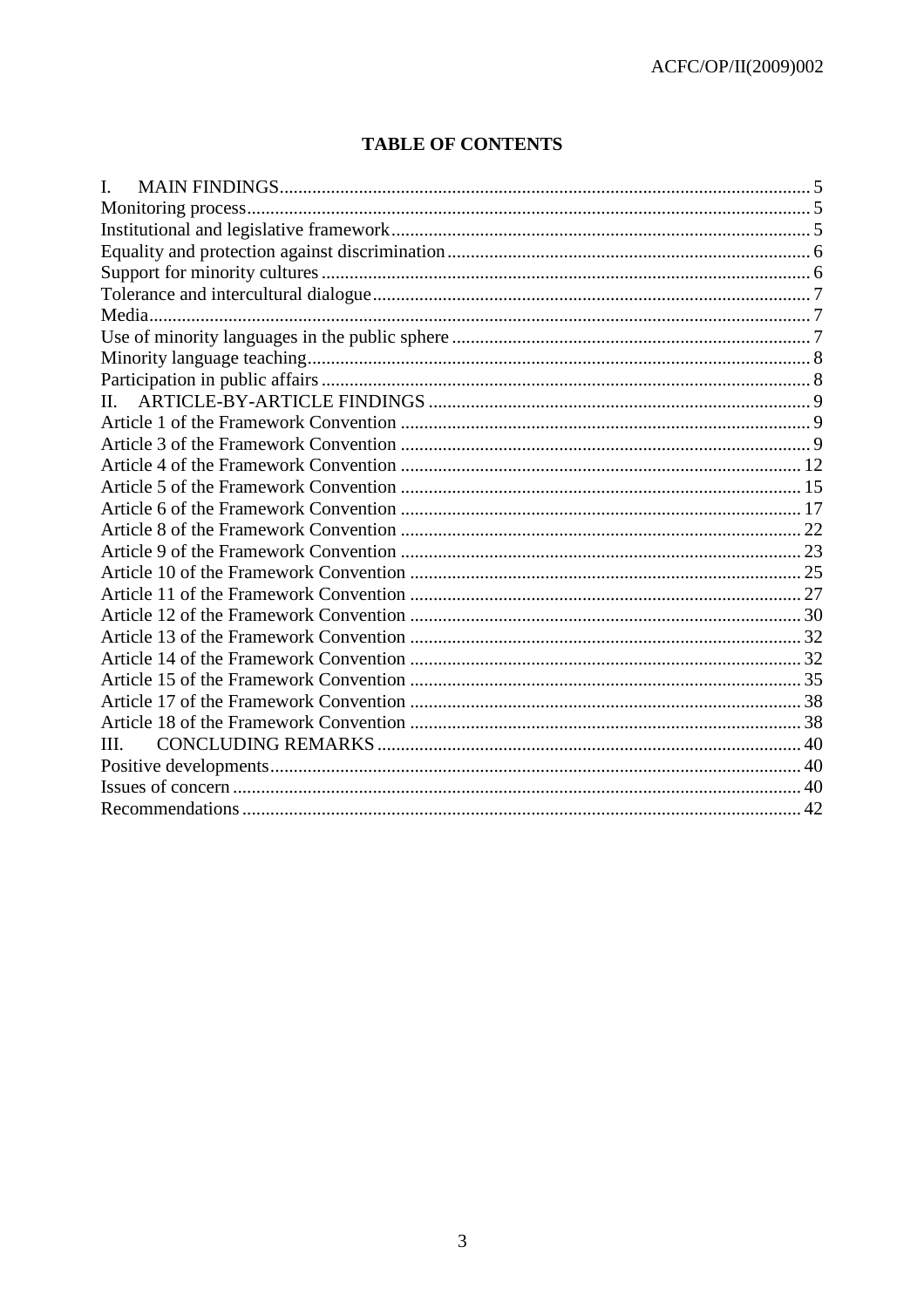# **ADVISORY COMMITTEE ON THE FRAMEWORK CONVENTION FOR THE PROTECTION OF NATIONAL MINORITIES**

### **SECOND OPINION ON POLAND**

1. The Advisory Committee adopted the present Opinion on 20 March 2009 in accordance with Article 26 (1) of the Framework Convention and Rule 23 of Resolution (97) 10 of the Committee of Ministers. The findings are based on information contained in the State Report (hereinafter the State Report), received on 8 November 2007, and other written sources and on information obtained by the Advisory Committee from governmental and non-governmental contacts during its visit to Warsaw, Gdańsk and Opole from 1 to 4 December 2008.

2. Section I below contains the Advisory Committee's main findings on key issues pertaining to the implementation of the Framework Convention in Poland. These findings reflect the more detailed article-by-article findings contained in Section II, which covers those provisions of the Framework Convention on which the Advisory Committee has substantive issues to raise.

3. Both sections make extensive reference to the follow-up given to the findings of the first cycle of monitoring of the Framework Convention, contained in the Advisory Committee's first Opinion on Poland, adopted on 27 November 2003, and in the Committee of Ministers' corresponding Resolution, adopted on 30 September 2004.

4. The concluding remarks, contained in Section III, could serve as the basis for the Committee of Ministers' forthcoming conclusions and recommendations on Poland.

5. The Advisory Committee looks forward to continuing its dialogue with the authorities of Poland as well as with representatives of national minorities and others involved in the implementation of the Framework Convention. In order to promote an inclusive and transparent process, the Advisory Committee strongly encourages the authorities to make the present Opinion public upon its receipt.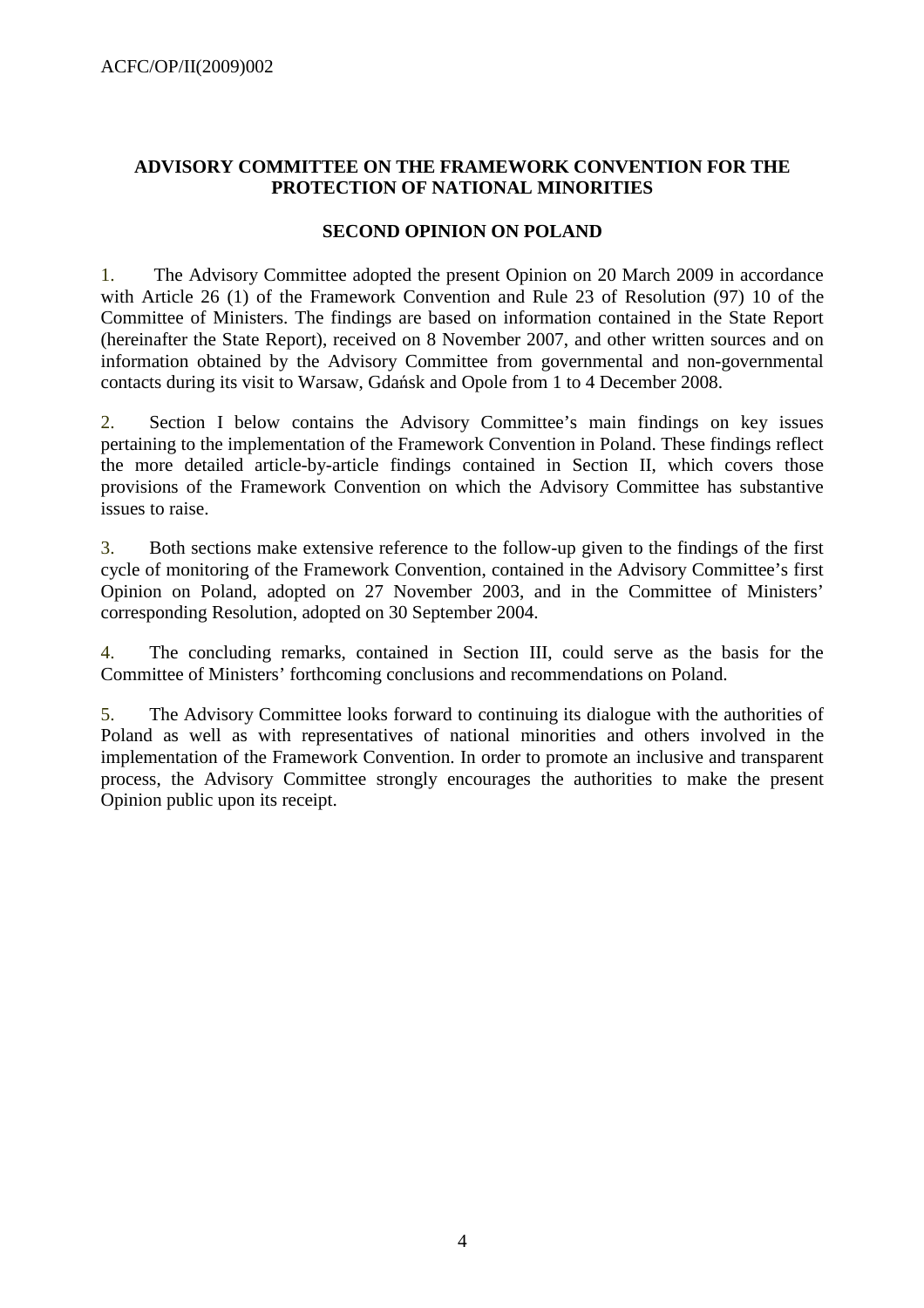# **I. MAIN FINDINGS**

### **Monitoring process**

6. Poland has adopted a positive approach to the Framework Convention's monitoring process. In September 2005, the authorities organised a follow-up seminar in Warsaw with representatives of the national minorities and the Advisory Committee, to discuss ways of putting into practice the findings of the first monitoring cycle. The Resolution of the Committee of Ministers has been translated into Polish and is available on the web-page of the Department of Denominations and National and Ethnic Minorities of the Ministry of the Interior and Administration. This department is the principal public authority responsible for the implementation of the State policy with respect to national minorities at the central level.

7. The Advisory Committee welcomes the consultation of representatives of national minorities in the preparation of the second State Report. It also welcomes the fact that the comments made by national minority representatives which were not incorporated into the State Report were nonetheless submitted as an Appendix. It also notes that the Advisory Committee's first Opinion, together with the Resolution of the Committee of Ministers, seems to be widely known by representatives of national minorities and State interlocutors.

# **Institutional and legislative framework**

8. The Advisory Committee welcomes the fact that the comprehensive Act on National and Ethnic Minorities and on Regional Language, which had been under discussion for a decade, was adopted by the *Sejm*<sup>1</sup> on 6 January 2005 filling the existing gap in the legal and institutional framework pertaining to national minorities in Poland. The Advisory Committee is pleased to note that representatives of national minorities expressed their general satisfaction with the provisions of the Act and its implementation.

9. The Joint Commission of Government and National and Ethnic Minorities, established by the aforementioned Act, has a wide range of consultative responsibilities, which include the allocation of grants, draft legislation, implementation of minority programmes, nondiscrimination measures and giving opinions on the exercise of minority rights. The composition of the Commission, as stipulated in the Act, guarantees to each minority recognised in Poland a set number of representatives (one or two per minority). The Advisory Committee notes with satisfaction that the Joint Commission, after a period of inactivity in the second half of 2007, resumed regular meetings in 2008 and is working well, as attested by representatives of national minorities.

10. The Advisory Committee strongly welcomes the active role played by the Parliamentary National and Ethnic Minorities Committee in stimulating public awareness of national minorities' history, culture, tradition, as well as their role played in Polish history and current affairs. It has provided a framework for discussion of national minority issues and for making proposals with a view to resolving the outstanding issues affecting national minorities. The Advisory Committee especially welcomes the Parliamentary Committee's active role in raising

 $\overline{a}$  $<sup>1</sup>$  *Sejm* is the lower chamber of the bi-cameral Polish Parliament.</sup>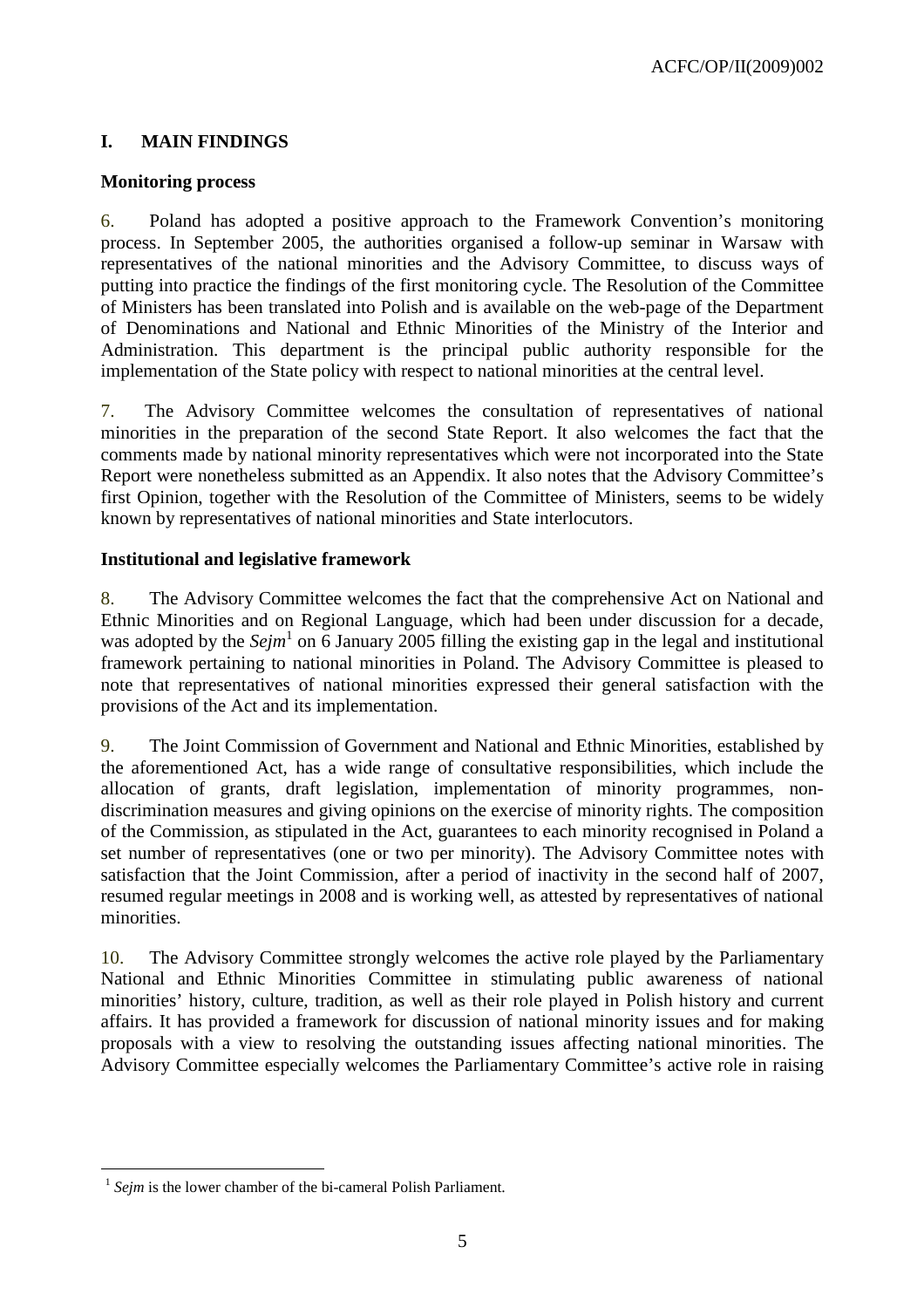unresolved and controversial issues, such as the status of persons who have identified themselves as Silesians.<sup>2</sup>

11. The Advisory Committee welcomes the translation of the Act on National and Ethnic Minorities and on Regional Language into the languages of all the recognised minorities in Poland. Furthermore it welcomes the fact that it was made accessible, together with various other acts concerning national minorities, on the web-page of the National Minorities Division in the Department of Denominations and National Minorities of the Ministry of the Interior and Administration.

### **Equality and protection against discrimination**

12. Poland has continued to develop its legislative framework to combat discrimination. Upon accession to the European Union, Poland transposed the EU Racial Equality and Employment Equality Directives into its domestic legislation. The Labour Code was amended in 2001 and 2003 to bring it in line with the provisions of the above listed Directives. In addition, in 2004 Poland adopted the Act on the Promotion of Employment and Labour Market Institutions which prohibits employment agencies from discriminating *inter alia* on the basis of ethnic origin. While welcoming these legislative advancements, the Advisory Committee urges Poland to ensure that these provisions do not remain on paper only and that they are fully implemented in practice. It further notes that no court cases have been initiated thus far based on the new legal provisions.

13. In March 2008, following the change of Government in Poland, the Bureau of the Government Plenipotentiary for Equal Treatment was established. The Ordinance establishing the Plenipotentiary obliges it to combat discrimination on the grounds of gender, race, ethnic origin, nationality, religion or belief, political opinion, age, sexual orientation, civil and family status.

14. The Commissioner for Civil Rights Protection (hereinafter: Ombudsman) has continued to play an active role in raising awareness of minorities' rights and in seeking solutions to outstanding problems. The Advisory Committee welcomes the interventions of the Ombudsman on behalf of the Roma and Ukrainian minorities. The Advisory Committee further notes the initiative of the Ombudsman to establish minority contact persons within his office in order to encourage the lodging of applications by persons belonging to national minorities.

# **Support for minority cultures**

15. Poland has continued to support the preservation and development of the identity and culture of persons belonging to national minorities, notably by allocating grants to minority cultural projects and by supporting minority cultural centres. Nevertheless, efforts should be increased in order to return cultural centres belonging to national minorities' cultural associations confiscated by the communist regime to their rightful owners. More generally, funding procedures should be adapted to allow small organisations to compete effectively for grants.

<sup>&</sup>lt;sup>2</sup> See Bulletin of the *Sejm* N° 1588/VIkad. Report on the 30<sup>th</sup> Sitting of the Parliamentary National and Ethnic Minorities Committee of 3 December 2008.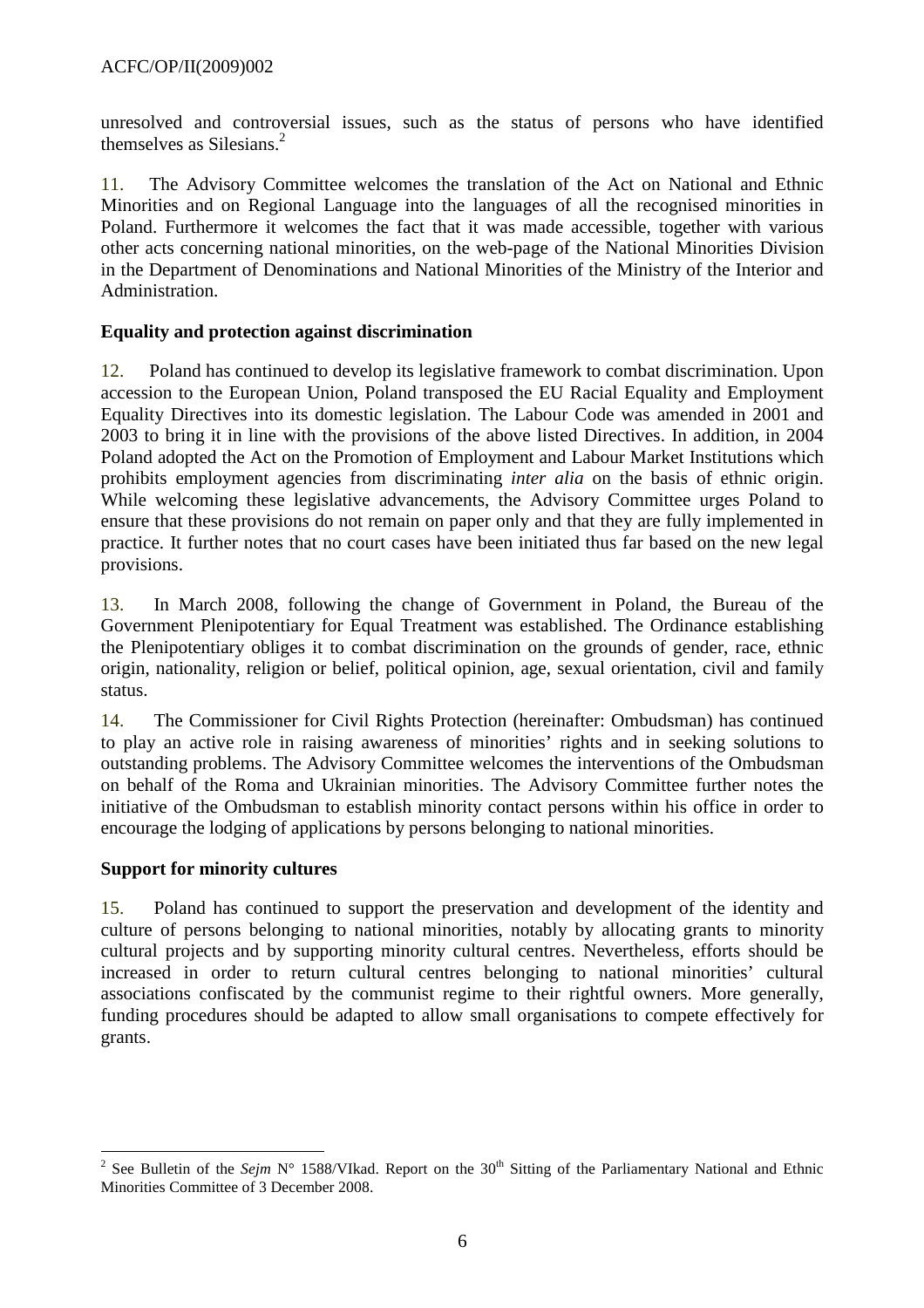### **Tolerance and intercultural dialogue**

16. The Advisory Committee notes that a general climate of tolerance and understanding between national minorities and the majority prevails in Poland. The Polish authorities and civil society are engaged in combating anti-Semitism, xenophobia and intolerance. The Polish authorities have taken numerous steps to address the painful historical legacy of World War II and its aftermath, by erecting memorials to commemorate war victims belonging to national minorities and establishing military cemeteries.

17. Notwithstanding the positive effects of substantial decentralisation in Poland in the last twenty years, the Advisory Committee notes with concern, that according to information obtained from national minority representatives, there are occasionally obstacles at the local level, which result in persons belonging to national minorities being unable to exercise their rights. In the case of the Ukrainian and Lemko minorities discriminatory attitudes have been demonstrated by local authorities against the remaining population in places where these national minorities resided traditionally in large numbers before their forcible resettlement in 1947.

18. Official figures indicate that there has been an increase in the number of recorded racially-motivated offences committed in the last few years in Poland. These offences range from anti-Semitic graffiti, and the destruction of tomb-stones in Jewish cemeteries to incitement to racial hatred on the internet and shouting of anti-Semitic slogans and insults at public gatherings. Also, according to reliable media reports, football stadium racist and anti-Semitic chants, slogans and gestures rarely evoke any reaction on the part of the players, referees, or the law enforcement bodies. Vigorous action should be taken by the competent authorities to investigate and prosecute the perpetrators of these offences.

# **Media**

19. The Polish public radio and television services continue to broadcast programmes addressed to national minorities, including in the languages of national minorities. Nevertheless, despite relevant legislative provisions, there are cases where no representatives of national minorities are appointed to public radio and television programming councils in those regions where national minorities live traditionally in large numbers. Also, the radio and television programmes for national minorities are not accessible in all the regions where the minorities live. The authorities should pay greater attention to this issue which is of paramount importance to all national minorities.

#### **Use of minority languages in the public sphere**

20. The Act on National and Ethnic Minorities and on Regional Language introduced the possibility of using the minority language as "supporting language" in administration, in the municipalities where the number of residents declaring their affiliation with a national minority is not lower than 20% of all residents. The Act also introduces the possibility to display traditional local names, street names and other topographical indications intended for the public in minority languages.

21. A number of municipalities with the required number of residents belonging to national minorities have introduced minority languages (German, Kashub, Lithuanian or Belarusian) as a "supporting language". The number of towns and villages which displayed place names in a minority language alongside Polish language signs stood at two hundred and eighty-eight at the end of 2008.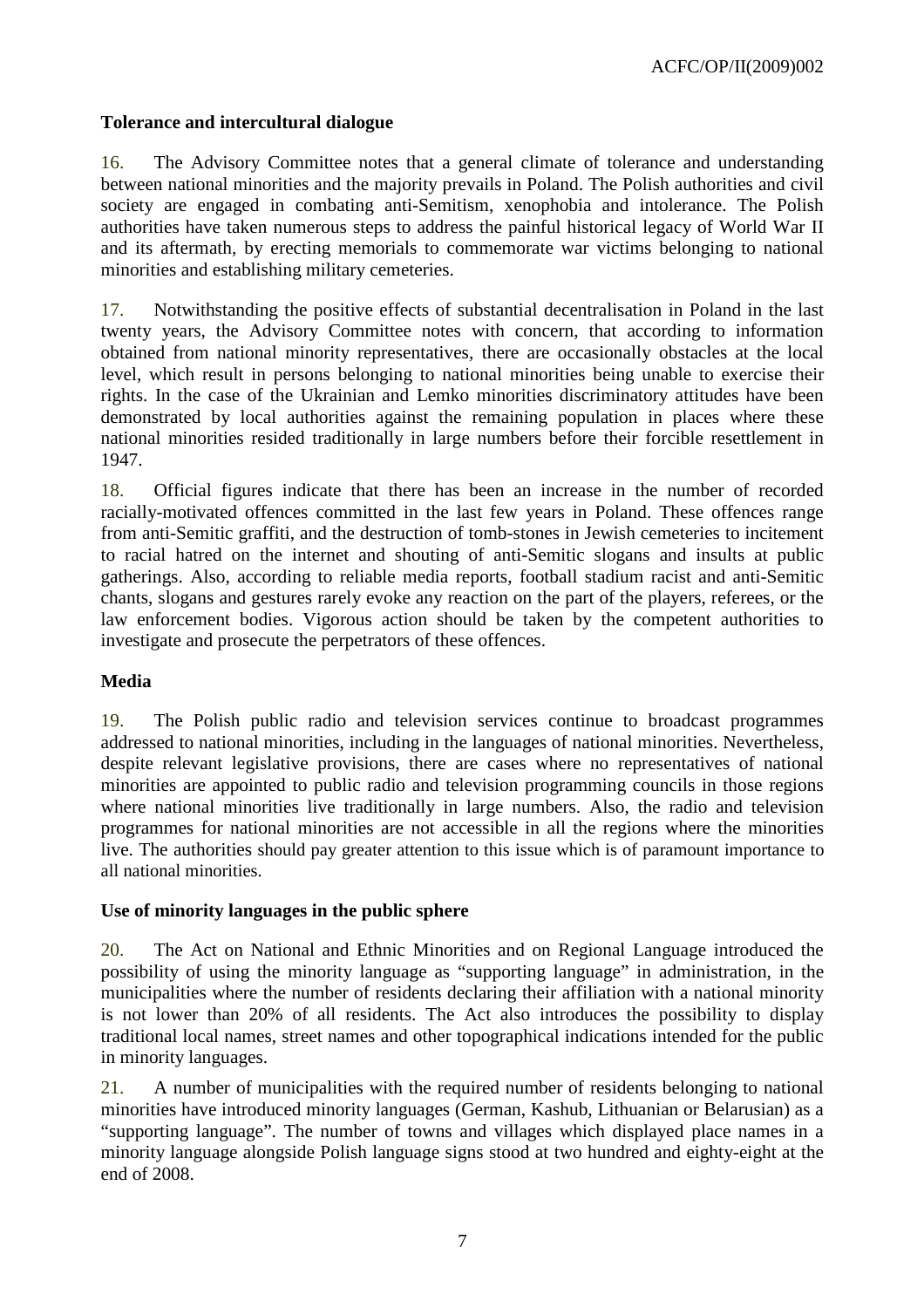22. The right of persons belonging to national minorities to use the "supporting language" in administration applies to the municipal self-government authorities only and does not provide for the right to use the minority language in contacts with the police, health care services, the post office or the State administration at the local level. It is important that the authorities display a more flexible approach in this respect.

# **Minority language teaching**

23. There are adequate opportunities for pupils belonging to national minorities to receive instruction of or in their mother tongue. The law provides for public financing of all types of schools, both public and private in equal measure. The amount of subsidy for each pupil belonging to a national minority has been increased to one and a half times the applicable subsidy for a pupil in a public school of the same type in the same municipality.

24. Notwithstanding this positive approach demonstrated by the authorities, the Advisory Committee has received reports of significant gaps in the school curricula as regards national minority language teaching as well as teaching the history and culture of minorities and their "kin-States" and that the choice of available textbooks is limited.

# **Participation in public affairs**

25. National minorities continue to demonstrate a strong interest in participation in public affairs. Over four hundred representatives of Belarusian, Lemko, Lithuanian, German and Ukrainian minorities were elected to local councils at all levels. Over thirty representatives of national minorities were directly elected to positions of *voits* (an elected mayor of a rural municipality) and town mayors at the local level. On the national level, legislation creates favourable conditions for the election of minority representatives to the *Sejm* and the Senate by exempting parties of national minorities from the 5% electoral threshold for the allocation of seats. However, given the geographic dispersal of minorities and their relatively small numbers, this provision resulted in the election of just one representative of the German minority to the *Sejm* in the last election in November 2007. The Advisory Committee is concerned that the authorities have not proposed any measures to create the necessary conditions for the political representation of minorities in the *Sejm* and the Senate to reflect more adequately the composition of Polish society.

26. The establishment of the Joint Commission of Government and National and Ethnic Minorities is a welcome development. Its wide consultative prerogatives, including on the allocation of grants, draft legislation, implementation of minority programmes, nondiscrimination measures and giving opinions on the exercise of minority rights, enable it to influence significantly the debate on national minority issues and to create an efficient channel of communication with the authorities.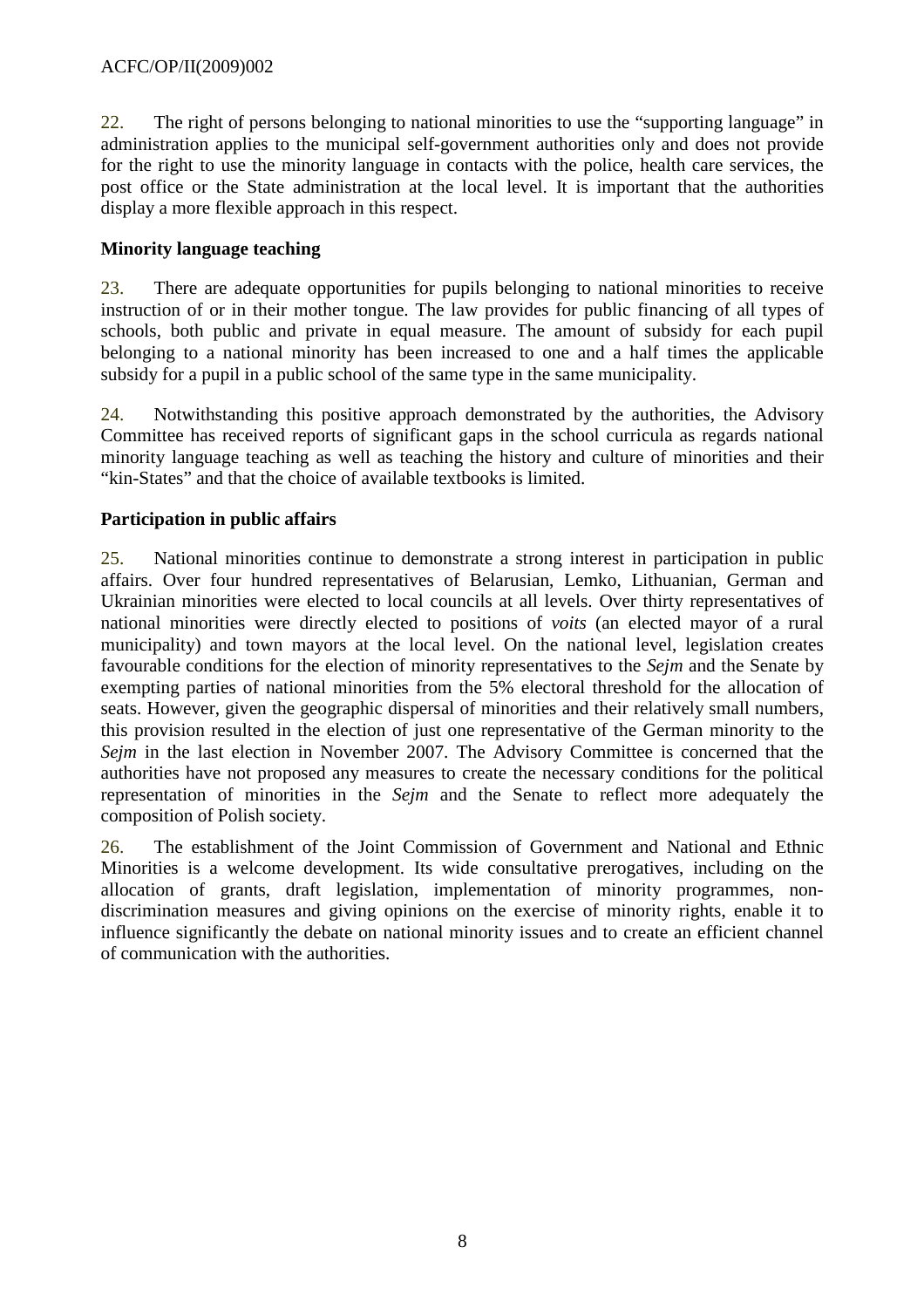# **II. ARTICLE-BY-ARTICLE FINDINGS**

### **Article 1 of the Framework Convention**

### **Protection of the Rights and Freedoms of Persons belonging to National Minorities Ratification of the European Charter for Regional or Minority Languages**

#### *Present situation*

27. Poland ratified the European Charter for Regional or Minority Languages in February 2009 and this treaty will enter into force in respect of this country on 1 June 2009. In its Declaration contained in the instrument of ratification, Poland declared that the provisions of the Charter shall apply to the following languages of national and ethnic minorities: Belarusian, Czech, Hebrew, Yiddish, Karaim, Lithuanian, Lemko, German, Armenian, Romani, Russian, Slovak, Tatar and Ukrainian and to the regional Kashub language.

#### **Article 3 of the Framework Convention**

#### **Personal scope of application of the Framework Convention**

#### *Findings of the first cycle*

28. In its first Opinion, the Advisory Committee noted that Poland, in a declaration deposited at the moment of ratification of the Framework Convention, stated that only citizens of Poland would be protected by the provisions of this Convention. It encouraged the authorities to consider the inclusion of persons belonging to other groups, including non-citizens, as appropriate, in the application of the Convention on an article-by-article basis. It further reminded the Polish authorities that the implementation of the Framework Convention should not be a source of arbitrary or unjustified distinctions.

29. The Advisory Committee further urged the Polish authorities to continue their dialogue with the Silesians and to ensure that persons claiming to belong to the Silesian group are able to express their identity.

#### *Present situation*

#### a) Positive developments

30. The Act on National and Ethnic Minorities and on Regional Language of 6 January 2005 provides a definition of a national and ethnic minority in domestic legislation in Poland. The essential difference between the two concepts, according to the Act, is the existence of a "kin-nation" organised in its own State, which is a necessary attribute of a "national" minority as compared to an "ethnic" minority. The Act enumerates nine recognised national minorities (Armenians, Belarusians, Czechs, Germans, Jews, Lithuanians, Russians, Slovaks and Ukrainians) and four ethnic minorities (Karaim, Lemko, Roma and Tatars). The Advisory Committee takes note that, according to the State Report, all provisions of the Act extend to recognised national and ethnic minorities in equal measure.

31. While Kashubs are not considered to be an ethnic minority under the terms of the Act, they are identified as a group of Polish nationals speaking a regional language to whom some language and culture rights contained therein shall apply. The Advisory Committee considers this to be a positive development.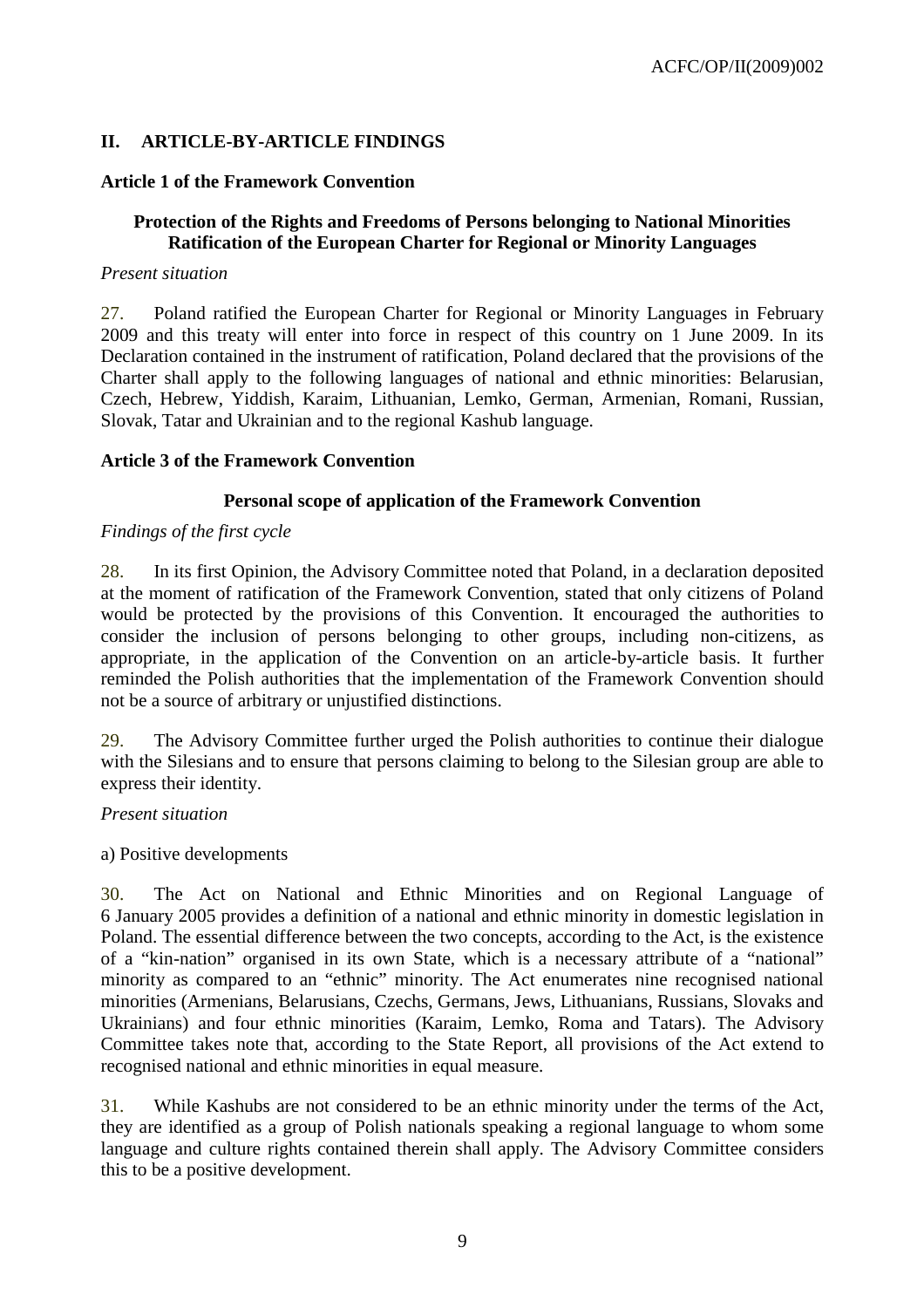32. As regards the status of Silesians, who are seeking recognition as a minority group, the Advisory Committee is pleased to take note of the open attitude adopted by the Parliamentary National and Ethnic Minorities Committee, which has taken the initiative to organise an open hearing on their identity, linguistic aspirations and national identification. The Advisory Committee is particularly encouraged by the initiative proposed by some members of Parliament to introduce a private members' bill amending current legislation with a view to recognising the Silesian language as a regional language in Poland.<sup>3</sup>

b) Outstanding issues

33. The Advisory Committee acknowledges that the Contracting Parties have a margin of appreciation in determining the personal scope of application of the Framework Convention. It considers, however, that it is part of its duty to examine the personal scope of application given to the implementation of the Framework Convention in order to verify that no arbitrary or unjustified distinctions have been made.

34. The Advisory Committee notes that there are persons belonging to other groups in Poland that have expressed an interest in the protection of the Framework Convention. The Advisory Committee considers that, while citizenship may be a legitimate requirement in fields such as representation in Parliament, general application of this criterion nevertheless remains problematic in relation to the guarantees associated with other important fields covered by the Framework Convention, such as non-discrimination and equality, as well as certain cultural and linguistic rights.

35. The Advisory Committee has been informed by representatives of Silesians of their ongoing activities, aimed at the recognition of their language, culture and ultimately national identity. The Advisory Committee recalls that the ruling of the European Court of Human Rights which found no violation of the freedom of association by the refusal of the Polish authorities to register the "Union of People of Silesian Nationality" (*Zwi*ą*zek Ludno*ś*ci Narodowo*ś*ci* Ś*l*ą*skiej*) did not express an opinion on whether or not the Silesians are a national minority.<sup>4</sup>

36. The Advisory Committee regrets that, in spite of the substantial number of persons declaring, in the last census, their Silesian nationality<sup>5</sup> and their use of the Silesian language<sup>6</sup> at home, the legislation adopted in 2005 does not address the issue of the Silesians as a national minority. The Advisory Committee considers it regrettable that the authorities have not considered the matter since the first monitoring cycle.

# *Recommendations*

37. The Advisory Committee considers that the authorities should favour a more flexible and open approach to the scope of application of the Framework Convention. It considers that it would be possible to examine, in consultation with those concerned, the possibility of including persons belonging to groups currently not afforded the protection offered by the Act on National and Ethnic Minorities and on Regional Language including non-citizens where appropriate, in

 $\overline{a}$ 3 See page 32 of the Bulletin of the *Sejm* N° 1588/VIkad. Report on the 30<sup>th</sup> Sitting of the Parliamentary National and Ethnic Minorities Committee of 3 December 2008.

<sup>4</sup> See the judgment of 20 December 2001 in the case of Gorzelik and others v. Poland and in particular para. 62, as confirmed by the Grand Chamber judgment on 17 February 2004.<br>
<sup>5</sup> 172,153 persons declared Silesian nationality in the 2002 consus.

 <sup>173,153</sup> persons declared Silesian nationality in the 2002 census.

<sup>&</sup>lt;sup>6</sup> 56,643 persons declared speaking the Silesian language at home in the 2002 census.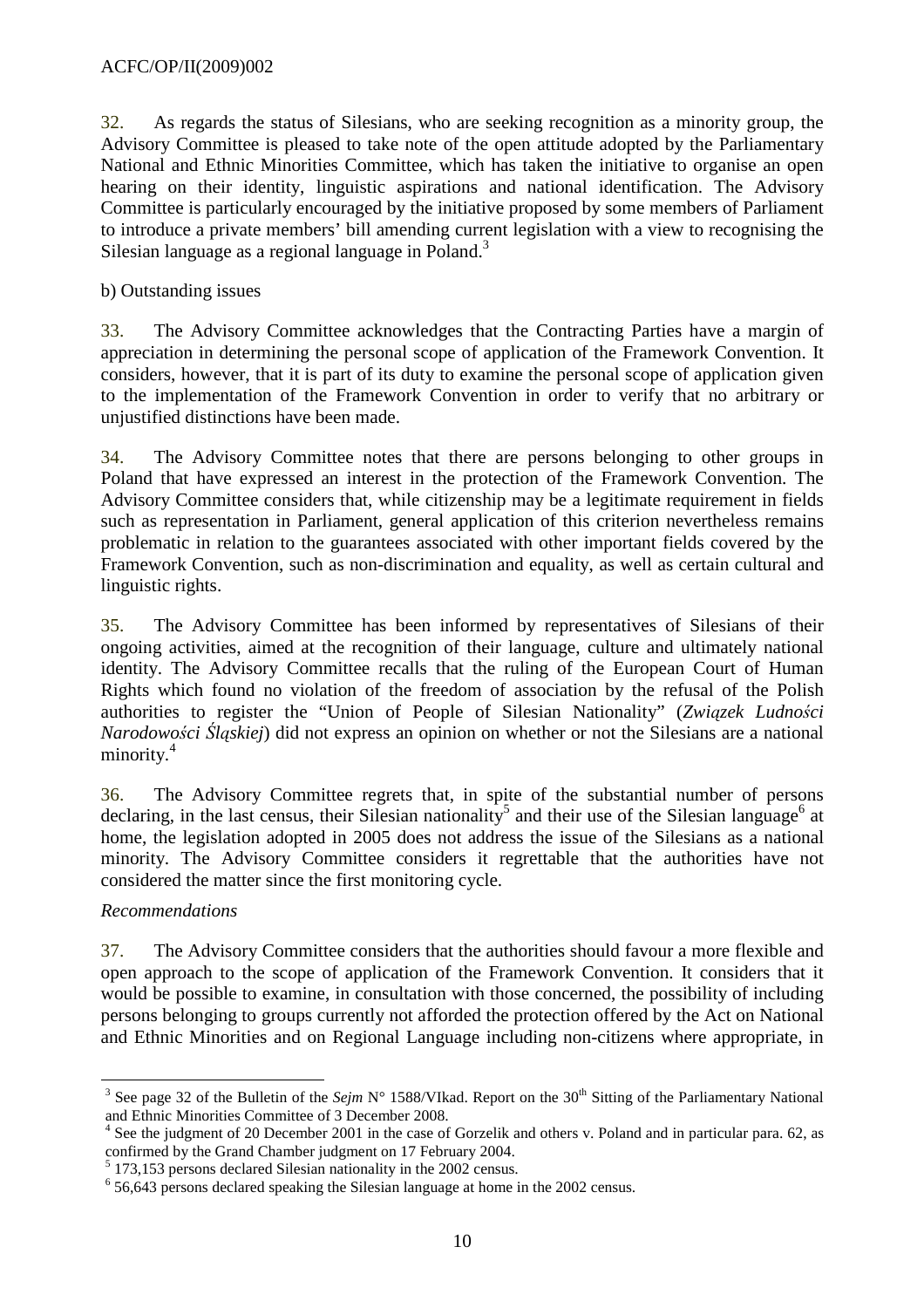the application of the Framework Convention, in particular as regards their linguistic and cultural interests.

38. In particular, the authorities are encouraged to open a dialogue with persons having expressed an interest in the protection afforded by the Convention, such as the Silesians, on the possibility of including them in the scope of application of the Framework Convention. At the same time, the authorities should adopt measures to support the preservation of the culture and identity of those concerned.

### **Data collection and self-identification**

### *Findings of the first cycle*

39. In its first Opinion on Poland, the Advisory Committee considered that the compulsory nature of the replies to the questions in the 2002 census on ethnic origin and on the language used at home were not compatible with the right not to be treated as a person belonging to a national minority. It also urged caution on the part of the authorities when interpreting the census figures due to allegations of irregularities in the conduct of the census and the reliability of its results.

### *Present situation*

### a) Positive developments

40. The Advisory Committee notes that a new population census is scheduled for 2011 in Poland, and that the authorities have already begun preparations for this. The Advisory Committee welcomes the information that the preparation for the census, in as much as it concerns national minorities, were discussed at a meeting of the Joint Commission of Government and National and Ethnic Minorities in September 2008. It is understood that among the questions will be an optional one on ethnic origin (nationality) and on the mother tongue or the language used at home.

# b) Outstanding issues

41. The Advisory Committee notes that, notwithstanding the compulsory nature of the replies, when the previous census took place, approximately 2% of the interviewees did not give a reply to the question on their ethnic origin. The Advisory Committee emphasizes that, as it results from the principles set out in Article 3 of the Framework Convention, the decision on whether or not to reply is one to be appreciated solely by the persons being questioned. This being said, it wishes to emphasise that reliable information about the ethnic composition of the population is an essential condition for implementing effective policies and measures to protect minorities and for helping to preserve and assert their identity.<sup>7</sup> It therefore considers it essential to prepare and inform the population correctly of the implications and methodology of the census, so that, when the next census is carried out in 2011, a maximum number of persons may give an informed and free reply to the questions relating to their ethnic origin and knowledge and/or use of minority languages.

 $\overline{a}$ <sup>7</sup> See the Advisory Committee's "Commentary on the Effective Participation of Persons Belonging to National Minorities in Cultural, Social and Economic Life and in Public Affairs" adopted on 27 February 2008.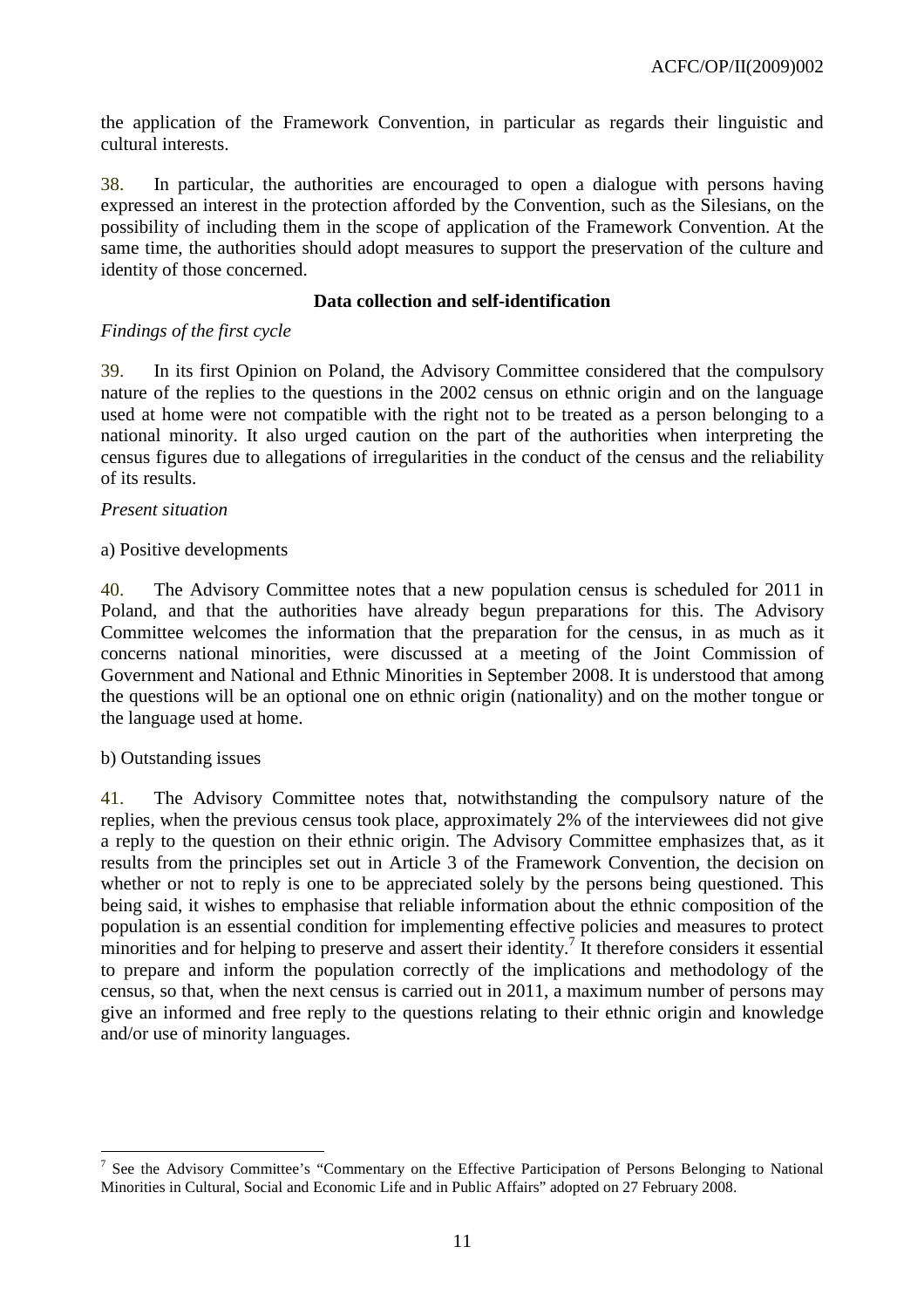# ACFC/OP/II(2009)002

### *Recommendations*

42. During the preparatory phase for the next census, the authorities should continue to consult the representatives of minorities about the questions relating to a person's affiliation with a national minority and to his or her mother tongue.

43. The Advisory Committee encourages the authorities to take specific initiatives to include persons belonging to minorities, and persons speaking a minority or a regional language among the census officials. It also encourages the use of bilingual forms during the forthcoming census in the municipalities where a minority language enjoys a "supporting language" status.

44. The authorities should undertake awareness-raising activities among the persons belonging to national minorities well in advance of the next census, in co-operation with minority representatives. These activities should relate to the importance and usefulness of the collection of information about the ethnic composition of the population, as well as about the national safeguards and international standards for the protection of personal data. Ethnic data collection should be conducted in close co-operation with national minority representatives and with full respect for the safeguards, notably those related to the protection of personal data, the specific and limited use of such data by the authorities, and the free, informed and unambiguous consent of the persons concerned, as laid down in the Committee of Ministers Recommendation (97) 18 concerning the protection of personal data.

### **Article 4 of the Framework Convention**

### **Legal and institutional protection against discrimination**

### *Findings of the first cycle*

45. In its first Opinion, the Advisory Committee noted that Poland, having made some progress in adopting anti-discrimination legislation, needed to pursue efforts in this area to ensure that not only the legislative framework prohibiting discrimination in all areas of life is in place, but also that effective remedies are available to victims of discrimination.

#### *Present situation*

a) Positive developments

46. Article 6 of the Act on National and Ethnic Minorities and Regional Language prohibits discrimination resulting from affiliation with a national or ethnic minority. The Act obliges the public authorities to institute appropriate measures in order to support full and effective equality in the area of economic, social, political and cultural life and to protect those who are targets of discrimination, hostility or violence. Although the prohibition of discrimination contained in Article 6 refers to "national and ethnic minorities" as defined by the Act, the Advisory Committee considers that it is self-evident that persons not covered by the limited scope of this definition are covered by existing anti-discrimination laws. Article 37 of the Constitution of the Republic of Poland guarantees to everyone who is within the jurisdiction of the Polish State, the enjoyment of rights and freedoms enshrined in the Constitution. Article 32 of the Constitution prohibits discrimination for any reason whatsoever in political, social and economic life.

47. The Advisory Committee welcomes the transposition of the European Council Directive on Racial Equality (2000/43/EC) and European Council Directive on Employment Equality (2000/78/EC) into Polish domestic legislation. Notably, the amendments to the Labour Code of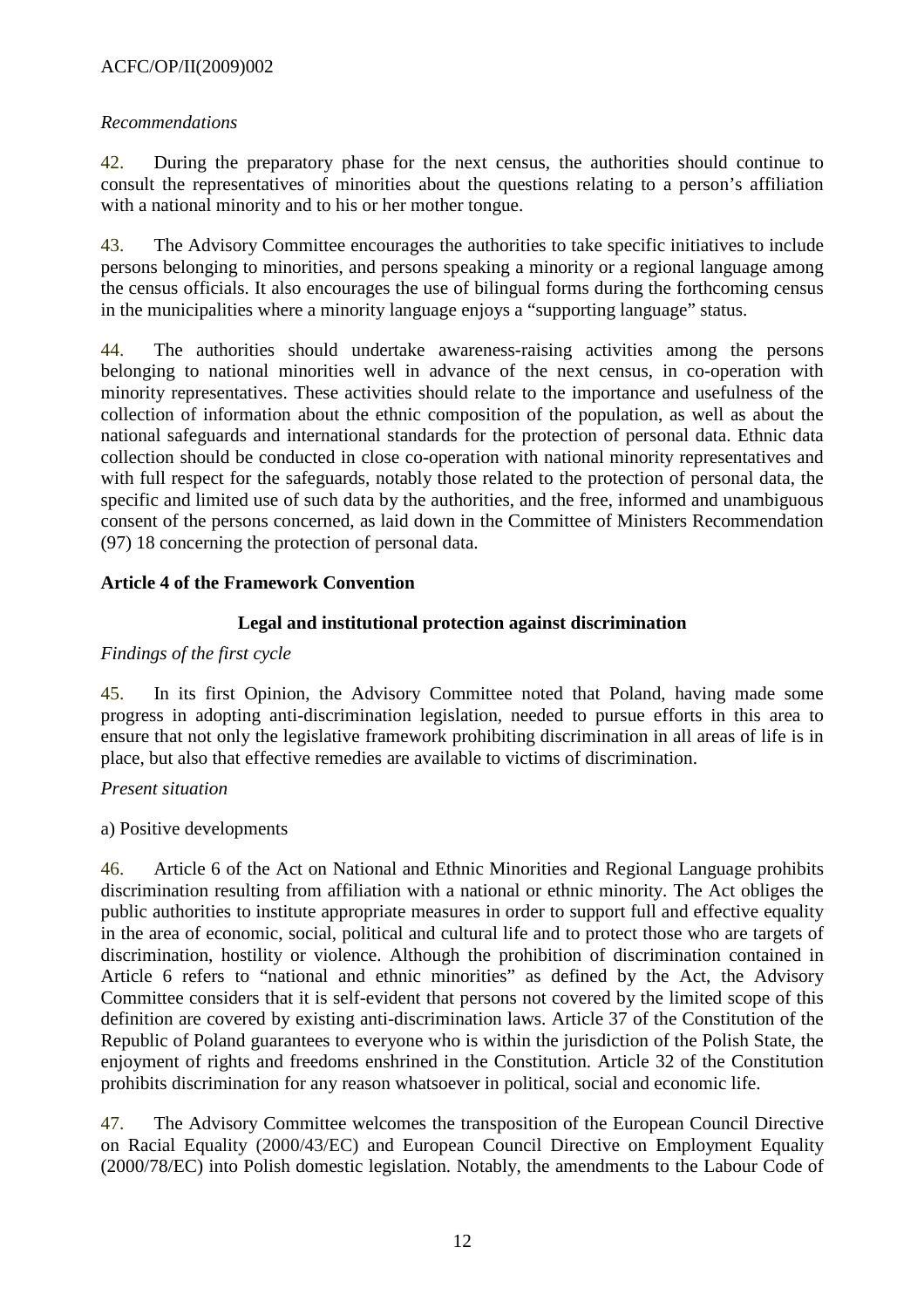24 August 2001 and 14 November 2003 brought the Polish labour law in line with the respective Equality Directives. The Act on the Promotion of Employment and Labour Market Institutions, adopted on 1 June 2004, also introduces the prohibition of discrimination against job-seekers *inter alia* on the basis of ethnic origin.

48. The Advisory Committee welcomes the establishment in March 2008, of the Bureau of the Government Plenipotentiary for Equal Treatment. The Ordinance establishing the Plenipotentiary obliges it to combat discrimination on the grounds of gender, race, ethnic origin, nationality, religion or belief, political opinion, age, sexual orientation, civil and family status. The Plenipotentiary coordinates the National Programme for Counteracting Racial Discrimination, Xenophobia and Related Intolerance.

49. The Advisory Committee is pleased to note the continued active role played by the Ombudsman in raising awareness of minorities' rights and in seeking solutions to outstanding problems. The Advisory Committee welcomes the interventions of the Ombudsman aimed at improving the harsh living conditions of Roma inhabitants in some settlements in the Podkarpackie region. It also welcomes his interventions on behalf of the Ukrainian minority who have sought, for over 18 years, restitution of the Ukrainian National Home in Przemyśl which had been confiscated by the communist regime in 1947 (see comments under Article 5 below). The Advisory Committee further notes the initiative of the Ombudsman to establish minority contact persons within his office in order to encourage the lodging of applications by persons belonging to national minorities.

# b) Outstanding issues

50. The Advisory Committee notes that no court cases have been initiated thus far based on the provisions of the new anti-discrimination legislation. In this context, the Advisory Committee calls on the authorities to ensure that these provisions do not remain on paper only and that they are implemented in practice.

51. The State Report did not provide specific data, going beyond the information obtained in the census of 2002, other than that concerning the education of minorities. The Advisory Committee is of the opinion that the lack of reliable statistics, disaggregated by age, sex and geographical distribution, especially in the field of employment, leads to increased difficulties in elaborating targeted minority policies. It considers that collecting such statistical data in a way that conforms to international standards on data protection is indispensable to design welltargeted and sustainable measures, which meet the needs of persons belonging to national minorities. The Advisory Committee wishes to emphasise the importance of such data for the preparation, implementation and monitoring of public policies with regard to the protection of minorities and especially disadvantaged groups. Awareness-raising among national minorities of the necessity to collect such data for the elaboration of adequate policies is also desirable.

# *Recommendations*

52. The Office of the Government Plenipotentiary for Equal Treatment should be given appropriate resources, including the financial means which would allow it to intensify monitoring of alleged cases of discrimination, hostility on ethnic and national grounds and racial or ethnic hatred.

53. The authorities should adopt measures aimed at collecting reliable socio-economic data, disaggregated by age, sex and geographical distribution, in particular in relation to employment, so as to be in a position to elaborate targeted minority policies in this field.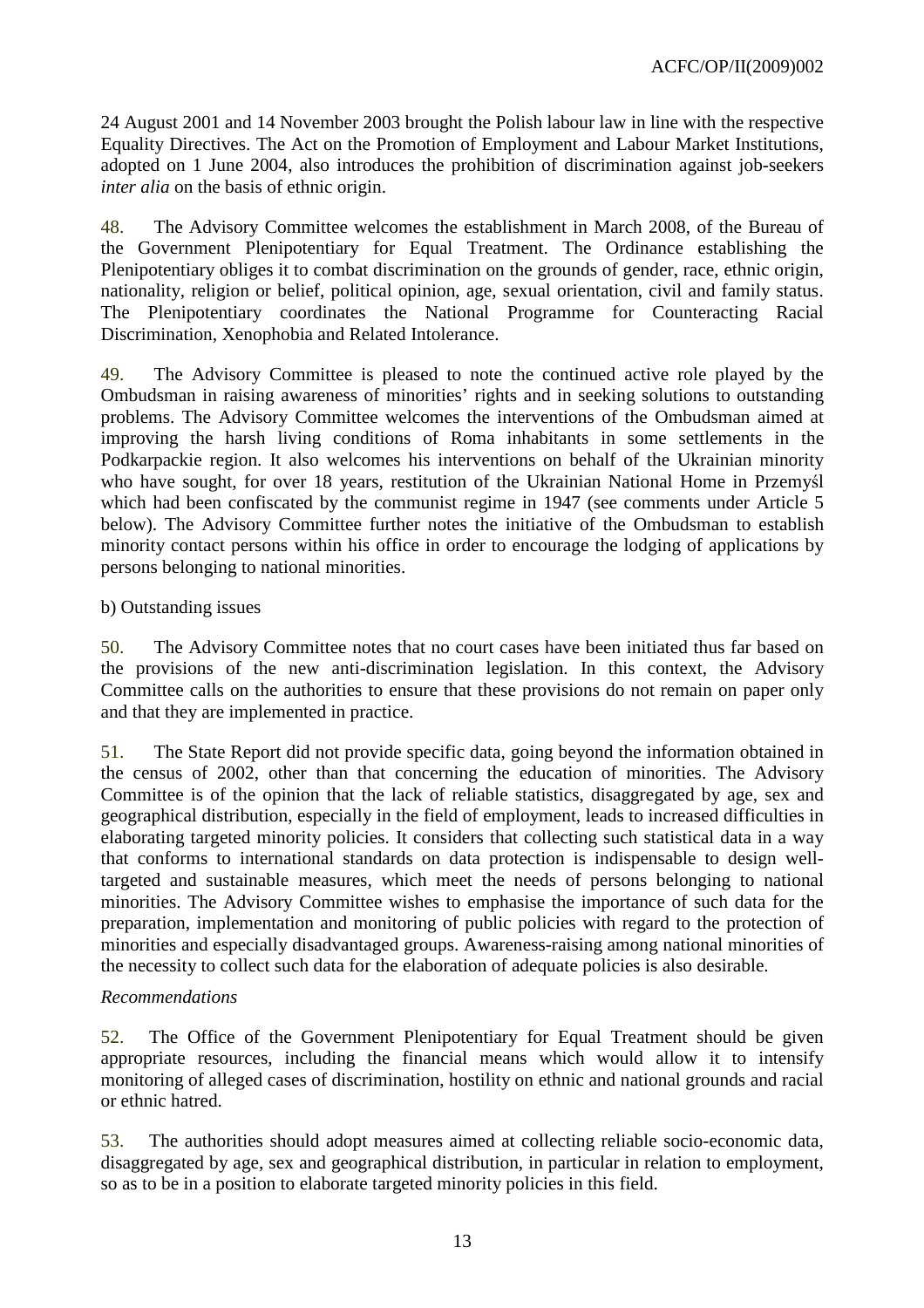# **Implementation of the principles of equal treatment and non-discrimination in respect of the Roma**

# *Findings of the first cycle*

54. The Advisory Committee encouraged the authorities to make available the necessary resources for the implementation of the Programme for the Roma Community in Poland in full consultation with the Roma community and representatives of civil society.

55. The Advisory Committee also concluded that Roma are discriminated against in the fields of employment and medical care. It called on the authorities to combat discrimination by taking action as regards both the legislative framework and its implementation in practice.

### *Present situation*

a) Positive developments

56. The Government continued to implement measures aimed at alleviating difficulties faced by the Roma community in housing conditions, employment, healthcare, safety, culture and education. Building upon the generally positive experience gathered in implementing the Pilot Programme for the Roma Community in the Małopolskie Region in 2001-2003, Poland adopted a ten-year Programme for the Roma Community in 2003-2013.

57. This Programme, composed of projects in all pertinent areas of economic, social, political and cultural life, aims particularly at improving the living conditions and education opportunities of the Roma community (see related comments under Article 15 below).

58. The Advisory Committee is pleased to note the progress achieved in the education of Roma children. The introduction of Roma educational assistants, scholarships specifically earmarked for Roma students and the almost complete abolition of separate Roma classes has contributed significantly to a higher attendance, lower drop-out rate and higher results of Roma children (see related comments under Article 12 below).

#### b) Outstanding issues

59. Despite the progress achieved in some fields, in particular in the schooling of Roma children, the situation of Roma, in respect of health, employment and housing, is still a matter of serious concern. Efforts undertaken in the framework of the National Programme for the Roma Community to improve the living conditions, in particular the roads, water pipes and sewage facilities in some particularly disadvantaged settlements in the Małopolskie Region, have not yielded the anticipated results.

60. The Advisory Committee was deeply concerned to learn that, in the Maszkowice Primary School, Roma children attending one of the few remaining segregated Roma classes were required to use a separate entry to the building. In another instance a Roma educational assistant was not allowed access to the teachers' office. These incidents, while isolated and vigorously condemned by the authorities, are not compatible with the principles enshrined in Article 4 of the Framework Convention.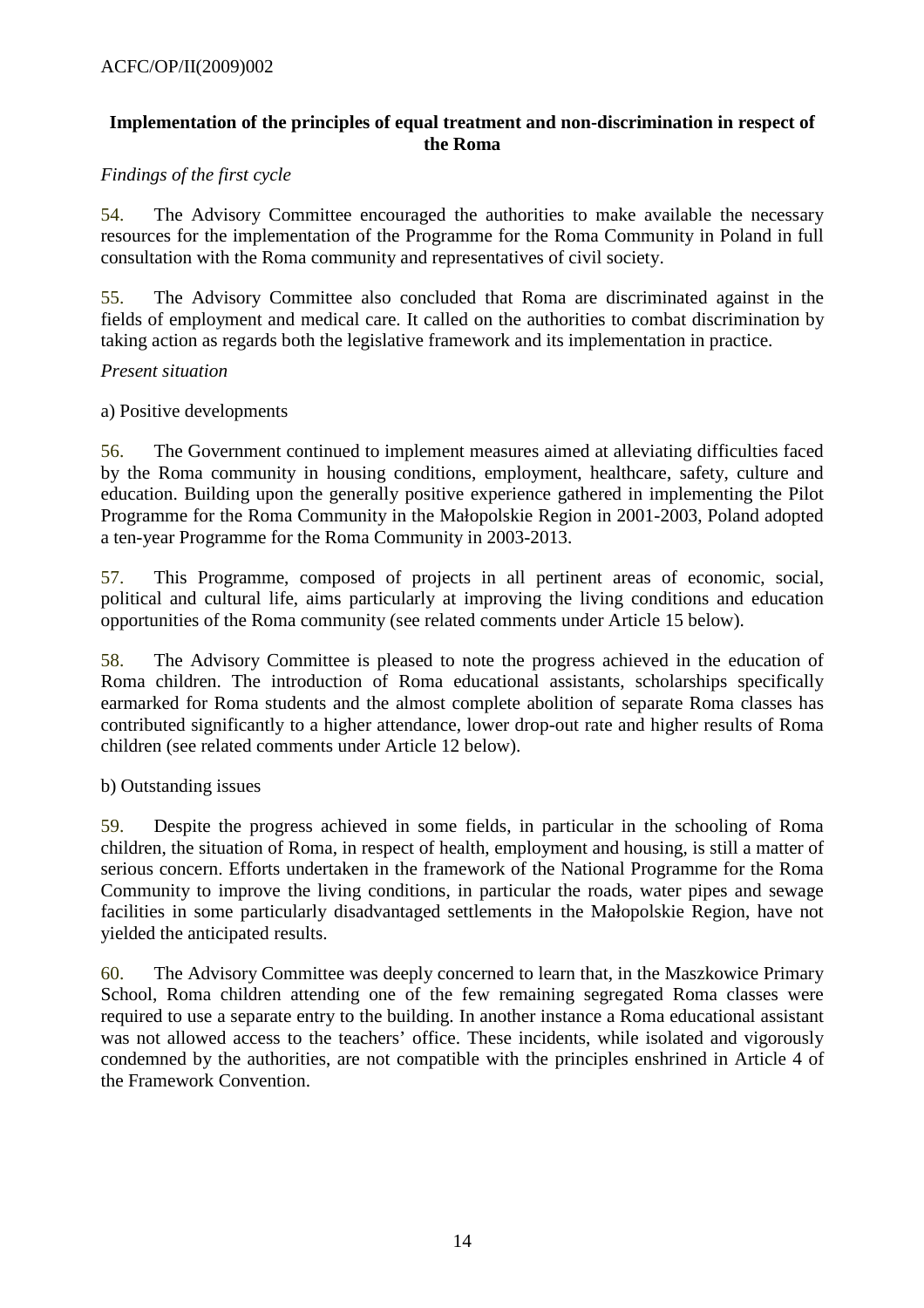### *Recommendation*

61. The authorities should tackle vigorously any discriminatory practices affecting Roma pupils and teachers, including through public awareness-raising campaigns and training programmes for persons concerned.

### **Article 5 of the Framework Convention**

# **Legal guarantees and support for the preservation of the culture of persons belonging to national minorities**

### *Findings of the first cycle*

62. In its first Opinion, the Advisory Committee encouraged the authorities to provide the necessary financial resources for setting up cultural centres, museums and libraries of particular importance to national minorities. It further considered that, with regard to the consequences of the *Operation* "Wisła",<sup>8</sup> the authorities should step up their efforts to return property confiscated by the communist regime and preserve cultural sites in the traditional areas of settlement in south-east Poland from where Ukrainians and Lemkos were forcibly displaced.

#### *Present situation*

a) Positive developments

63. The adoption of the Act on National and Ethnic Minorities and on Regional Language in 2005 created a sound legal basis for a State policy aimed at protecting, preserving and developing the cultural identity of minorities in Poland. The Act enumerates policy objectives which the State should pursue when targeting subsidies, assigning responsibility for disbursement and when establishing procedures for the allocation of grants to minority NGOs.

64. The funds allocated to the Minister of the Interior and Administration, who is responsible for disbursement of subsidies and the allocation of grants to national minority NGOs, have increased considerably in the last few years. In 2006, the grants disbursed to minority NGOs amounted to 10,944,000 PLN (€ 2,809,000),<sup>9</sup> in 2007, to 11,581,000 PLN (€ 3,060,000)<sup>10</sup> and in 2008, to 13,454,000 PLN  $(\epsilon$  3,830,000).<sup>11</sup> The Advisory Committee welcomes the active consultation process, in particular through the Joint Commission of Government and National and Ethnic Minorities, which has been established to make the grant allocation procedure transparent and fair.

65. The Advisory Committee welcomes the continued active support of the Polish authorities to the Museum of Jewish Culture in Tykocin, the Centre of Jewish Culture in Cracow and the initiative to support the construction in Warsaw of the Museum of the History of Polish Jews, in a prestigious location in the direct vicinity of the Monument to the Ghetto Upraising of 1943.

 $\overline{a}$ 

<sup>8</sup> *Operation "Wisła"* was the codename for the 1947 deportation from south-east Poland of Ukrainian and Lemko populations and their resettlement in the north and west parts of the country. The operation was named after the Vistula River, Wisła in Polish.

<sup>&</sup>lt;sup>9</sup> Average exchange rate in 2006:  $1 \in \text{=} 3,8960 \text{ PLN}$ 

<sup>&</sup>lt;sup>10</sup> Average exchange rate in 2007:  $1 \in 3,7843$  PLN

<sup>&</sup>lt;sup>11</sup> Average exchange rate in 2008:  $1 \in 3,5128$  PLN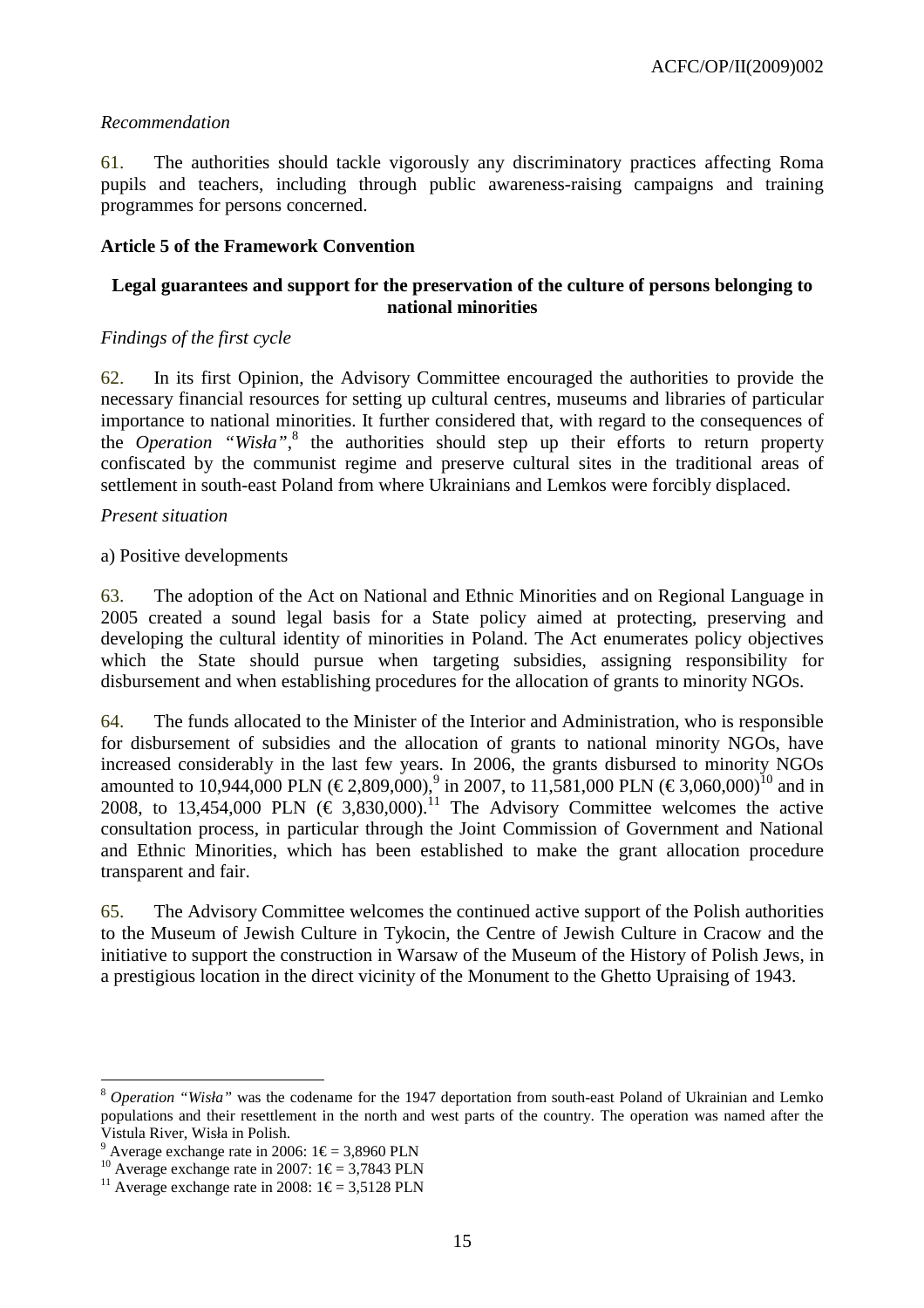### ACFC/OP/II(2009)002

#### b) Outstanding issues

66. In the twenty years that have passed from the fall of the communist regime in Poland, no comprehensive law on the restitution of property has been adopted. Partial restitution or compensation is possible, only on the basis of a administrative decision or a court judgment, in cases where it could be demonstrated that the property was confiscated by the communists unlawfully, i.e. in breach of communist legislation on nationalisation.

67. Partial compensation was afforded, on a case by case basis, to some categories of claimants. Church property claims have been examined and decided upon by "Property Commissions" established on the basis of legislative acts regulating relations between the State and the Church. Persons who were forced to abandon their property in the territories annexed to the USSR at the end of World War II ("property beyond the river Bug"), and who subsequently repatriated to the present territory of Poland, have been able to claim compensation from the Polish authorities on the basis of the "Republican Agreements" between Poland and respectively the Soviet Socialist Republics: Belarus (of 9 September 1944), Ukraine (of 9 September 1944) and Lithuania (of 22 September 1944), as confirmed by the Broniowski v. Poland case, adjudicated by the European Court of Human Rights on 22 June 2004.<sup>12</sup>

68. The Advisory Committee notes that no legal framework was ever created to compensate Polish citizens belonging to the Ukrainian and Lemko minorities, who were forcibly resettled to the northern and western parts of the country by the communist regime in 1947. In this context, the Advisory Committee notes that a draft Law on compensation for prejudice suffered as a result of nationalisation acts in the years  $1944-1962^{13}$  is currently under consideration.

69. In the last two decades, substantial decentralisation has been undertaken in Poland, with key competencies in the field of zoning by-laws, transport, and transport infrastructure, education, culture, social welfare being transferred to the regional and local authorities. The Advisory Committee welcomes these positive developments which allow democracy to be exercised at local and regional levels. It notes, however, with concern, that according to information obtained from national minority representatives, whereas at the central level the authorities display a positive attitude to national minorities' requests, there have been occasionally obstacles at the local level, which resulted in persons belonging to national minorities being unable to exercise their rights. In the case of the Ukrainian and Lemko minorities, discriminatory attitudes have been demonstrated by local authorities against the remaining population in places where these national minorities resided traditionally in large numbers before their forcible resettlement in 1947.

70. The Advisory Committee notes with concern that despite the repeated efforts of the Polish Government, including initiatives of the Ministry of the Interior and Administration and of the Parliamentary National and Ethnic Minorities Committee, the local authorities have not returned the Ukrainian National Home in Przemyśl and the Ruska Bursa building in Gorlice to their rightful owners.

71. The Advisory Committee underlines that representatives of several national minorities attach great importance to State support for the development of their cultural activities, in particular to establishing cultural centres. Notwithstanding the increase in the funds allocated by the Minister of the Interior and Administration to protect, preserve and develop the cultural

 $\overline{a}$ <sup>12</sup> Judgment in the case of Broniowski v. Poland (Application  $N^{\circ}$  31443/96)

<sup>&</sup>lt;sup>13</sup> Draft text of 9 December 2008, accessible on the website of the Ministry of the Treasury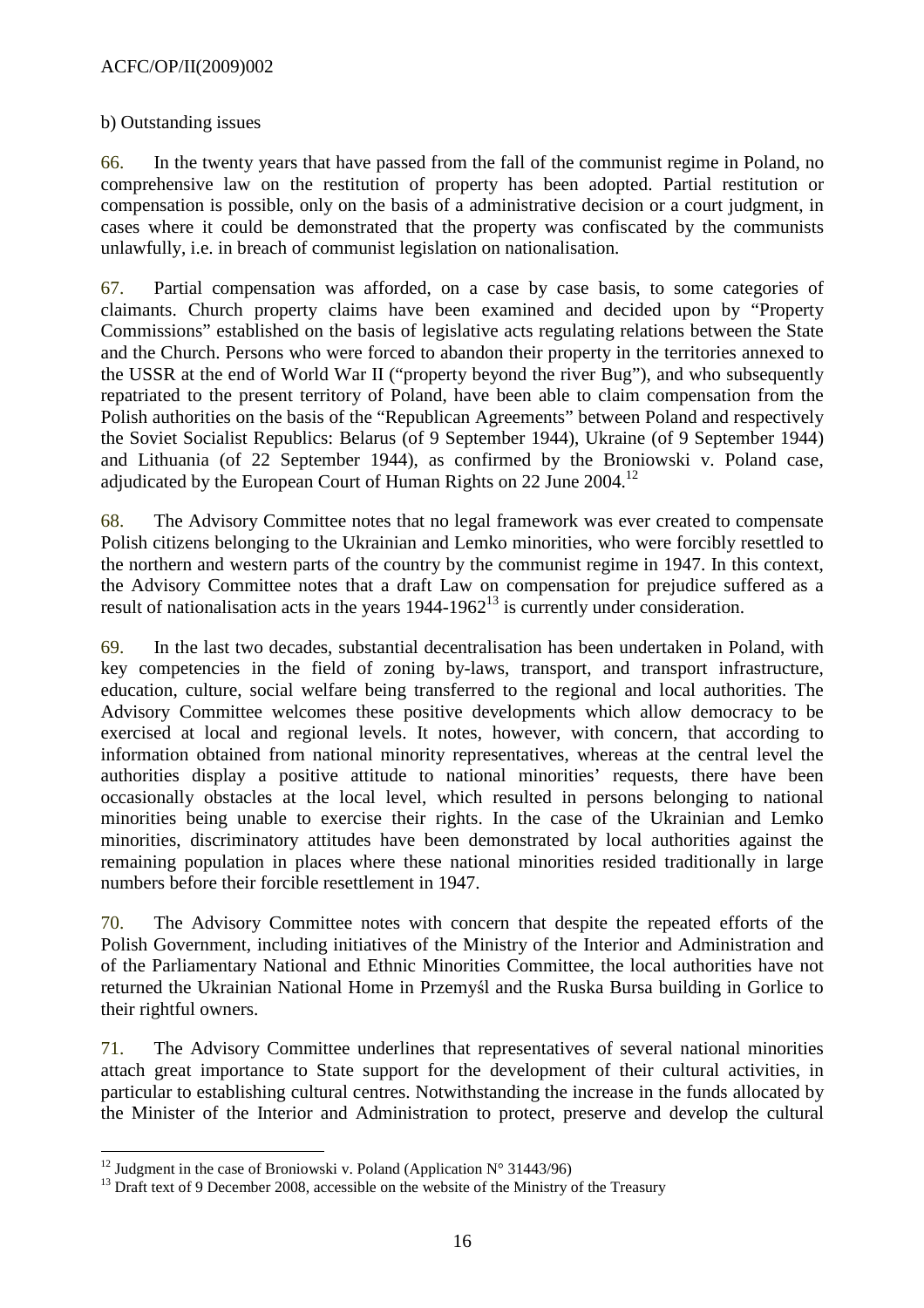identity of minorities in Poland, the Advisory Committee obtained consistent information from representatives of various minorities that the financial support for cultural projects and institutions remains insufficient and that the accounting, reporting and auditing procedures are impossible to fulfil, especially for small organisations, given the lack of personnel and of financial means, as well as the very strict application of the relevant rules. The Advisory Committee, while fully recognising the necessity to apply the financial regulations in force and to combat corruption at every level, considers that the authorities should take into account staffing and financial problems encountered by the minority institutions, especially the small ones, in implementing publically funded projects.

#### *Recommendations*

72. The Polish authorities should continue their efforts to return properties confiscated by the communist regime to cultural associations of national minorities and to ensure that compensation afforded in the framework of the draft Act on compensation for prejudice suffered as a result of nationalisation acts in the years 1944-1962 will take due account of the claims of Ukrainian and Lemko victims of the *Operation "Wisła"* of 1947.

73. The Polish authorities should strengthen their support for initiatives aimed at protecting, preserving and developing cultural identity of minorities, including seeking ways of adapting funding procedures to allow small organisations to compete effectively for grants. In particular, the authorities should ensure that accountancy and other administrative requirements do not result in disproportionate obstacles for national minority organisations applying for State support.

74. Further measures should be developed to assist national minority associations to establish and maintain cultural centres. The authorities should in particular organise appropriate training workshops for representatives of the cultural organisations of national minorities on applicable accounting, reporting and auditing procedures.

#### **Article 6 of the Framework Convention**

#### **Tolerance and intercultural dialogue**

#### *Findings of the first cycle*

75. In its first Opinion, the Advisory Committee, while noting Poland's long experience of handling ethnic and cultural diversity, found that negative stereotypes stigmatising some minorities, in particular the Roma but also the Ukrainians and the Germans, continue to appear in the media and within the education system. The Advisory Committee recommended that the authorities take additional steps to promote intercultural dialogue, to sensitise pupils to the existence of national minorities and, as far as possible to promote objective treatment of painful historical events.

#### *Present situation*

#### a) Positive developments

76. The Advisory Committee notes that a general climate of tolerance and understanding between national minorities and the majority prevails in Poland. Polish civil society is engaged in combating xenophobia in many creative ways; through art exhibitions, education and research projects. Since 1998, young Polish people have joined the Jewish teenagers walking in the "March of the Living" in the Auschwitz Birkenau German Nazi Concentration and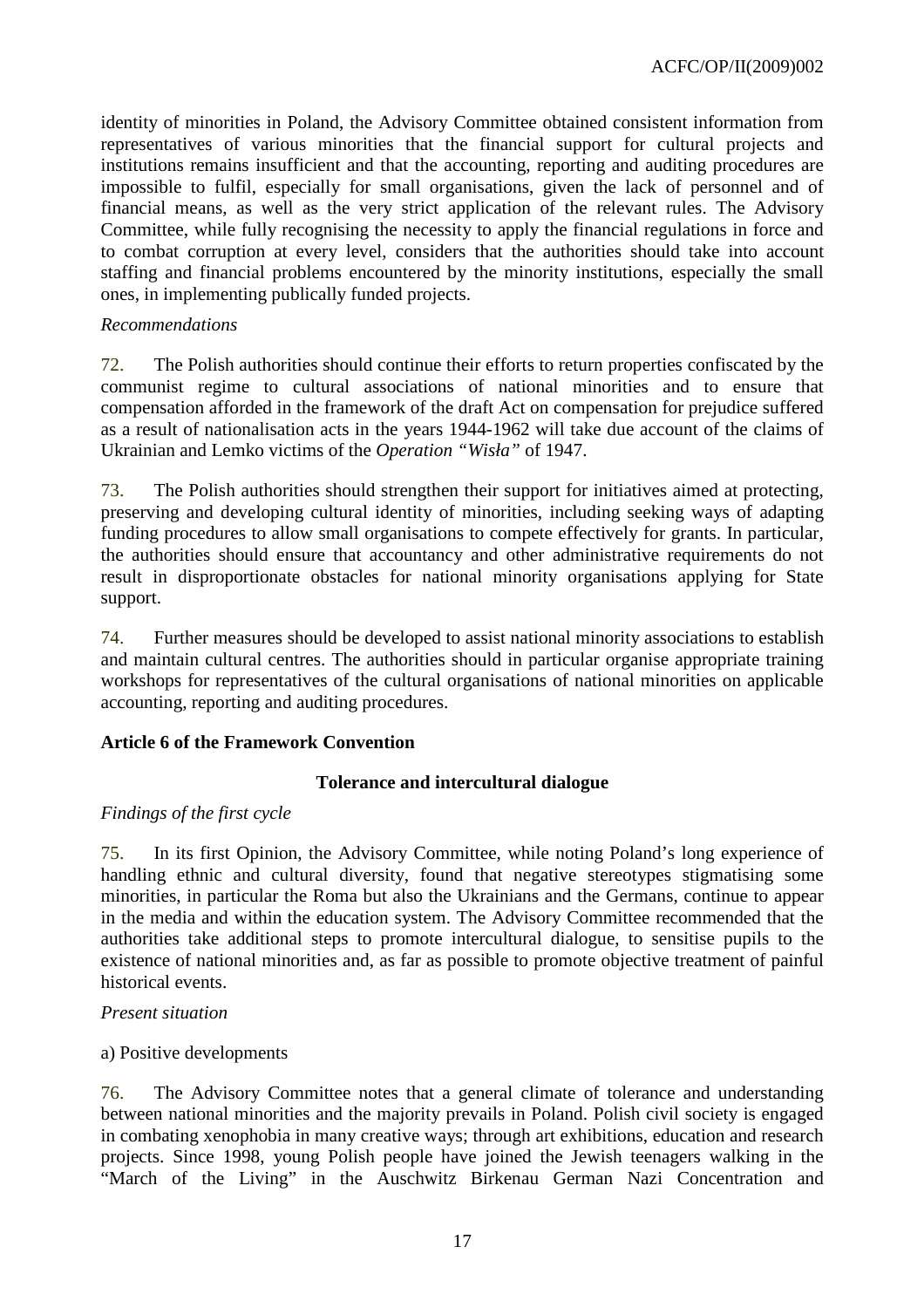Extermination Camp. In the city of Łódź, for years plagued by anti-Semitic graffiti, the Colourful Tolerance Project has for a number of years attempted to create a climate of tolerance and to fight xenophobia and anti-Semitism.

77. The Advisory Committee notes that Poland is experiencing increased migratory movements. According to official figures provided by the Foreigners' Office over eight thousand persons asked for refugee status in Poland in 2008. The majority of them were citizens of the Russian Federation, mostly of Chechen origin. Some NGOs estimate that the number of Vietnamese, Armenian and Turkish immigrants in Poland stands in tens of thousands. In this regard, the Advisory Committee notes that State Parties to the Framework Convention should promote mutual respect, understanding and co-operation among all who live in their territory.

78. The Polish authorities have taken numerous steps to address the painful historical legacy of World War II and its aftermath. In 2006, the Polish and Ukrainian Presidents commemorated the Ukrainian villagers of Pawłokoma in south-east Poland, killed in 1945, by a Polish military group. This followed an earlier commemoration in 2001 of the murder, in July 1941, of the Jewish inhabitants of Jedwabne by some Polish inhabitants of the town.

79. The Plenipotentiary for Equal Treatment has been entrusted with the coordination of the National Programme for Counteracting Racial Discrimination, Xenophobia and Related Intolerance (2004-2009). In the framework of this Programme, a wide range of training activities, publications and other awareness-raising activities, aimed at public administration, local authorities and law enforcement bodies, have been implemented. The Advisory Committee welcomes these efforts and encourages the authorities to continue the programme beyond 2009 and to expand further training and awareness-raising activities in order to ensure that lawenforcement officers and public officials are well equipped for working in a multicultural environment.

80. The National Programme for the Roma Community in Poland, which the authorities have been implementing since 2004, aims *inter alia* at preventing racist offences against Roma.

# b) Outstanding issues

81. The Advisory Committee has been informed, in particular by representatives of the Lithuanian and Ukrainian minorities, that certain local representatives continue to make provocative statements, conditioning respect for minority rights on reciprocity to be applied to the "kin-minority" by the neighbouring State, or by the local authorities on the other side of the border. The Advisory Committee finds such practices unacceptable and recalls in this context that it is every State Party's obligation to apply the Framework Convention in good faith, in a spirit of understanding and tolerance and in conformity with the principles of good neighbourliness, friendly relations and co-operation between States, and that in no circumstances should policies in respect of national minorities be contingent on inter-State relations.

#### *Recommendations*

82. The authorities should increase their efforts to raise public awareness of the history and cultural heritage of the various ethnic and religious groups.

83. The authorities should make further efforts to combat the subsisting manifestations of intolerance, racism, anti-Semitism and xenophobia in society.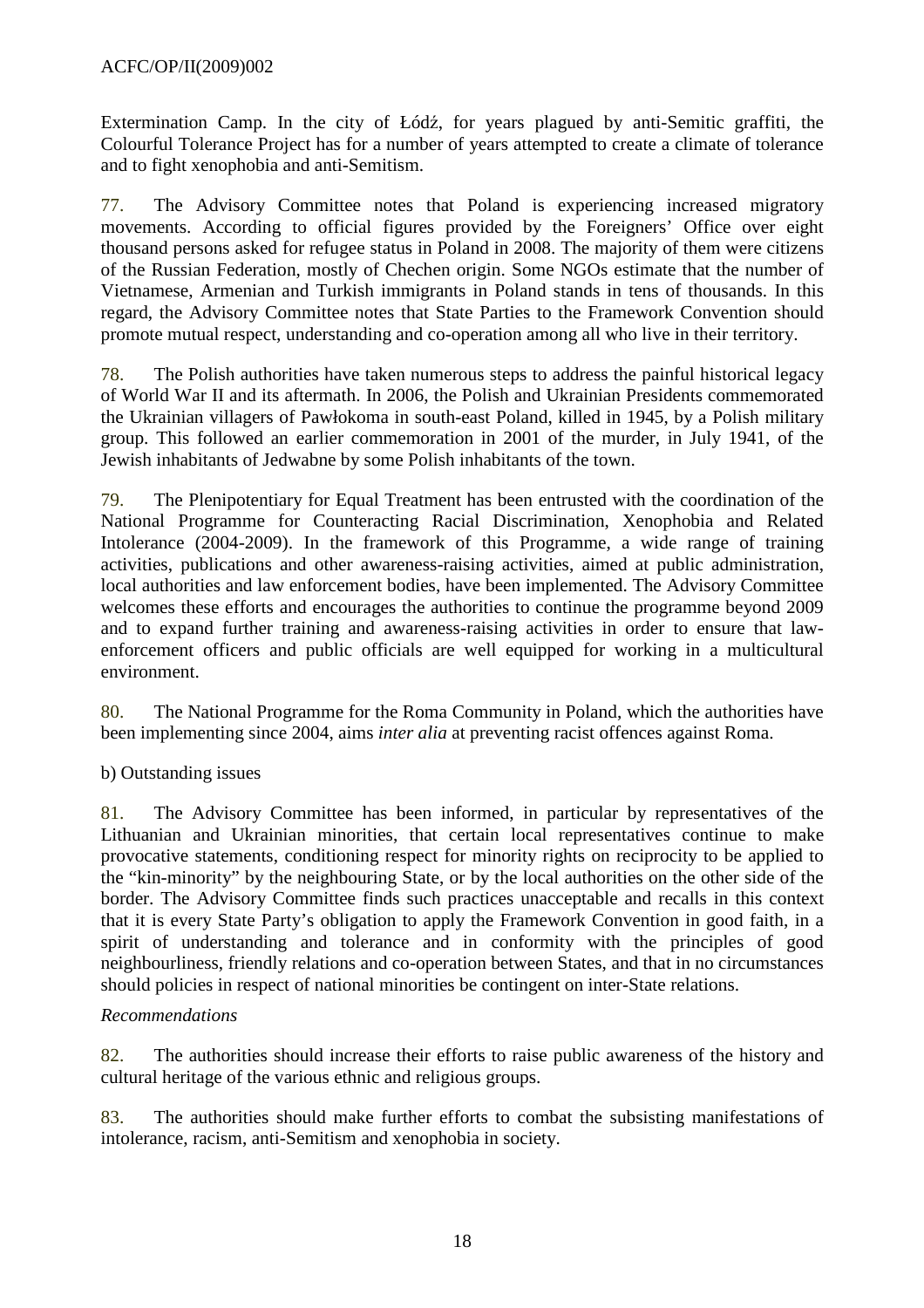84. The authorities should ensure that adequate efforts are made at all levels, i.e. central, regional and local to implement the obligations undertaken by Poland under the Framework Convention, and avoid conditioning respect for minority rights on reciprocity with bordering States.

85. In order to enhance a spirit of tolerance, intercultural dialogue and co-operation in society, the Advisory Committee encourages the authorities to take an inclusive approach in the application of the Framework Convention and to consider extending the protection of specific provisions of the Convention to persons belonging to groups that are not covered as such by the Convention, including, as appropriate, non-citizens (see related comments in paragraphs 34 and 37).

# **Efforts to combat hostility or violence on ethnic grounds**

# *Findings of the first cycle*

86. The Advisory Committee recommended that the authorities strengthen legislative and other measures to combat production and dissemination, in electronic or written form, of works that are clearly anti-Semitic, insulting or offensive to particular national minorities or which incite racial hatred. The Advisory Committee considered that criminal provisions on the "absence of significant social harm" should be handled with extreme caution in such cases.

# *Present situation*

# a) Positive developments

87. A number of institutional measures were taken in Poland to combat hostility or violence on ethnic grounds. In 2003, the Prosecutor General appointed a Prosecutor in the Bureau for Preparatory Proceedings of the National Prosecutor's Office to coordinate legal measures taken in connection with offences involving the violation of freedom or incitement to hatred motivated by race, ethnicity, nationality or religion. In 2004, a team for Monitoring Racism and Xenophobia was established within the Ministry of the Interior and Administration. Also in 2004, Plenipotentiaries for Human Rights Protection were appointed within the General Headquarters of the Police in all 16 Regions, in the Warsaw Metropolitan Police headquarters and in all police schools.

88. The Bureau for Preparatory Proceedings of the National Prosecutor's Office monitors the number of offences committed with a racial or xenophobic motive and analyses trends in this context.

# b) Outstanding issues

89. The Polish electronic media, according to the information provided by the Plenipotentiary for Equal Treatment, are not monitored for the dissemination of programmes containing racist, xenophobic or anti-Semitic content. Materials in electronic or written form that are insulting or offensive to particular national minorities or which incite racial hatred continue to be readily available from numerous book-sellers. Additionally, they are accessible on a host of websites in full view of the prosecuting bodies, which seldom take any action.

90. An amendment to Article 256 of the Criminal Code, aimed at extending and strengthening penalties for the production, acquisition, possession or distribution of works inciting racial, ethnic or religious hatred and which would make it easier for the authorities to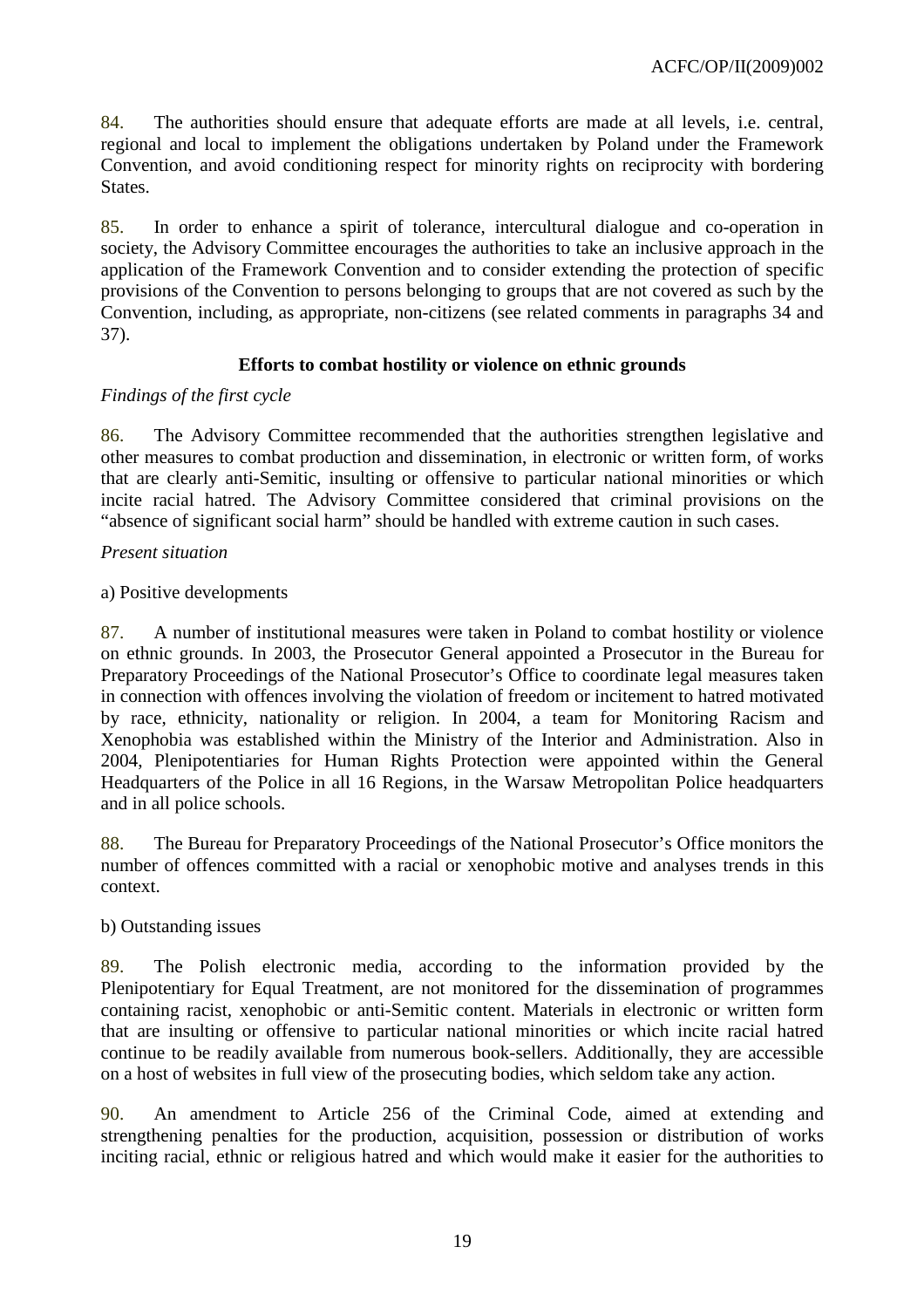confiscate such works, was being considered by the *Sejm* at the time of the drafting of the first Opinion by the Advisory Committee, but was not enacted.

91. The Advisory Committee is deeply concerned by the number of racist and anti-Semitic incidents which continue to be reported by national minority and human rights organisations. In 2007, the Foundation for the Preservation of Jewish Heritage in Poland reported to the police and the prosecutors' offices 14 cases of anti-Semitic acts ranging from anti-Semitic graffiti, and destruction of tomb-stones in Jewish cemeteries to incitement to racial hatred on the internet and shouting of anti-Semitic slogans and insults at public gatherings.

92. Official figures provided by the Bureau for Preparatory Proceedings of the National Prosecutor's Office confirm the information provided by the Foundation for the Preservation of Jewish Heritage in Poland. According to these figures, there has been a significant increase in the number of racially-motivated incidents in the last few years. One hundred and twenty-three such cases (ninety-eight of them new) were investigated in 2008 by Prosecutors' Offices in Poland, as compared to sixty-two cases (forty-one of them new) in 2007 and sixty (forty-eight new) in 2006. The number of cases brought before the courts has also increased from twelve in 2006, and from nineteen in 2007 to twenty-eight in 2008. While the number of unresolved cases remains rather high (twenty-four out of one-hundred and two closed cases in 2008), no single case of a crime committed with a racial or xenophobic motive has been discontinued on the account of "absence of significant social harm".

93. The Advisory Committee is concerned by reports indicating that racism and anti-Semitism continue to plague Polish football stadiums. According to reliable media reports, racist and anti-Semitic chants, slogans and gestures rarely evoke any reaction on the part of the players, referees, the Polish Football Union or the law enforcement bodies. The Advisory Committee notes with concern that measures to combat racist acts advocated by the European Commission against Racism and Intolerance  $(ECRI)^{14}$  and already spelled out in Recommendation Rec(2001)6 of the Committee of Ministers of the Council of Europe to member States on the prevention of racism, xenophobia and racial intolerance in sport have not been applied in Poland. Such measures include expulsion from the stadium, cancellation of any season tickets, ban on future access, and matches played behind closed doors.

# *Recommendations*

94. The authorities should step up their efforts to combat all manifestations of intolerance, racism, anti-Semitism and xenophobia. In particular, the Advisory Committee urges the authorities to take further legislative measures and policies to combat racist manifestations in the media, in the spirit of the Committee of Ministers' Recommendation  $N^{\circ} R(97)20$  on "Hate Speech".

95. While fully respecting the editorial independence of the media, the authorities should take the necessary steps to prosecute incitement to ethnic or religious hatred, so as to prevent such breaches in the future. Due attention should be paid to the existing codes of ethics of the media and journalists.

96. The authorities should intensify awareness-raising measures for law enforcement officials, the media, and the judiciary on tolerance and anti-discrimination issues.

 $\overline{a}$ <sup>14</sup> See ECRI General Policy Recommendation  $N^{\circ}12$  on Combating Racism and Racial Discrimination in the Field of Sport, adopted on 19 March 2009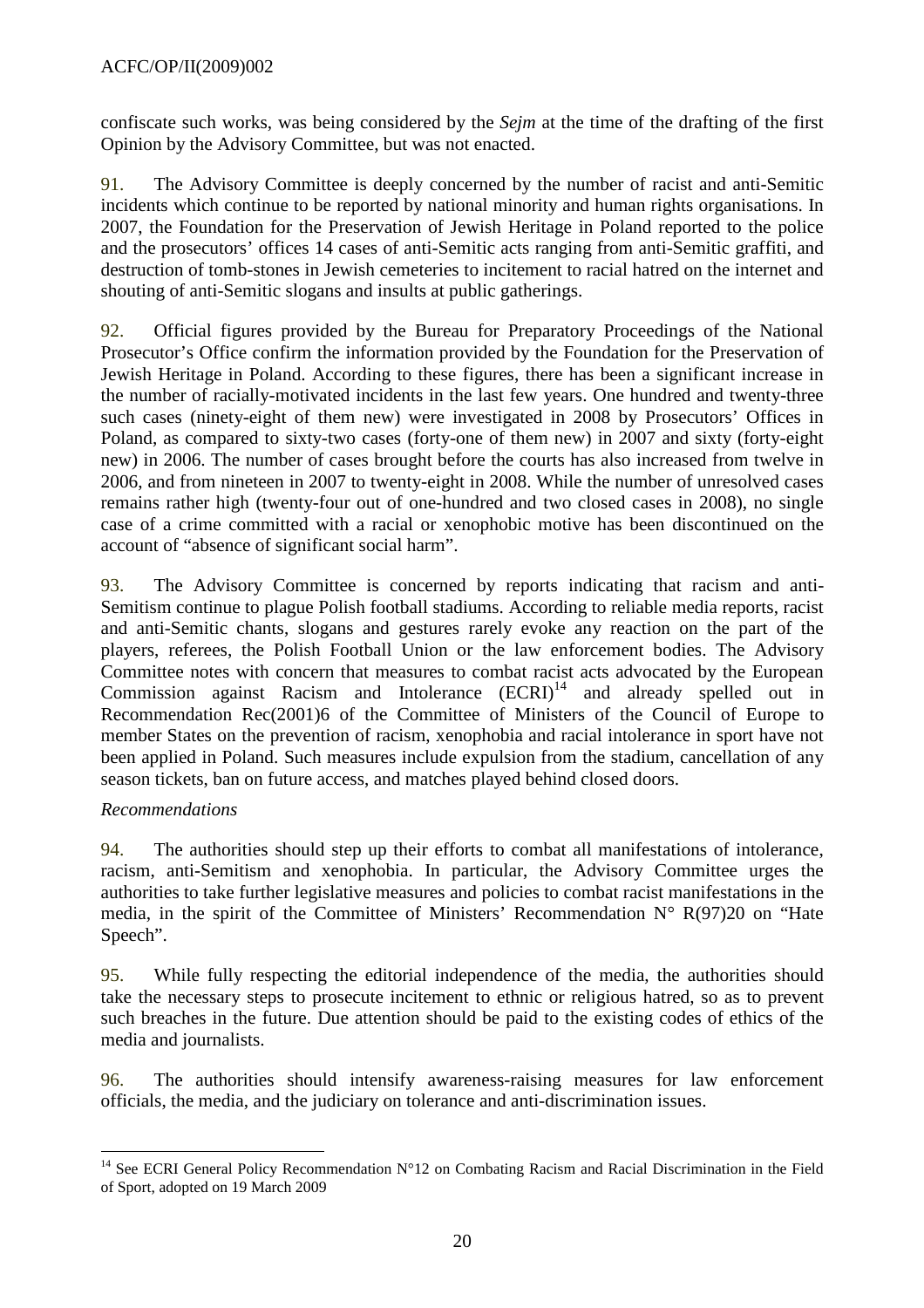97. The Advisory Committee encourages the authorities to ensure that more vigorous action is taken to prevent, investigate and prosecute perpetrators of offences committed with racial, anti-Semitic or xenophobic motives and to provide for constant monitoring of this phenomenon within society.

98. The authorities should take decisive action against racist and anti-Semitic acts perpetrated prior, during and after football matches in the spirit of the Committee of Ministers Recommendation R(2001)6 on the prevention of racism, xenophobia and racial intolerance in sport. The Advisory Committee also encourages the authorities to increase public-awareness of the problem and encourage fans to condemn racist attitudes and behaviour.

#### **Memorials to war victims**

99. In its first Opinion, the Advisory Committee noted that erecting and/or renovating memorials to war victims was a source of tension. It encouraged the authorities to continue dialogue with minorities and to adopt a non-discriminatory approach particularly as regards language requirements pertaining to inscriptions.

### *Present situation*

### a) Positive developments

100. At present preservation, renovation and erection of memorials to war victims in Poland is regulated by international law, bilateral agreements between Poland and her neighbours and partially by the Law of 21 January 1988 establishing the Council for the Protection of Memory of Combat and Martyrdom. The Council's approval is required on the text and language of inscriptions, the symbols used and the design of the monument.

101. In the Opolskie and Śląskie regions where, as the Advisory Committee noted in its first Opinion, there were tensions between the authorities and representatives of the German minority caused by the erection and/or renovation of memorials to war victims, mutually satisfying solutions have been found. Each year, remains of around six thousand German soldiers killed in World War II are exhumed and properly buried in military cemeteries constructed in cooperation with the German War Graves Commission (*Volksbund Deutsche Kriegsgräberfürsorge*).

102. In south eastern Poland, a number of memorials, whose construction for years was a subject of controversy, were erected to commemorate victims belonging to national minorities killed by Polish military or para-military formations during World War II and in its aftermath. Similar memorials to Ukrainian victims were erected in Pawłokoma and Piskorowice and are planned in Sahryń and to Belarusian victims in Białystok.

# b) Outstanding issues

103. The erecting and renovation of memorials to war victims continues to cause tensions between the Government and representatives of some minorities, particularly in relations with Ukrainians wishing to erect memorials in Bircza, Liszna, Kalisz, Łańcut and Terki. Such tensions also occur with Lithuanians and Slovaks who (as the Advisory Committee learned from their representatives, media reports and transcripts of the sitting of the Parliamentary National and Ethnic Minorities Committee)<sup>15</sup> find inscriptions on the memorials to the Polish war victims

 $\overline{a}$ <sup>15</sup> See Bulletin of the *Sejm* N° 957/VIkad. Report on the 19<sup>th</sup> Sitting of the Parliamentary National and Ethnic Minorities Committee of 10 July 2008.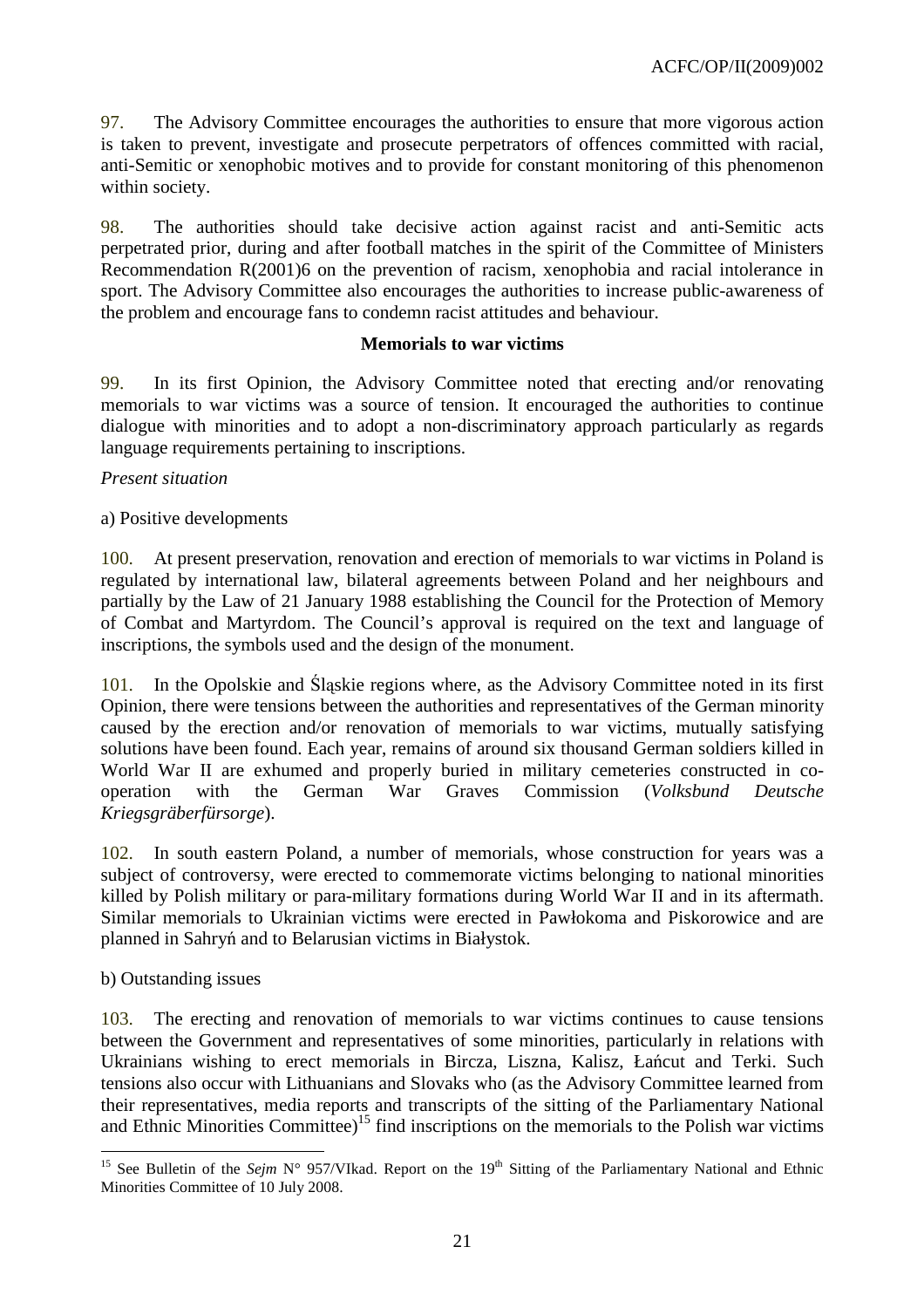erected in Berżniki and Zakopane not conducive to reconciliation and improved inter-ethnic community relations.

104. According to information provided by representatives of national minorities, the position taken by the Council for the Protection of Memory of Combat and Martyrdom as regards inscriptions, symbols and designs of monuments was subject to criticism within minority communities and in the media. The Advisory Committee notes in this context, that a legislative change is currently being considered by the *Sejm,* which would abolish this Council and establish an Office for the Protection of Places of National Remembrance.

### *Recommendations*

105. The Advisory Committee urges the Polish authorities to deal with the erection and/or renovation of memorials by promoting a continuing dialogue, including consultation with the representatives of the national minorities concerned. Furthermore, the Polish authorities are encouraged to adopt a non-discriminatory approach particularly as regards language requirements of inscriptions.

106. The draft law, establishing the Office for the Protection of Places of National Remembrance, should be discussed with the Joint Commission of Government and National and Ethnic Minorities and the Parliamentary National and Ethnic Minorities Committee. The spirit of the law should reflect the recommendations made in the Parliamentary Assembly Resolution 1652 (2009) on the Attitude to memorials exposed to different historical interpretations in Council of Europe member states.

# **Article 8 of the Framework Convention**

#### **The right to manifest religion or belief**

#### *Findings of the first cycle*

107. In its first Opinion, the Advisory Committee noted that several minorities have a different religion from the majority of the Polish population and called on the authorities to take that dimension sufficiently into account when deciding upon measures and policies intended for these national minorities.

#### *Present situation*

#### a) Positive developments

108. The Advisory Committee has been informed that in the Podlaskie Region, in the areas inhabited traditionally by the Belarusian minority, most school calendars take due account of the Orthodox holidays, which is the religion of the majority of persons belonging to the Belarusian minority. The Advisory Committee welcomes the positive attitude displayed, for example by the University of Białystok and the Białystok Polytechnic which close for Easter and Christmas, as celebrated according to the Julian calendar.<sup>16</sup>

 $\overline{a}$ <sup>16</sup> The Julian calendar used by the Orthodox Church is also used by the Greek Catholic Church, to which a large number of persons belonging to the Ukrainian national minority living in Poland belong.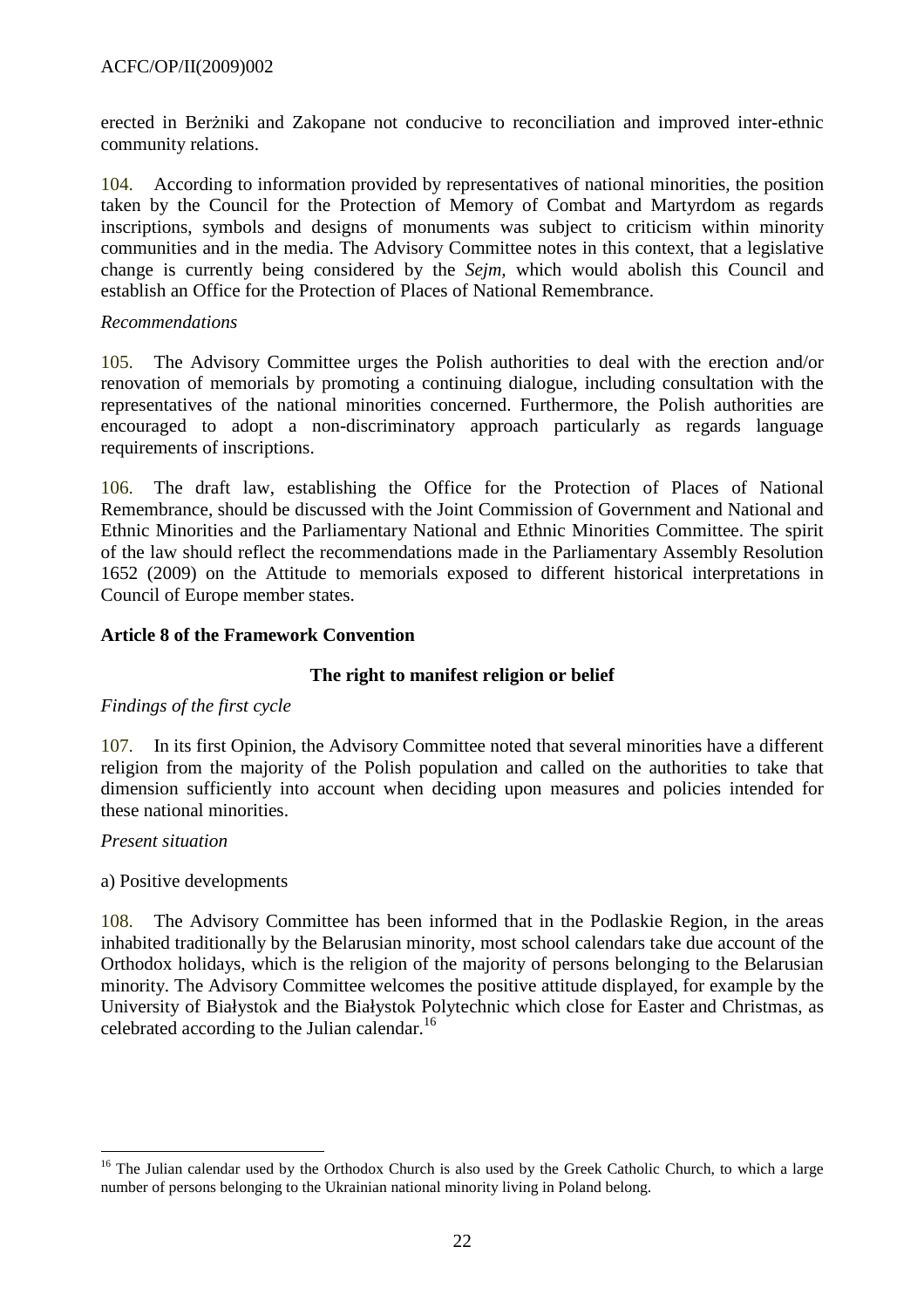ACFC/OP/II(2009)002

#### b) Outstanding issues

109. Article 42 of the Act on Guarantees of Freedom of Conscience and of Religion of 17 May 1989 specifies that persons belonging to churches and other faith communities,  $17$  which celebrate religious holidays on days which are not by law non-working days, may at their request be given time off work or study, on the condition that they work on another day to compensate for the absence from work. The Advisory Committee has been informed by a representative of the Karaim minority, that in practice, this right was not respected with regard to their community.

110. The obligation to work on another day to compensate for the absence from work on religious holidays which are not by law non-working days is perceived by some persons belonging to national minorities as an infringement of their freedom of religion, as no corresponding obligation is placed on the persons celebrating Roman Catholic holidays, which are by law public holidays. Also, the Advisory Committee has been informed that compulsory exams and tests are being organised on the religious holidays celebrated by religious communities of which the national minorities are largely members.

111. The Advisory Committee appreciates that the authorities are aware of the problem and have engaged in discussions with representatives of the minorities concerned. The Advisory Committee welcomes the open approach taken by the Government and the ongoing discussion within the Joint Commission of Government and National and Ethnic Minorities and the Parliamentary National and Ethnic Minorities Committee aimed at finding a suitable solution to this problem.

#### *Recommendation*

112. The authorities are encouraged to continue the dialogue with representatives of churches and national minorities celebrating religious holidays on days which are not by law non-working days in order to find appropriate solutions to offer persons belonging to national minorities equal opportunities to benefit from their right to manifest their religion or belief.

### **Article 9 of the Framework Convention**

#### **Legislation on television and radio broadcasting in minority languages**

#### *Findings of the first cycle*

113. In its first Opinion on Poland, the Advisory Committee found that there was a general wish on the part of representatives of several national minorities to receive more broadcasts in their own languages. The Advisory Committee encouraged the authorities to address the existing shortcomings in the geographical cover of broadcasting.

114. The Advisory Committee considered that the authorities should pay more attention to involving persons belonging to national minorities in the preparation of programmes for national minorities and/or in the bodies which supervise these programmes.

#### *Present situation*

 $\overline{a}$ 

<sup>&</sup>lt;sup>17</sup> 151 religious denominations are registered in Poland. Relations between the State and the Roman Catholic Church are governed by the Concordat. Relations with 15 other churches are regulated by specific legislative acts, 12 of which were adopted after the fall of the communist regime in Poland.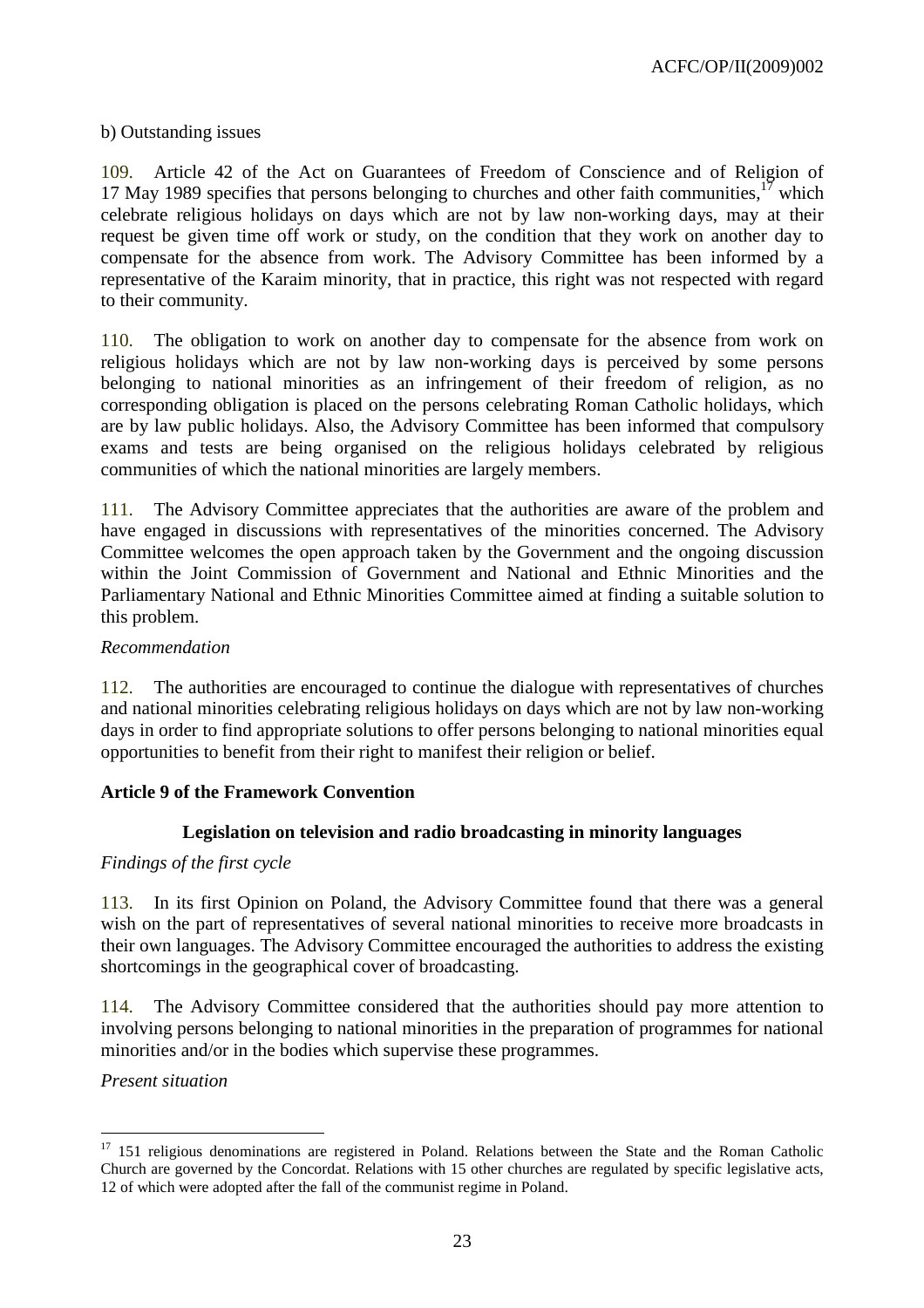### a) Positive developments

115. The Advisory Committee notes that the Polish public radio and television services continue to broadcast programmes addressed to national minorities, including in the languages of national minorities. The Act on Radio and Television Broadcasting of 1992 was amended in 2004 to oblige public broadcasters to broadcast information programmes in the languages of national minorities. The Act also obliges directors of regional branches of public radio and television services to consider applications from persons representing national minorities when establishing programming councils.

116. According to the information provided by the National Broadcasting Council, in its Report for 2007, twelve regional branches of public radio broadcast 1302 hours of programming in national minority languages, equivalent to 0,9% of air-time, and 216 hours of programming on national minorities in the Polish language. The country-wide transmitter broadcasts 50 hours of programming on national minorities in Polish. In addition to public radio stations broadcasting programmes in national minority languages, a number of private radio stations broadcast all or part of their programmes in national minority languages.

117. The Advisory Committee also notes that, according to the same source, the country-wide public television service has not broadcast programmes on national minorities or in the languages of national minorities. However, all 16 regional branches of public television broadcast 334 hours of programming in national minority languages, equivalent to 0,3% of airtime. Almost half of this air-time was allocated to programmes broadcast in the Ukrainian language.

118. The printed media of national minorities continue to be published with the support of the Polish authorities. In 2006, subsidies allocated to publications in national minority languages amounted to  $\in$  802.000.

#### b) Outstanding issues

119. The Advisory Committee has taken note of the national minorities' concern with respect to the marginalisation of programming for national minorities and the lack of dialogue between the bodies of the public broadcasting service and minority representatives. The Advisory Committee notes with regret that, according to information obtained from national minorities, despite legislative provisions to that effect, no representatives of national minorities have been appointed to the programming councils in those regions where national minorities live traditionally in large numbers. By way of example, it has been observed that, in the broadcasting council of the Opole branch of the public radio, there is no representative of the German minority; in the Olsztyn broadcasting councils for public radio and television, there are no representatives of the Ukrainian minority and there is no representative of the Kashubs present either in the regional Gdańsk radio broadcasting council, or in the TV broadcasting council.

120. The Advisory Committee has also taken note of the national minorities' concern with respect to broadcasting times (usually very early in the morning or late at night) of programmes destined for their communities and of the inadequate coverage by the regional broadcaster of the areas inhabited traditionally in large numbers by national minorities. In the southern part of the Podlaskie region, inhabited by a substantial number of persons belonging to the Ukrainian minority, it is impossible to receive the programmes in Ukrainian transmitted from Białystok, and the Lublin radio-station, whose signal covers this region, does not transmit such programmes.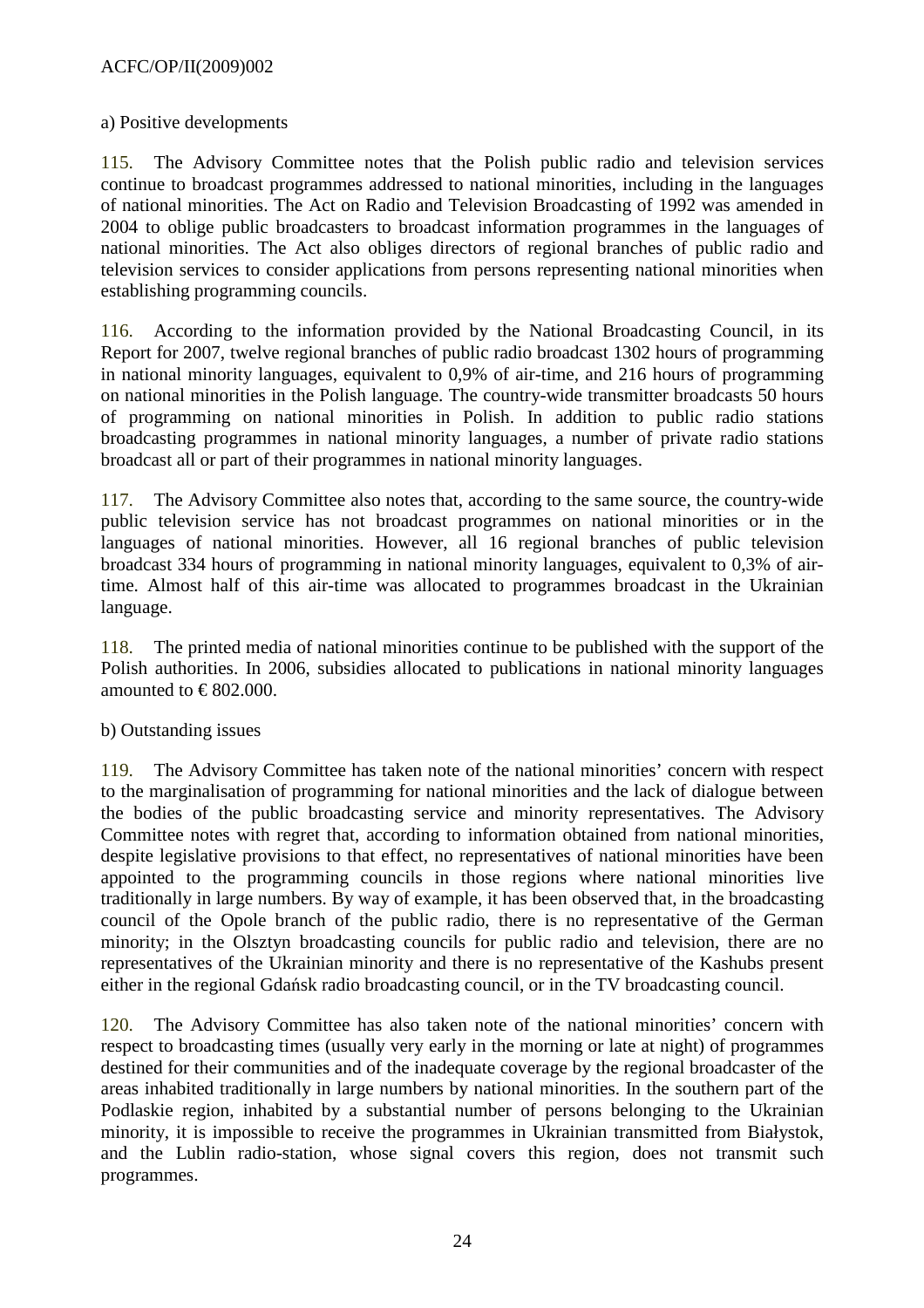121. The Advisory Committee is concerned that, given the dispersal of the Ukrainian minority and the number of regional branches transmitting programmes in Ukrainian, the great majority of regional branches of public television in Poland transmit on average no more than seven minutes per week of programming in this language.

122. Another issue of concern is the inconsistent approach to financing the production of minority programmes. Whereas Article 21.1(8a) of the Act obliges the public radio and television services only to broadcast information programmes in the languages of national minorities, the practice which has evolved in the years since the adoption of the Act, has led in addition to the public radio and television services financing the production of such programmes. The Advisory Committee notes with concern that, in at least one instance, there was an attempt to change the current practice by asking national minorities to produce programmes using their own financial resources.

123. Various sources, including the representatives of national minorities, have informed the Advisory Committee about the Government's legislative initiative aimed at changing the Act on Radio and Television Broadcasting of 1992. They have underlined the importance of maintaining provisions obliging the public radio and television services to broadcast programmes in the languages of national minorities in any future legislation.

### *Recommendations*

124. The authorities should ensure that national minorities are represented in public radio and television broadcasting councils, especially in those regions where they live in substantial numbers.

125. The authorities are encouraged to increase their efforts to ensure access of persons belonging to national minorities to the radio and television programmes aimed at them, and in particular to take the necessary measures to provide adequate radio and television coverage of the regions where national minorities live.

126. The authorities should consult with the Joint Commission of Government and National and Ethnic Minorities on any changes to the Act on Radio and Television Broadcasting of 1992 affecting national minorities, in line with the provision of Article 23.2(3) of the Act on National and Ethnic Minorities and on Regional Language. In addition, they should duly ensure that any changes introduced do not contravene the provisions of the Framework Convention.

# **Article 10 of the Framework Convention**

# **Use of minority languages in relations with administrative authorities**

#### *Findings of the first cycle*

127. In its first Opinion, the Advisory Committee noted that the Polish legal order did not provide for the use of minority languages in relations between persons belonging to national minorities and the local administrative authorities and considered that this situation was not compatible with Article 10, paragraph 2, of the Framework Convention. The Advisory Committee urged the authorities to remedy this legislative shortcoming and to assess, in consultation with national minority representatives, the real needs and requests of minorities in this matter.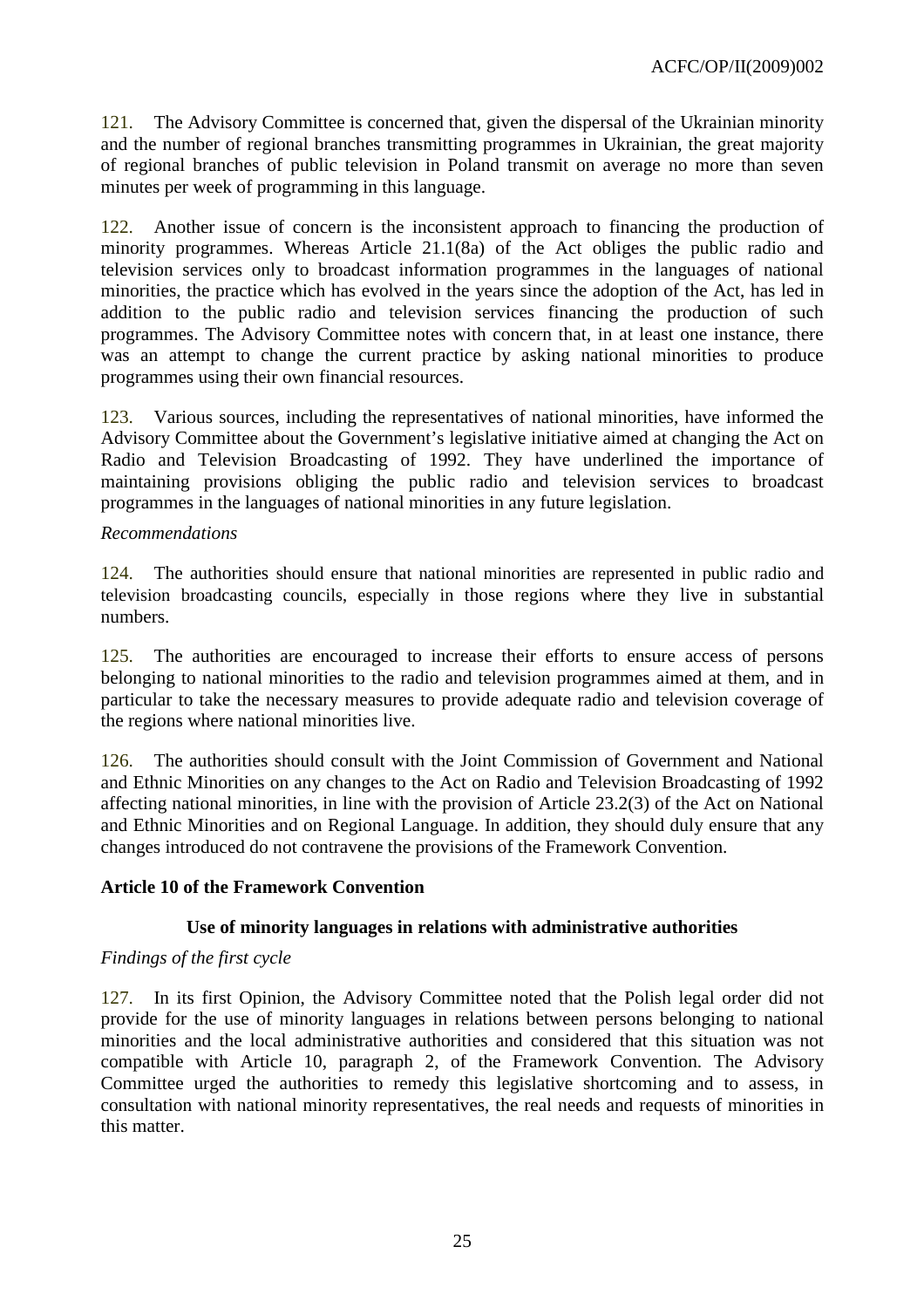### *Present situation*

### a) Positive developments

128. The Advisory Committee welcomes the adoption of the Act on National and Ethnic Minorities and on Regional Language of 2005 which introduced *inter alia* a guarantee of the right to use freely minority languages in private and public life. Article 9 of the Act specifically introduces the possibility of using the minority language as "supporting language" in relations between persons belonging to national minorities and the municipal authorities, in the municipalities (*gmina*) <sup>18</sup> where the number of persons having declared their affiliation with a national minority in the last population census is not lower than 20% of all residents. The Act establishes the procedure which must be followed by the municipality wishing to introduce the "supporting language" and the registration procedure in the Official Register of Municipalities where a Supporting Language is Used.

129. The Advisory Committee notes that of the total of 2,478 municipalities in Poland, fiftyone meet the statutory 20% minority threshold requirement. There are twelve such municipalities inhabited by persons belonging to the Belarusian minority, one municipality inhabited by the Lithuanian minority, 28 municipalities inhabited by the German minority and 10 municipalities inhabited by persons speaking the Kashub language.

130. The Advisory Committee welcomes the fact that in the years 2006-2008, twenty-one municipalities introduced the minority "supporting language" in relations between the municipal authorities and persons belonging to national minorities. Seventeen of these municipalities (all of them located in the Opolskie Region) introduced the German language, two municipalities in the Pomorskie Region introduced the Kashub language, the Municipality of Puńsk in the Podlaskie Region introduced the Lithuanian language and the Municipality of Hajnówka, also in the Podlaskie Region, introduced the Belarusian language as a "supporting language".

#### b) Outstanding issues

131. The current legislative framework and the practical measures for its implementation constitute significant progress with regard to the use of minority languages in relations between persons belonging to national minorities and the administrative authorities. However, the Advisory Committee notes that, four years after the entry into force of the Act on National and Ethnic Minorities and on Regional Language, less than half of the municipalities meeting the required 20% threshold introduced the minority language as the "supporting language". For example, the Belarusian language has been introduced in only one of the twelve municipalities which meet the legislative criteria.

132. The Advisory Committee notes that the Act stipulates that the entry of a municipality in the Official Register of Municipalities where a Supporting Language is Used, is done on the basis of a resolution of a Municipal Council. It follows from this provision that the 20% threshold does not automatically qualify the municipality to be listed. It is only a pre-condition for the Municipal Council to address the issue, and to allow for a motion to go to a vote which must be approved by a simple majority in the Municipal Council to become effective.

133. The right to use the "supporting language" entails, in accordance with the Act, the right to apply to the municipal authorities orally or in writing and to obtain an answer, orally or in

 $\overline{a}$ <sup>18</sup> "*Gmina*" is the smallest territorial unit in Poland.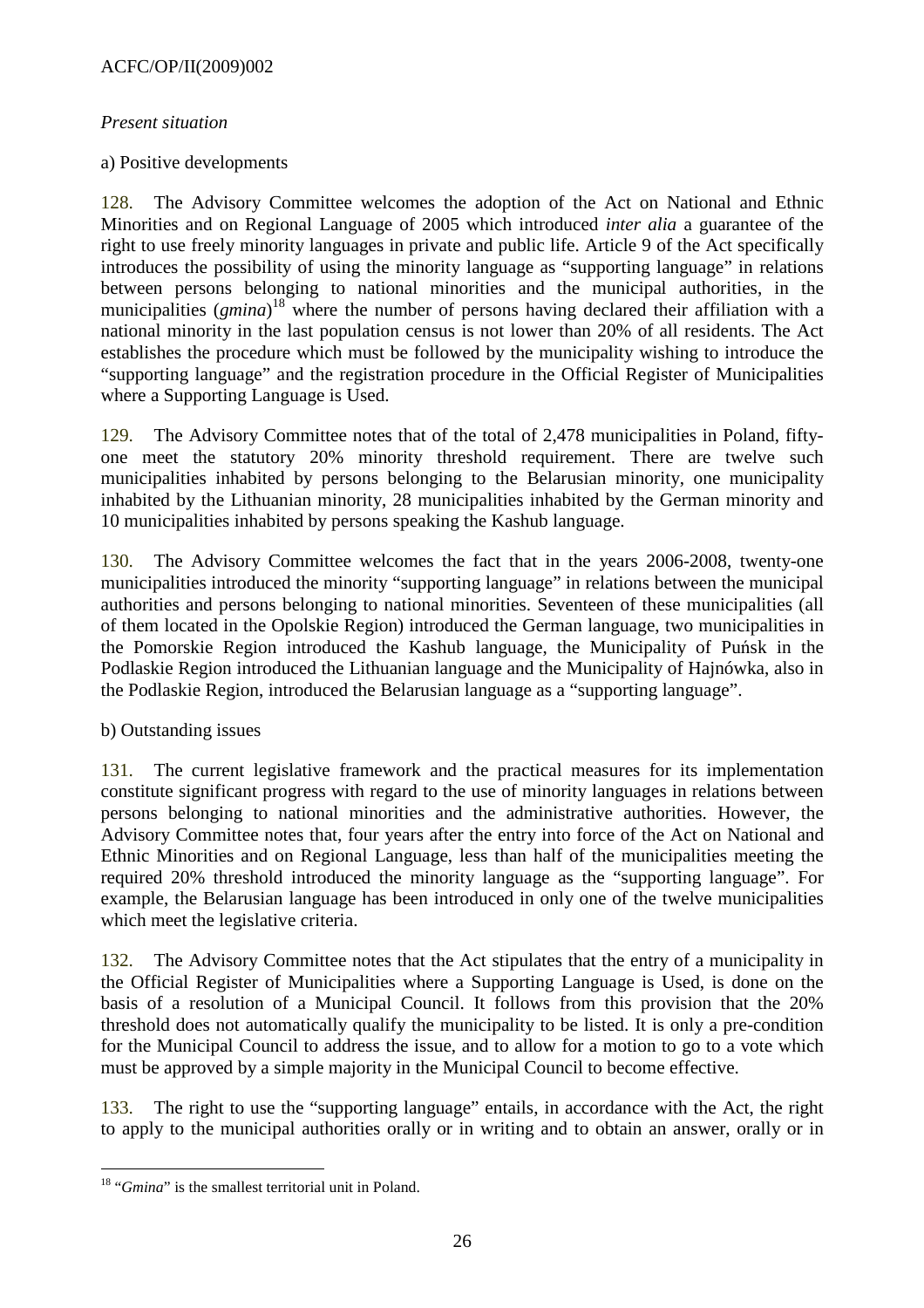writing, in the "supporting language". In practice, this restrictive interpretation of the right to use the "supporting language", while allowing for the use of the minority language in contacts with municipal authorities, does not provide for the right to use the minority language in contacts with the police, health care services, the post office or the State administration at the local level.

134. The Advisory Committee has been informed by representatives of national minorities and of local authorities that no official documents can be delivered by the municipal authorities in the "supporting language". In practice, this restrictive interpretation limits the right to use the "supporting language" to written cover letters only, with all the certified documents being delivered, as before, in the Polish language.

135. The Act allows for the granting of a salary supplement to municipal employees whose command of the "supporting language" is recognised officially. However, from the information obtained by the Advisory Committee, it seems that, in practice, no municipalities pay out these supplements due to financial constraints.

# *Recommendations*

136. The authorities should review the legislative and practical situation of the use of minority languages in relations with administrative authorities, on the basis of the experience gathered in the last four years, in particular as regards the number of municipalities which have introduced a "supporting language".

137. The Advisory Committee also calls upon the authorities to provide for, in particular, the possibility to deliver upon request certified documents in the "supporting language" and to consider extending the application of the provisions on "supporting language" to cover all branches of administration at local level, including such essential areas as the police, health care services, the post office or the State administration at the local level. They are also encouraged to consider ways to introduce, where appropriate, the minority languages as support languages in municipalities that do not meet the numerical threshold established by the law.

# **Article 11 of the Framework Convention**

# **Personal names**

*Present situation* 

a) Positive developments

138. Prior legislation guaranteeing and determining the conditions of changing a surname and a first name into a version consistent with the original wording and spelling in the relevant minority language (Act on the Change of Names and Surnames of 1956 and art. 23 of the Civil Code of 1963 with later amendments) was strengthened by the adoption, in 2005, of the Act on National and Ethnic Minorities and on Regional Language. Article 7 of this Act guarantees to persons belonging to national minorities the right to use and spell, in the official register and identity documents, their first and last names according to the spelling rules of their respective minority language.

139. On 30 May 2005, the Minister of the Interior and Administration issued a regulation on transcription of first and last names of persons belonging to national and ethnic minorities, written in an alphabet other than Latin.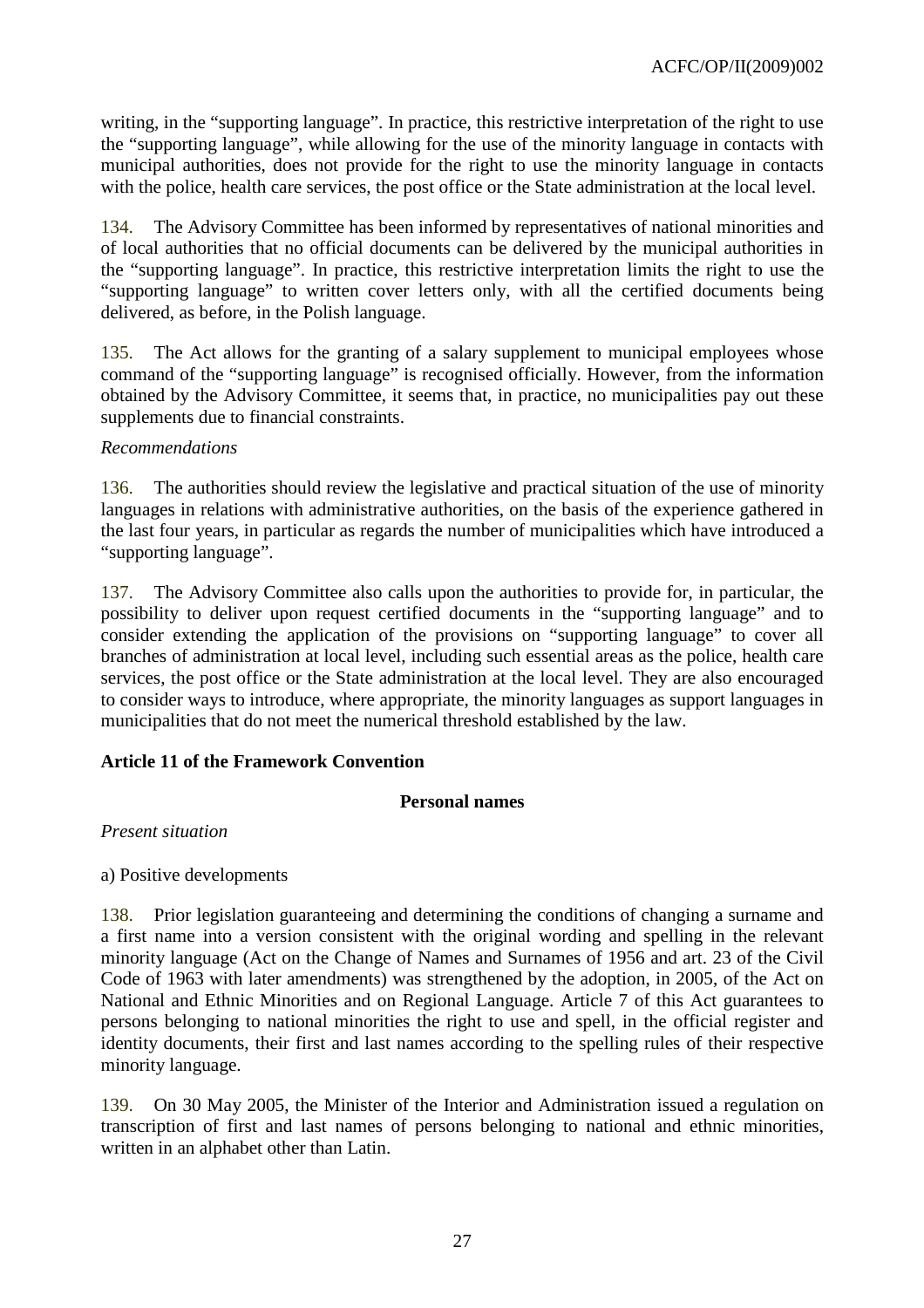### ACFC/OP/II(2009)002

#### b) Outstanding issues

140. Although these legislative provisions have been well received by national minorities, the Advisory Committee notes that, according to the information obtained from national minority representatives, occasionally Civil Registry officials are not aware of the right of persons belonging to national minorities to use and spell their first and last names according to the spelling rules of their respective minority language in the official register and identity documents.

141. The Advisory Committee also notes that the regulation on transcription of first and last names of 2005 does not cover languages which use the Latin alphabet with language-specific diacritical marks (such as Czech, German, Lithuanian and Slovak). Consequently, according to the information provided by representatives of national minorities, there are still difficulties with spelling names correctly in some of the national minority languages.

### *Recommendations*

142. The authorities should increase awareness among Civil Registry officials of the right of persons belonging to national minorities to use and spell in the official register and identity documents their first and last names according to the spelling rules of their respective minority language. This would also ensure that persons belonging to national minorities can effectively exercise the right in Article 11, paragraph 1, of the Framework Convention.

143. The authorities should ensure that the rights of persons belonging to national minorities to use and spell their first and last names according to the spelling rules of their respective minority language in the official register and identity documents is fully respected.

# **Bilingual topographical indications and other inscriptions**

# *Findings of the first cycle*

144. In its first Opinion, the Advisory Committee noted that there was no legal basis in Polish law allowing the display of traditional local names, street names and other topographical indications intended for the public in minority languages. The Advisory Committee considered that the existing legal framework was not compatible with Article 11, paragraph 3, of the Framework Convention and urged the Polish authorities to remedy this legislative shortcoming.

#### *Present situation*

#### a) Positive developments

145. The Advisory Committee notes that the Act on National and Ethnic Minorities and on Regional Language of 2005 filled the existing legal void by allowing the display in minority languages of traditional local names, street names and other topographical indications intended for the public. Articles 12 and 13 lay down the modalities for displaying, alongside a Polish name, the place-names of towns, villages and other localities, street names and other topographical indications in a minority language. The Act sets out conditions and a procedure for entering in the Official Register of Municipalities on whose Territory Names in a Minority Language are Used, the municipalities or specific localities located in a municipality where the number of persons declaring belonging to a national minority is not lower than 20% of the local population.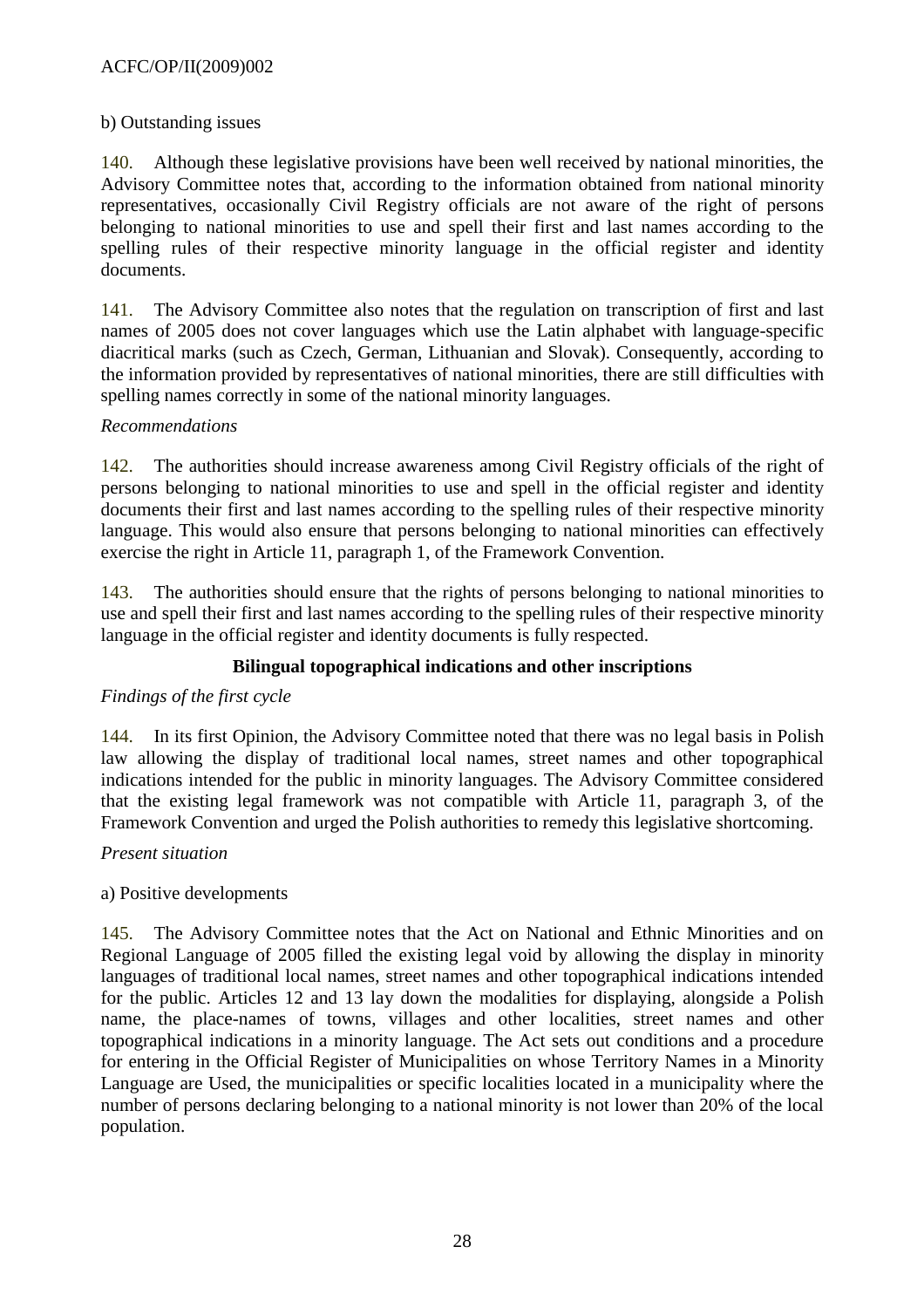146. The Advisory Committee notes with satisfaction that in the years 2006-2008, nineteen Municipalities, in which 288 towns and villages are located, have applied and been entered in the Official Register of Municipalities on whose Territory Names in a Minority Language are Used. Fifteen of these municipalities, located in the Opolskie and Śląskie regions, display place names in the German language, two municipalities in the Pomorskie region display place names in the Kashub language, one municipality in the Podlaskie region in the Lithuanian language, and one village in the Podkarpackie region in the Lemko language.

147. The Minister of Infrastructure issued a regulation in 2005, stipulating that, in respect of signs and boards with a single place-name in Polish, the additional name in the minority language should be presented in letters of the same size as the Polish name letters. If the signs and boards present more than one place-name in Polish, the additional names in the minority language should be presented in letters smaller by one-fourth than the letters in the Polish name. Additional names should be presented using an alphabet specific to the minority language including diacritical marks used in that language. According to the information provided in the State Report, the cost of establishing additional names is divided between the State budget and that of the local self-government.

148. Street names can be displayed in a national minority language alongside the Polish name in the municipalities meeting the 20% threshold upon a vote of the Municipal Council, in accordance with the Act on Local Self-government of 8 March 1990.

b) Outstanding issues

149. The Advisory Committee notes that the specific name to be used in the language of the national minority, and entered in the Official Register of Municipalities on whose Territory Names in a Minority Language are Used, is decided by the Minister of the Interior and Administration, following a consultation with the Committee on Names of Places and Topographical Indications established by an Act of 29 August 2003 on the Official Names of Places and Topographical Indications. The Advisory Committee takes note of the prohibition of the use of names used in 1933-1945, given by the authorities of the German Third Reich and the Soviet Union.

150. The Advisory Committee notes that, whereas in accordance with Article 9 of the Act on the Official Names of Places and Topographical Indications of 2003, a Register of Official Names of Places has been established in the prescribed time limit of five years from the entry into force of the Act, there is no corresponding Register of Official Names of Topographical Indications, which is due to be completed by 2013.

151. According to the information which the Advisory Committee obtained from representatives of national minorities, the non-existence of the Register of Official Names of Topographical Indications creates a practical obstacle to placing such signs in a minority language.

152. Also, according to the information provided by representatives of national minorities, the aforementioned Official Register of Municipalities is used only to change the display of names of places on local roads. The signs on highways, national and regional roads are not changed accordingly.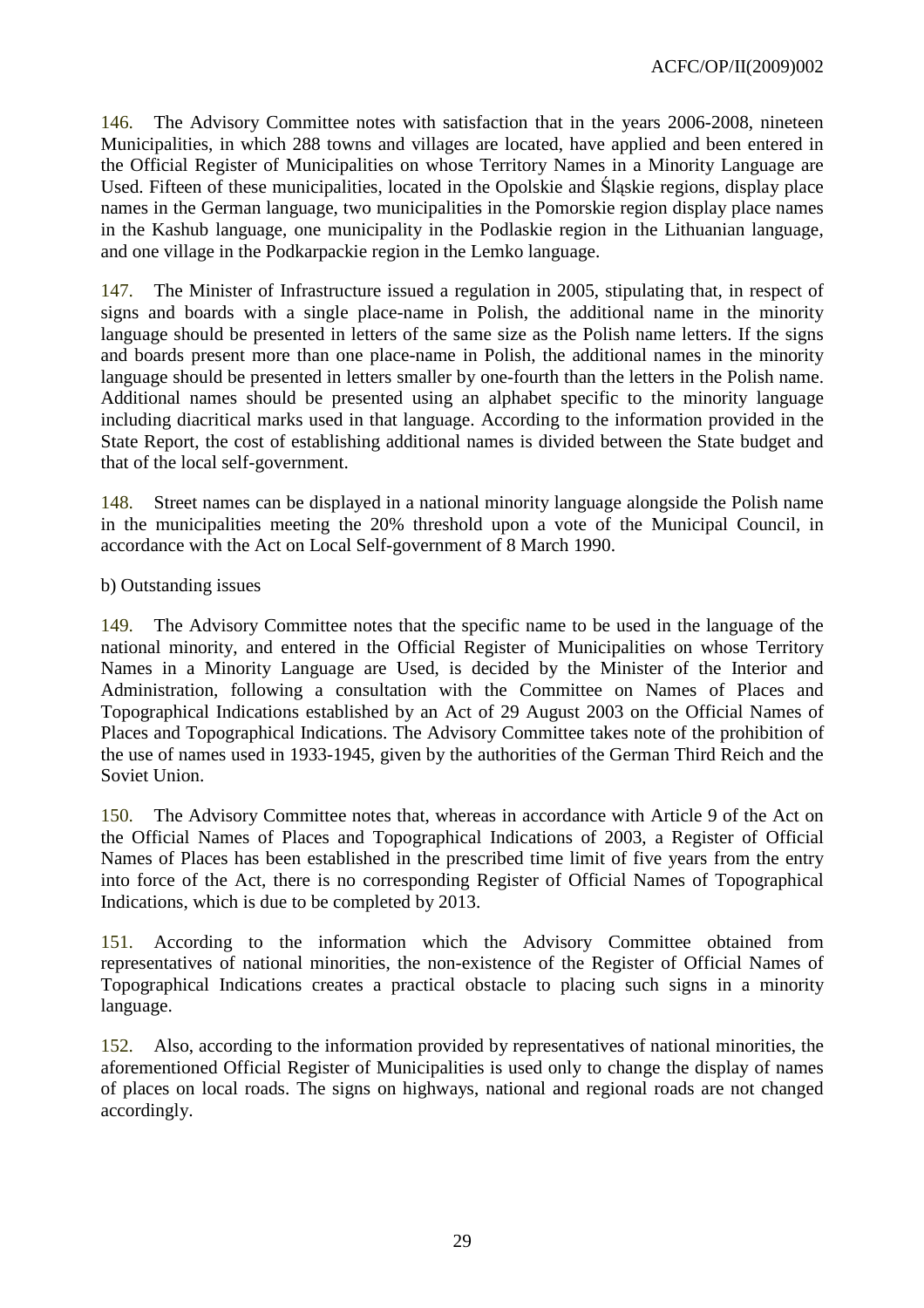# ACFC/OP/II(2009)002

### *Recommendations*

153. The authorities should pursue their efforts to complete and publish the Register of Official Names of Topographical Indications to ensure that persons belonging to national minorities can effectively exercise the right protected in Article 11, paragraph 3, of the Framework Convention.

154. The authorities are encouraged to ensure that registering a municipality, or specific locality in that municipality, in the Official Register of Municipalities on whose Territory Names in a Minority Language are Used, results in changes to displays of names of places on all categories of roads located in the municipality or specific locality.

### **Article 12 of the Framework Convention**

### **Intercultural dimension of education**

#### *Findings of the first cycle*

155. In its first Opinion, the Advisory Committee recommended that the authorities should take further steps to increase the multicultural content of the school curriculum which all too often seemed to present Poland as an ethnically and linguistically homogeneous country.

### *Present situation*

#### a) Positive developments

156. The current school curricula for pupils of all ages, introduced by the Regulation of the Minister of Education and Sport of 26 February 2002, set up a module on regional education and regional cultural heritage, which is taught in the framework of courses on literature, history, civic education, geography and art. This module aims to raise awareness of pupils to the historical, social and cultural aspects of the role of national minorities and their contribution to Polish society. An overwhelming majority of schools in Poland organise every year in May a "European Day" to celebrate multiculturalism and the diversity of cultural heritage of the European Union states. The Advisory Committee welcomes these initiatives which raise public awareness of national minorities and of their rich cultural heritage.

#### b) Outstanding issues

157. The Advisory Committee notes that in the current school curricula teaching of the history, culture and traditions of national minorities and their contribution to Polish society is a non-compulsory subject introduced on an *ad-hoc* basis in the framework of the module on regional education. This approach does not guarantee that even basic information on the history, culture and traditions of national minorities will be taught to all students in Poland.

#### *Recommendation*

158. The authorities should review the existing textbooks and the compulsory curriculum in consultation with minority representatives, with a view to ensuring a better reflection of the history, culture and traditions of national minorities.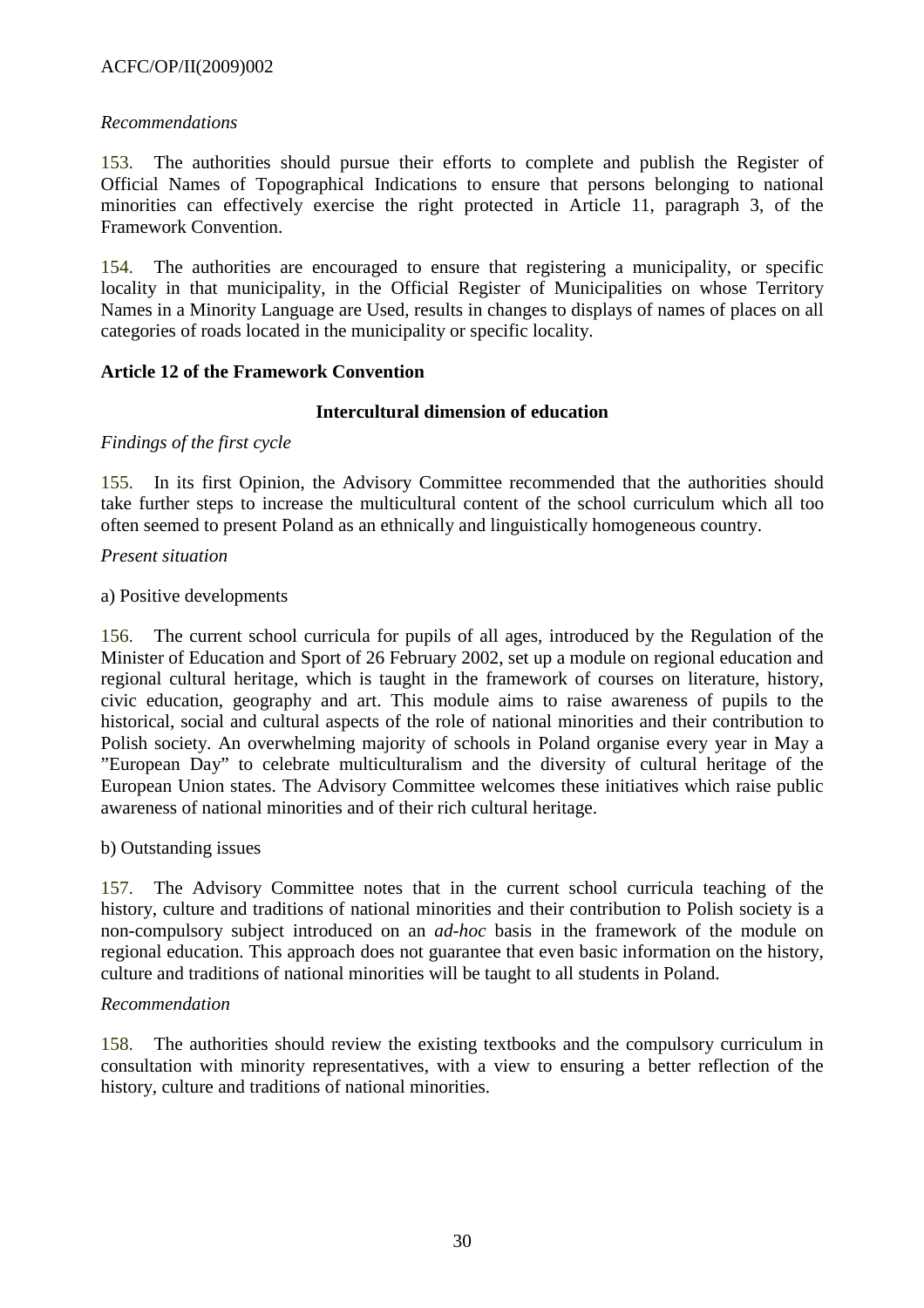# **Roma children in schools**

### *Findings of the first cycle*

159. The Advisory Committee found that the situation regarding the education of the Roma, and in particular the maintenance of "Roma classes" which were not designed specifically to develop the Roma language and culture, but rather appeared to perpetuate a form of separation, gave rise to deep concern. The Advisory Committee considered that the objective of the authorities should be to integrate Roma pupils into mainstream classes and to increase support for pre-school education for Roma children.

#### *Present situation*

### a) Positive developments

160. The Advisory Committee notes that the stated policy of the Polish authorities is to eliminate all remaining "Roma classes" and to integrate all Roma pupils into mainstream education. Significant progress has been achieved in this field, in particular through the introduction of Roma educational assistants and scholarships specifically earmarked for Roma students. Financial support has been earmarked for supplying Roma pupils with textbooks, school accessories, tickets for transport and accident insurance.

161. These measures, undertaken first in the framework of the Pilot Programme for the Roma Community in the Małopolskie Region in 2001-2003, followed by the country-wide ten-year Programme for the Roma Community in 2003-2013 led to a higher attendance rate, lower dropout rate and better academic achievement results.

### b) Outstanding issues

162. Various sources, including the Roma minority representatives, indicated to the Advisory Committee that the knowledge of Roma history, culture and traditions among teachers remains low. Also, according to the same sources, no efforts are made to teach majority students about the Roma and their contribution to Polish society. The lack of awareness of the Roma presence and of the contribution of Roma to society as a whole can lead to a prejudiced and stereotypical portrayal of its members, which consequently hinders the successful integration of Roma into mainstream society.

163. The Advisory Committee notes with deep concern that cases of discrimination, and the lack of any reaction at the local level, point to a disturbing complacency and condoning of discrimination within some groups in society. One example is the segregation of Roma pupils reported in the Maszkowice Primary School where they were required to use a separate entry to the building (see related comment under Article 4 above, paragraph 60).

#### *Recommendations*

164. The authorities should take without delay specific measures to eliminate all separate "Roma classes" and to integrate Roma pupils into mainstream education. The situation at all levels should be closely monitored in order to avoid segregation based on ethnic affiliation.

165. The Advisory Committee calls on the authorities to make more sustained efforts to promote the Roma language, culture and traditions, and to portray a more positive image of Roma identity among other children, families and teachers.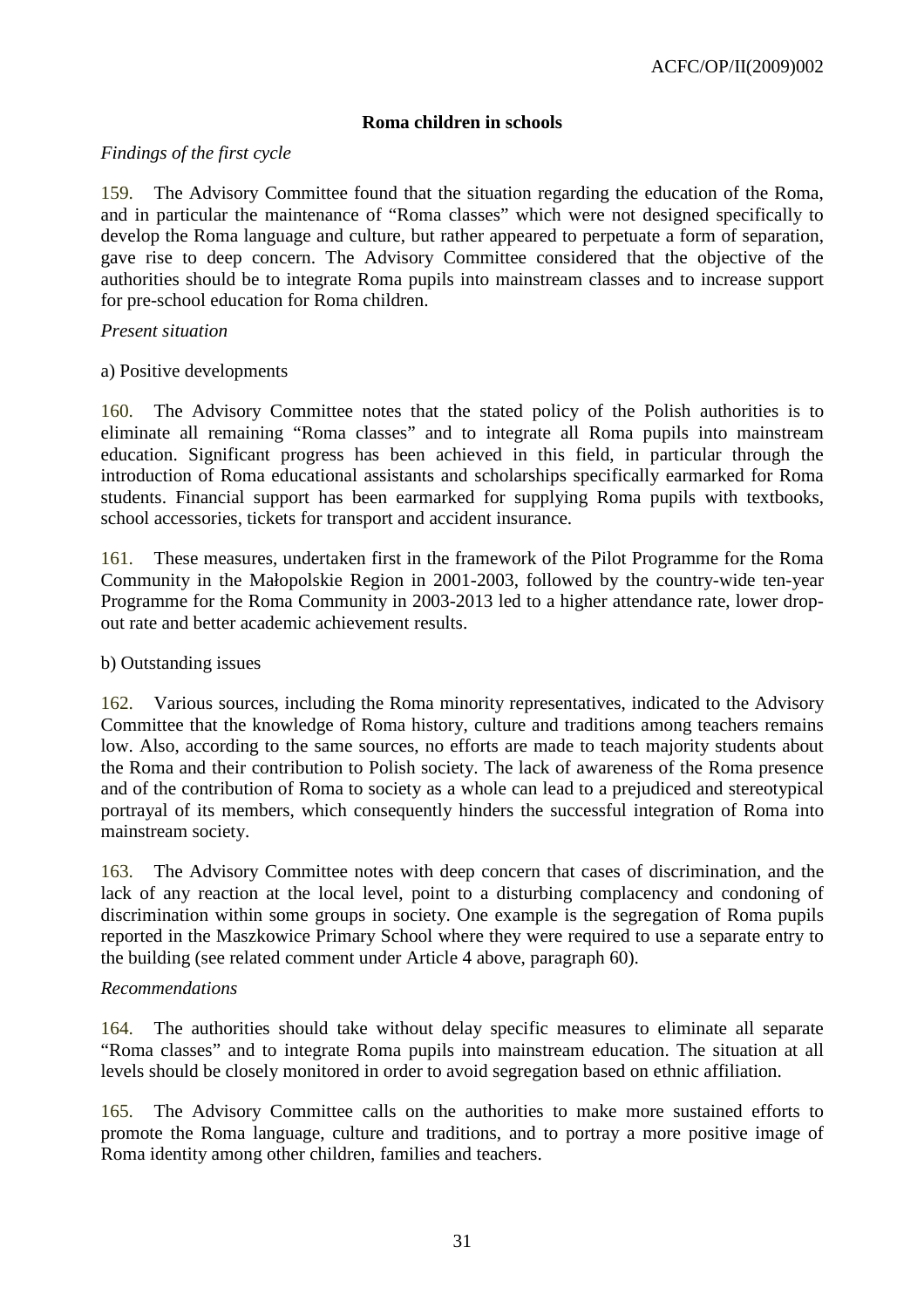# **Article 13 of the Framework Convention**

#### **Private education for national minorities**

### *Outstanding issues*

166. The Advisory Committee notes that, following the closure of several small village schools in the Municipality of Sejny, the Lithuanian community established a private school (kindergarten, primary, and secondary) with Lithuanian as the language of education. The legislation in Poland provides for public financing of all types of schools, both public and private established by local authorities, legal persons and private individuals. In accordance with the Regulation of the Minister of National Education of 21 December 2007 on the allocation of part of the education subsidy to local authorities in 2008, private schools receive from the Ministry of National Education the same amount of subsidy for each pupil enrolled as public schools run by the local authorities. The amount of subsidy for each pupil belonging to a national minority has been increased to one and a half times the applicable subsidy for a pupil in a public school of the same type in the same municipality. The Advisory Committee notes, that, according to the information provided by the representatives of the Lithuanian minority, the amount of education subsidies transmitted by the Municipal Council in Sejny is insufficient and the method for its calculation is not transparent.

#### *Recommendation*

167. The Advisory Committee calls on the authorities to examine the situation with regard to the allocation of subsidies in education and find solutions to ensure that the legislative provisions in force are effectively implemented, without discrimination.

# **Article 14 of the Framework Convention**

### **Minority language teaching**

#### *Findings of the first cycle*

168. In its first Opinion, the Advisory Committee noted that there are in Poland both legal guarantees and many opportunities available to persons belonging to national minorities for receiving instruction of and in their languages, in one form or another, as part of the public education system. The Advisory Committee also found that notwithstanding precise minimum requirements for establishing minority classes, the position was less clear as regards the closure of such classes. It urged the authorities to pay due attention to the existing thresholds and the needs of persons belonging to national minorities in this matter.

#### *Present situation*

#### a) Positive developments

169. The Act on National and Ethnic Minorities and on Regional Language of 6 January 2005 confirmed the existing guarantee, based on Article 13 of the Act on the System of Education of 7 September 1991, of the right of persons belonging to national minorities to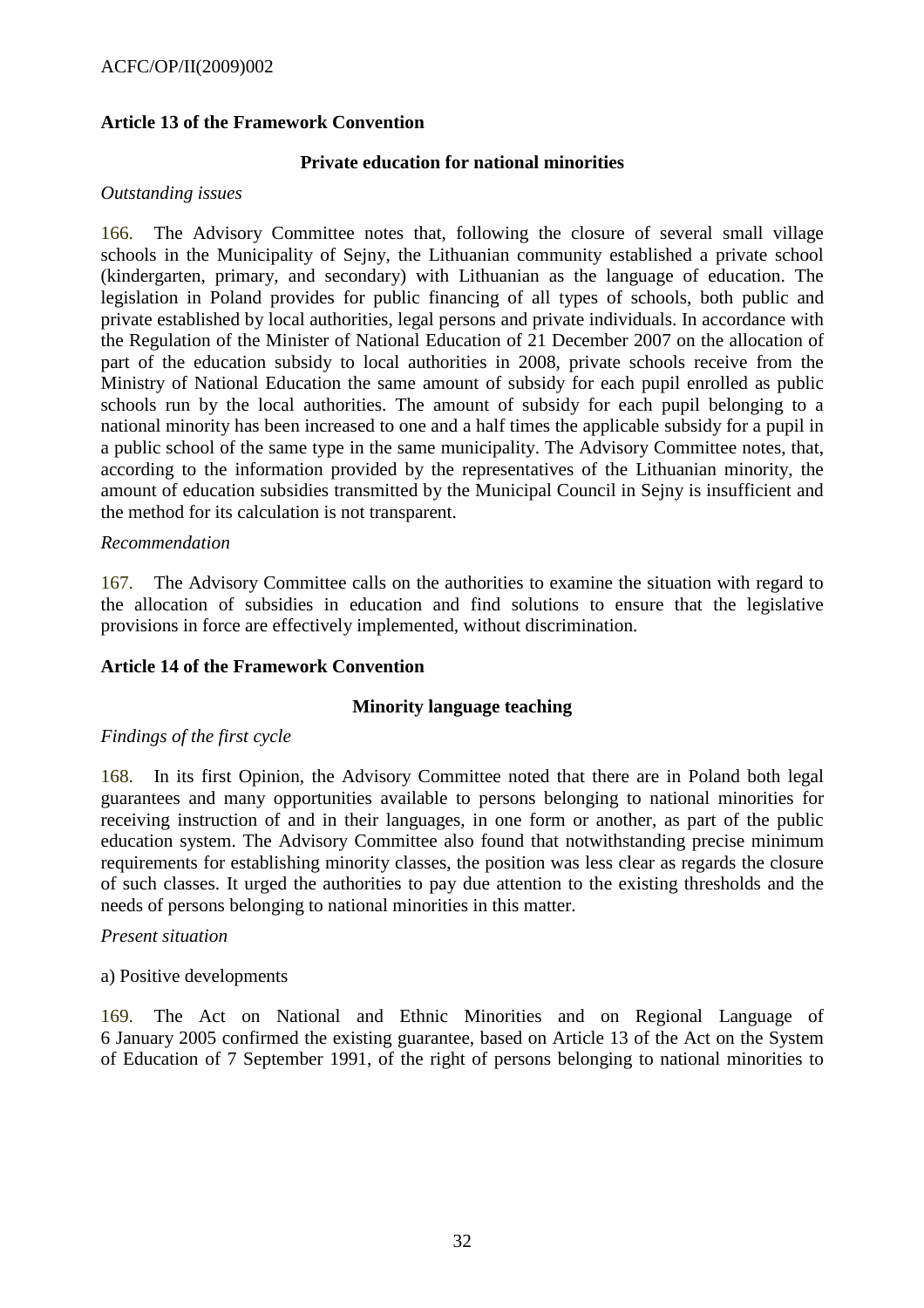learn their minority language. Furthermore, on 14 November 2007, the Minister of National Education issued a Regulation on the teaching of minority languages, history and culture.<sup>19</sup>

170. Teaching of a minority language as a mother tongue is organised at the primary and lower-secondary level at the written request of the parents of seven pupils and at uppersecondary level at the request of the parents of 14 pupils.

171. In spite of the general demographic decrease, the number of national minority pupils receiving instruction of and in their language, remains stable in Poland, standing at 32,333 pupils in primary schools and 13,140 pupils in lower-secondary schools for the school year 2007/2008. The Advisory Committee is pleased to note that, for each pupil belonging to a national minority the amount of subsidy is increased to one and a half times the applicable subsidy for a pupil in a public school of the same type in the same municipality.

172. Of the 535 primary schools providing instruction of and in minority languages in the school year 2007/2008, there were 2 schools teaching Armenian, 27 - Belarusian, 261 – German, 2- Hebrew,  $126$  – Kashub language,  $22$  – Lemko,  $10$  – Lithuanian,  $6$  – Slovak and  $79$  – Ukrainian. Out of the total of 205 lower-secondary schools, the figures were: 14 schools teaching Belarusian, 87 – German, 2 – Hebrew, 37 – Kashub, 12 – Lemko, 4 – Lithuanian, 2 – Russian, 3 – Slovak and 44 – the Ukrainian language.

173. The Advisory Committee notes the growing number of pupils learning the Kashub language and welcomes the progress on elaboration, publication and printing of textbooks and other manuals in this language.

b) Outstanding issues

174. The Advisory Committee notes that the number of pupils receiving instruction of or in minority languages drops significantly in upper-secondary schools with 1,499 pupils continuing such education in 22 schools only. The main reason for this, according to the information provided by the authorities, is the fact that the pupils belonging to national minorities, just like the pupils belonging to the majority, when choosing a type of upper-secondary school, are motivated primarily by their interest and academic ability. This leads to choosing schools which are located some distance from the home environment. As a consequence, the requirement of 14 pupils is more difficult to meet and, in the absence of the corresponding subsidy,<sup>20</sup> organising minority language tuition is impossible.

175. According to the information provided by the representatives of the German minority, the obligation to pass a foreign language exam at the end of lower-secondary education prompts some parents to withdraw their request for national minority language teaching, thus enabling national minority students to pass the exam in their minority language as a "foreign-language" exam. The reduction of education subsidies for such students complicates the financial situation of schools and causes certain difficulties with regard to "foreign" language teaching, as students belonging to national minorities master these languages much better than other pupils.

176. The Advisory Committee notes that, according to the information provided by national minority representatives, there are significant gaps in the school curricula as regards national

 $\overline{a}$ 

<sup>&</sup>lt;sup>19</sup>. "Regulation on the conditions and methods for the attainment by kindergartens, schools, and public establishments of the goals of supporting the national, ethnic and linguistic identity of pupils belonging to national and ethnic minorities or to a community using the regional language".

 $20$  See paragraph 167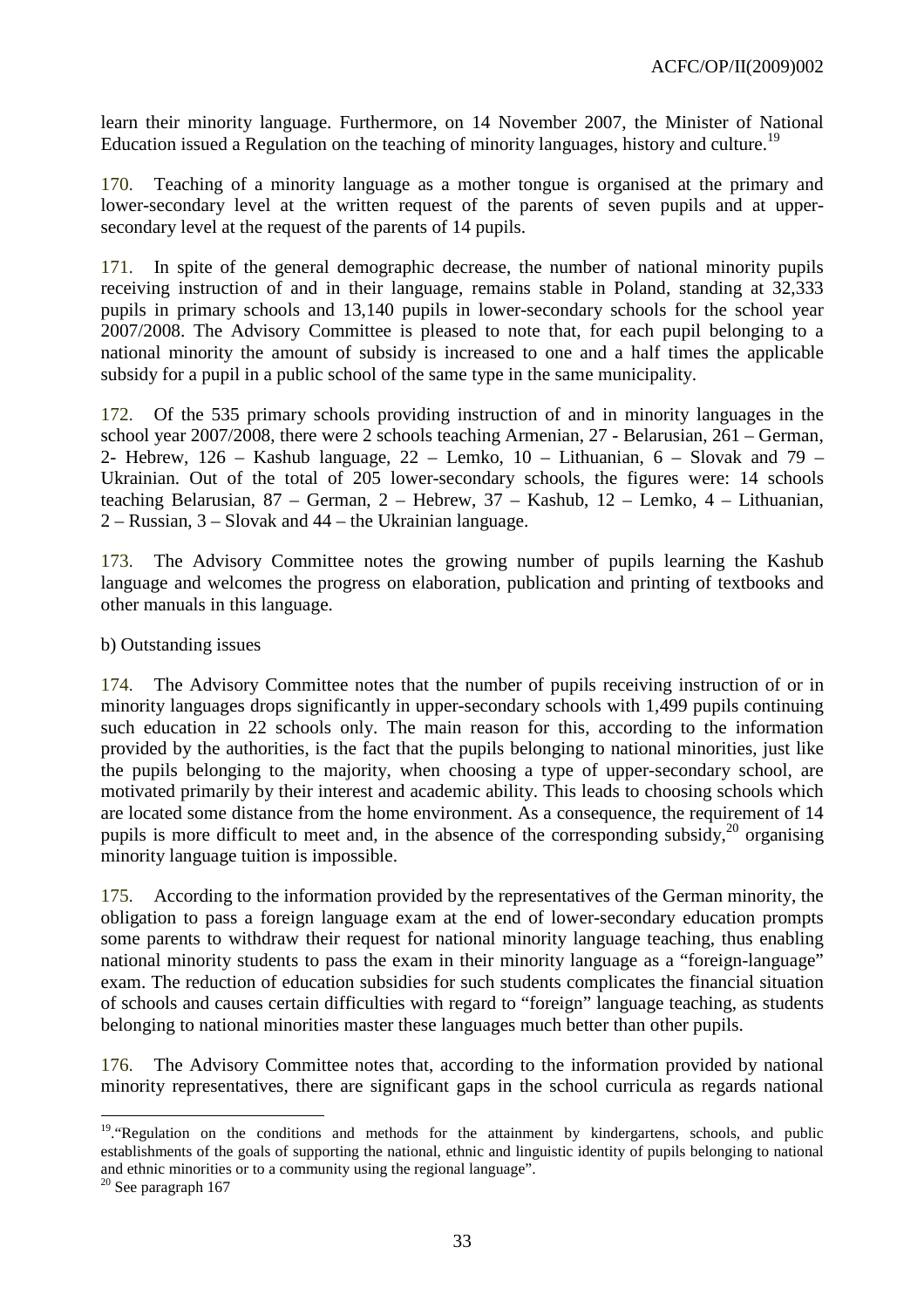minority language teaching as well as the history, culture, and traditions of the minorities and their "kin-States". In addition, as regards school manuals, there is often no choice of alternative textbooks, forcing teachers to use the only one available.

177. The Advisory Committee notes that, notwithstanding the progress achieved in the teaching of the Kashub language, shortcomings continue to be reported in respect of the teaching materials available. The shortage in the number of qualified teachers, compounded by the lack of a Kashub Language Department at Gdańsk University which could offer a course for teachers, further exacerbates the problems in this area.

178. The Advisory Committee also notes that there are no kindergartens offering Kashub language tuition at the pre-school level. The Advisory Committee has been informed that this is primarily due to the lack of qualified teachers.

179. A number of commendable initiatives were introduced in the last decade to improve educational opportunities for Roma pupils. However, according to the information provided in the State Report, no teaching of, nor in the Romani language is organised in public schools.

### *Recommendations*

180. The Advisory Committee is of the opinion that the authorities should pursue their dialogue with national minority representatives to analyse the demand that exists amongst national minorities to receive instruction in or of their languages and take appropriate follow-up measures.

181. The authorities should review the situation, in consultation with the representatives of national minorities, to assess whether the framework for teaching minority languages corresponds to actual needs and, where appropriate, take the necessary steps to address any shortcomings.

182. The Advisory Committee calls on the authorities to review the existing school curricula as regards national minority-specific subjects and ensure an adequate supply of school manuals and textbooks.

183. The Advisory Committee urges the authorities to increase their efforts, including financially, to make the necessary teaching material for the education of persons belonging to the Kashub minority available to the schools concerned.

184. Efforts should be intensified to ensure that a sufficient number of qualified teachers are trained to meet the needs of educational institutions which give teaching in or of minority languages.

185. The Advisory Committee considers that the authorities should help to train teaching staff in the Romani language and to develop the necessary teaching materials with a view to creating opportunities for teaching of or in the Romani language, where there is a sufficient demand.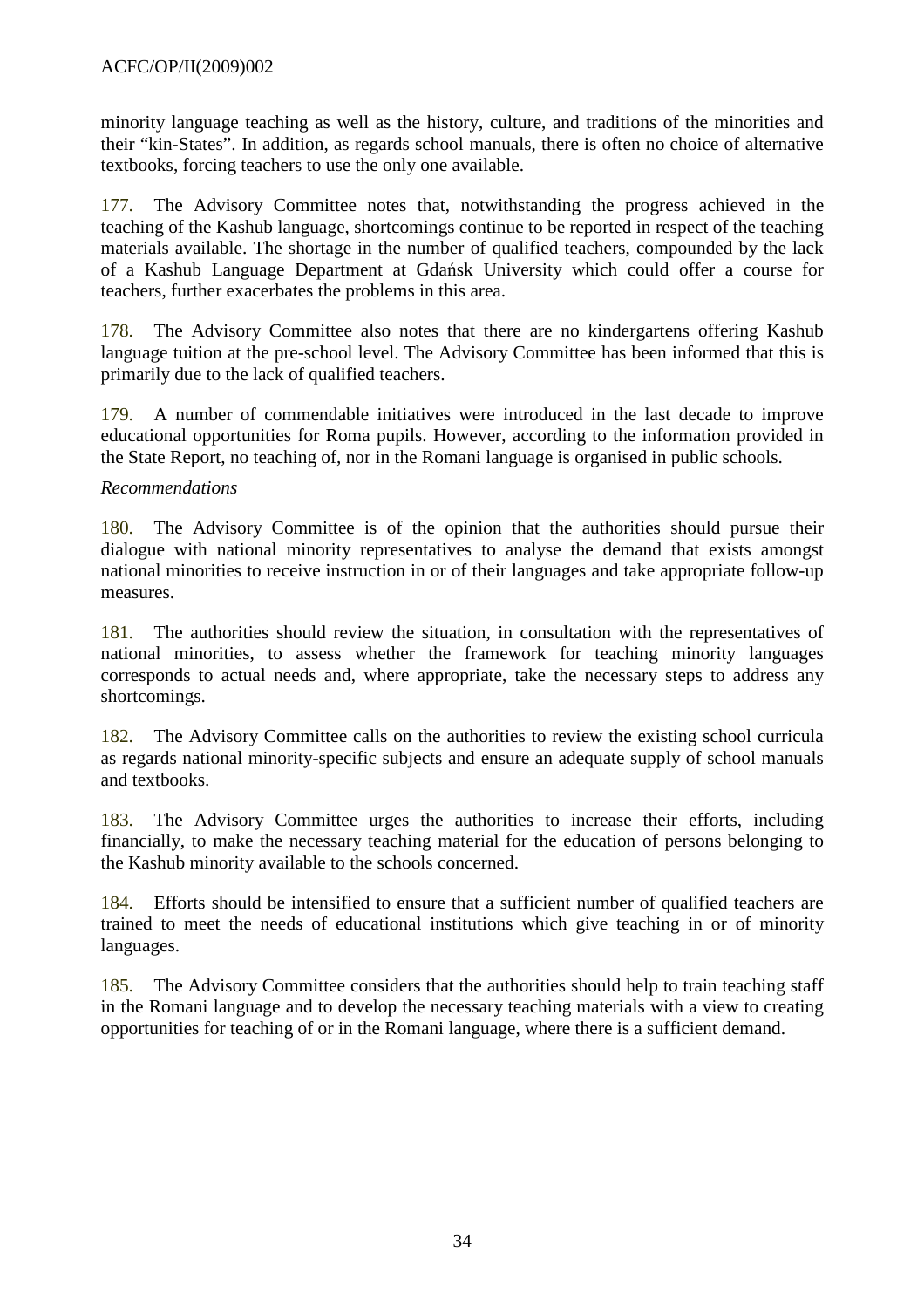### **Article 15 of the Framework Convention**

### **Minority representation in elected bodies**

#### *Findings of the first cycle*

186. In its first Opinion, the Advisory Committee noted that several national minorities, in particular the Germans, Ukrainians, Belarusians and Lithuanians, are well represented in elected bodies in their areas of settlement, at municipal, county and, in some cases, provincial level.

187. The Advisory Committee also considered that as regards participation at national level, national minorities were proportionately poorly represented in Parliament and urged the authorities to reinforce existing mechanisms. This was to enhance the participation of national minorities at national level, particularly in the case of the smaller and geographically dispersed minorities.

*Present situation* 

#### a) Positive developments

188. The Advisory Committee notes that the 2001 Act on elections to the *Sejm* and the Senate exempts parties of national minorities from the 5% electoral threshold for allocation of seats. This provision resulted in the election in 2007 of one German minority representative to the *Sejm*, composed of 460 members. In addition, one member of the *Sejm* belonging to the Ukrainian minority and one belonging to the Belarusian minority were elected from the lists of other political parties. In addition, a number of members of the *Sejm* declare themselves representatives of the Silesian minority.

189. The Parliamentary National and Ethnic Minorities Committee, composed of nineteen members, plays an active role in stimulating public awareness of national minorities, creating a framework for discussion on national minority issues and for making proposals for resolving the outstanding issues affecting them. The number of sittings of the Committee in 2008 (twentynine), attended by a wide range of national minority representatives, academics and local authorities demonstrates the spirit of openness and its active role in promoting minority rights.

190. The local elections of 2006 confirmed the national minorities' strong interest in participation in public affairs. Over four hundred representatives of the Belarusian, Lemko, Lithuanian, German and Ukrainian minorities were elected to local councils at all levels: municipality, district and region. Over thirty representatives of national minorities were directly elected to executive positions of *voits* (elected mayors of rural municipalities) and town mayors at the local level.

#### b) Outstanding issues

191. The representation of national minorities in the *Sejm* and the Senate reflects the lack of the effectiveness of the legislative provisions which were designed to guarantee minority representation. The Advisory Committee considers that the steadily falling number of national minority members in Parliament may lead to further marginalisation of national minority issues in public debate and erode interest on the part of national minorities in Poland in participating in the democratic process at the national level.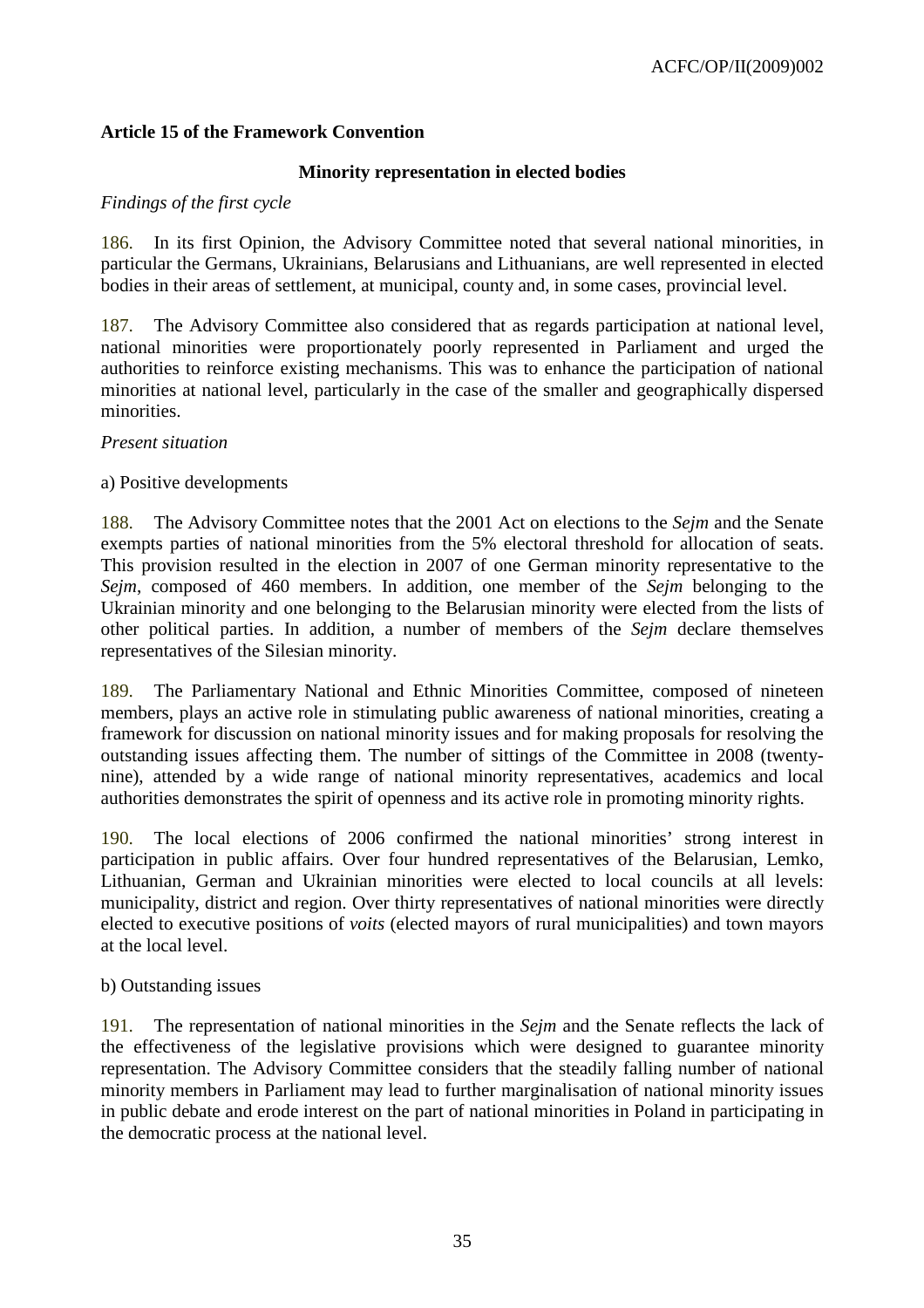192. The situation of the Ukrainian minority, which has been living in dispersed areas, as a result of the communist regime's Operation Wisła of 1947, has not found a satisfactory solution with regard to political representation at the national level. Moreover, the exemption of parties of national minorities from the 5% electoral threshold for allocation of seats, does not increase the chances of a representative of the Ukrainian minority to be elected on a minority party list. The Advisory Committee notes with concern that no measures have been proposed by the authorities to address this issue, in spite of the high number of persons declaring their affiliation with the Ukrainian minority, the level of organisation of this minority and the persistent interest voiced by its representatives.

193. The Advisory Committee is particularly concerned that the Roma minority is not represented in elected bodies at all at any level within the State.

### *Recommendations*

194. The authorities are encouraged to examine, in consultation with the representatives of the national minorities, legislative and practical measures which would create the necessary conditions for the political representation of minorities in the *Sejm* and the Senate to reflect more adequately the composition of Polish society.

#### **Consultative mechanisms**

# *Findings of the first cycle*

195. In its first Opinion, the Committee considered that the existing Team for National Minority Issues played a limited role in development and coordination of government policies and measures for national minorities. It urged the authorities to consider increasing national minority representatives' participation in the Team.

#### *Present situation*

# a) Positive developments

196. The Advisory Committee welcomes the establishment of the Joint Commission of Government and National and Ethnic Minorities. It notes that the wide consultative prerogatives of the Commission, including on the allocation of grants, draft legislation, implementation of minority programmes, non-discrimination measures and the voicing of opinions on the exercise of minority rights, enable it to influence significantly the debate on national minority issues and create a useful channel of communication with the authorities. The composition of the Commission, as stipulated in the Act, guarantees to each minority, recognised in Poland, a set number of representatives (one or two per minority). The Advisory Committee welcomes that the Joint Commission, after a period of inactivity in the second half of 2007, resumed regular meetings in 2008 and is working well, as attested by representatives of national minorities.

197. A Team on Roma Issues was created within the Joint Commission of Government and National and Ethnic Minorities to address specific issues affecting the Roma minority.

#### b) Outstanding issues

198. The Advisory Committee notes with concern the fact that the Joint Commission of Government and National and Ethnic Minorities ceased to function for eight months in 2007. The period of inactivity, contrary to Article 28 of the Act on National and Ethnic Minorities and on Regional Language which stipulates that the Joint Commission should meet at least every six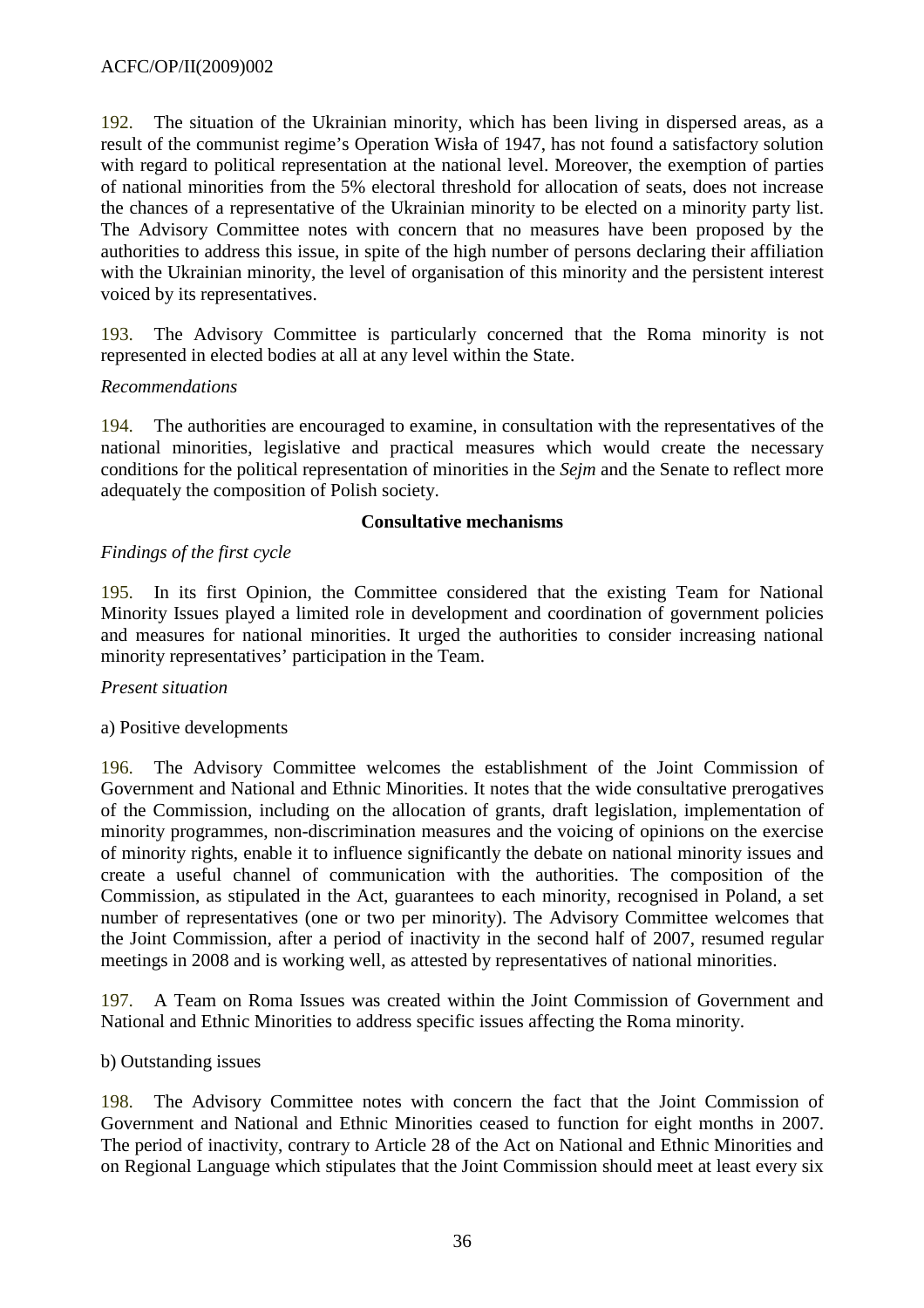months, demonstrates that occasionally relations between the representatives of national minorities and the authorities had been strained and that this has resulted in the blockage of institutional mechanisms. On the contrary, the Advisory Committee considers that, when controversial issues are identified, the Joint Commission should be considered as a primary forum for discussion and the resolution of differences.

199. Many representatives of the national minorities find that, notwithstanding recent increases,<sup>21</sup> the State support they receive is insufficient and does not correspond to their actual needs. It stands in stark contrast, in their view, with the more considerable funds available for Poles living abroad, provided through the budget of the Polish Community (*"Wspólnota Polska*"). They suggest that the resources allocated to persons belonging to national minorities in Poland should be more substantial.

# *Recommendations*

200. The authorities are encouraged to make full use of the potential of the Joint Commission of Government and National and Ethnic Minorities and to convene its meetings regularly, in line with the provisions of Article 28 of the Act on National and Ethnic Minorities and on Regional Language.

201. The Advisory Committee encourages the authorities to pursue and develop measures to promote Roma participation in local public life, in particular, by considering setting up consultative structures at local level in areas traditionally inhabited by them.

202. The authorities should ensure that funding provided for national minorities living in Poland effectively meets their real needs.

# **Effective participation of Roma in social and economic life**

# *Present situation*

a) Positive developments

203. Since 2004, the authorities have been implementing a long-term National Programme for the Roma Community in Poland (2004-2013), which aims at developing Roma culture and maintaining their ethnic identity, improving Roma living and health conditions, preventing racist offences and reducing unemployment. Additionally, since 2006, projects aimed at improving employment and social cohesion, increasing the education level and reducing social exclusion of Roma can benefit from financing available from the European Social Fund of the European Union under the Operational Project 'Human Capital'. In four towns with a high unemployment rate among Roma (Kraków, Szczecinek, Sławno and Olsztyn), the programme has contributed to the establishment of enterprises owned and run by Roma, ranging from wood-processing and construction work to catering and sewing.

#### b) Outstanding issues

204. In 2008, a Team for Roma Affairs was established within the framework of the Joint Commission of Government and National and Ethnic Minorities to monitor the implementation of the programme and to act as a forum for seeking solutions to the problems affecting the Roma minority. Whereas notable progress in the field of schooling of Roma children has been

 $\overline{a}$  $21$  See paragraph 64.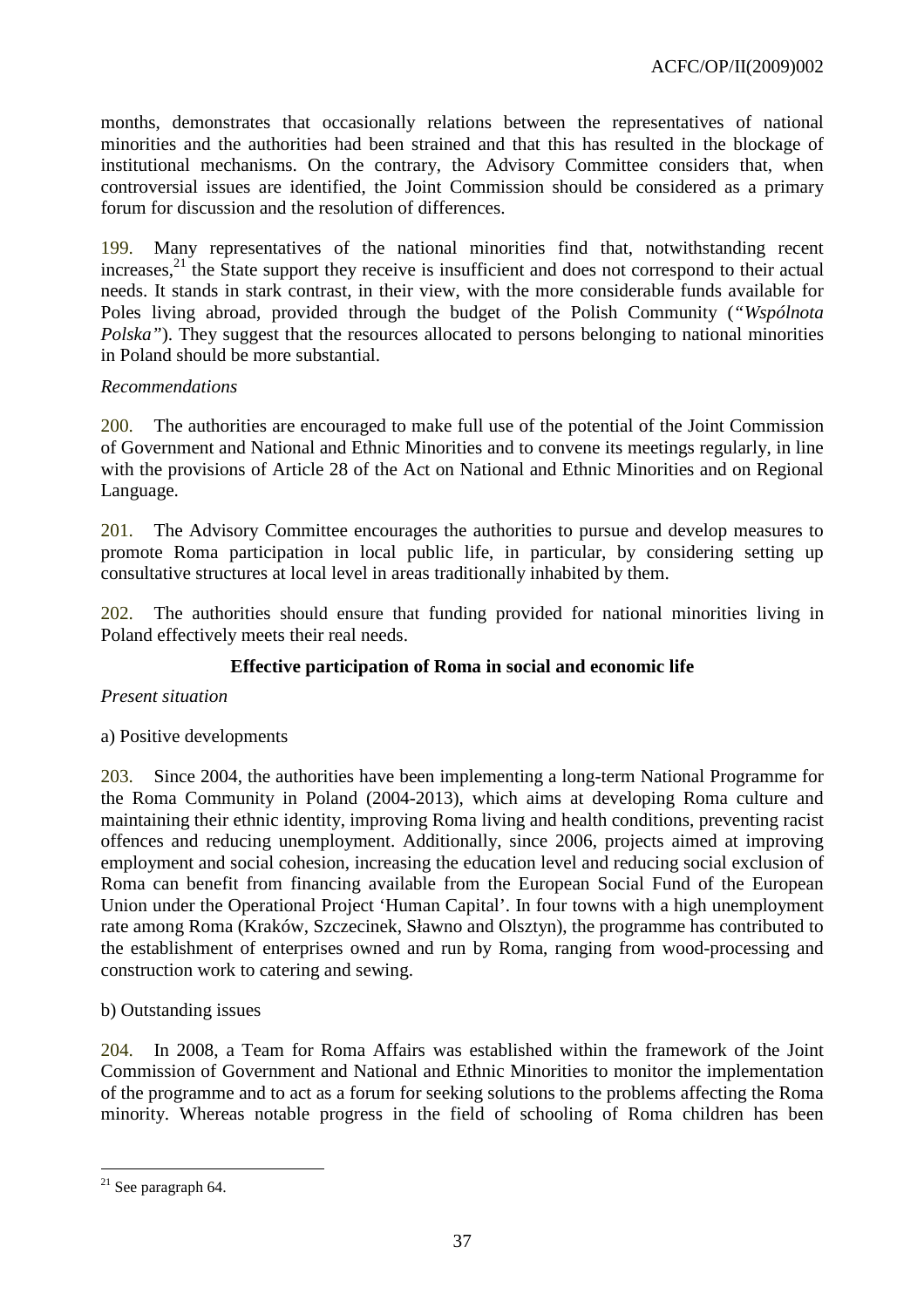achieved, further sustained action in respect of health, employment and housing, is still required as Roma in some settlements continue to face harsh living conditions.

205. The Advisory Committee notes with concern in particular that, in spite of the implementation of the National Programme for the Roma Community, a number of Roma, notably in the Małopolskie Region, continue to live in settlements with substandard conditions, without roads, running water or sewage facilities. The authorities, while acknowledging the gravity of the situation, have not been able either to find appropriate solutions to improve the living conditions of these persons or to improve the technical infrastructure of these settlements.

### *Recommendation*

206. The authorities should continue and increase efforts to develop policies to address the problems confronting the Roma in a number of fields, particularly in the areas of housing, employment, medical care and education, and allocate adequate resources to remedy the situation. In this connection, it is particularly important to ensure that the measures in question are geared to the needs of the Roma, by actively involving the Roma representatives in the various stages of development, implementation, monitoring and evaluation of such measures.

# **Article 17 of the Framework Convention**

### **Transfrontier contacts**

### *Present situation*

207. The Advisory Committee has been informed that persons belonging to the Belarusian and Ukrainian minorities were facing administrative complications to maintain frequent transfrontier contacts following the entry of Poland into the Schengen Agreement and the establishment of the external Schengen border between Poland on one side and Belarus and Ukraine on the other. Long delays at the border crossings and detailed customs inspections were mentioned as the main causes of these difficulties.

#### *Recommendation*

208. The Advisory Committee encourages the authorities to pursue their efforts with neighbouring countries to ensure that new EU border regulations are implemented in a manner that does not cause undue restrictions on the right of persons belonging to national minorities to establish and maintain contacts across frontiers.

#### **Article 18 of the Framework Convention**

#### **Bilateral co-operation**

# *Findings of the first cycle*

209. In its first Opinion, the Advisory Committee noted that Poland concluded with its neighbours numerous bilateral agreements protecting national minorities. The Advisory Committee considered that the Polish authorities should bear in mind that making the implementation of protective measures for national minorities living in Poland systematically conditional to progress recorded on similar issues in neighbouring countries was not in line with the spirit of the Framework Convention and that it could not compensate such shortcomings in the protection scheme set up under domestic law.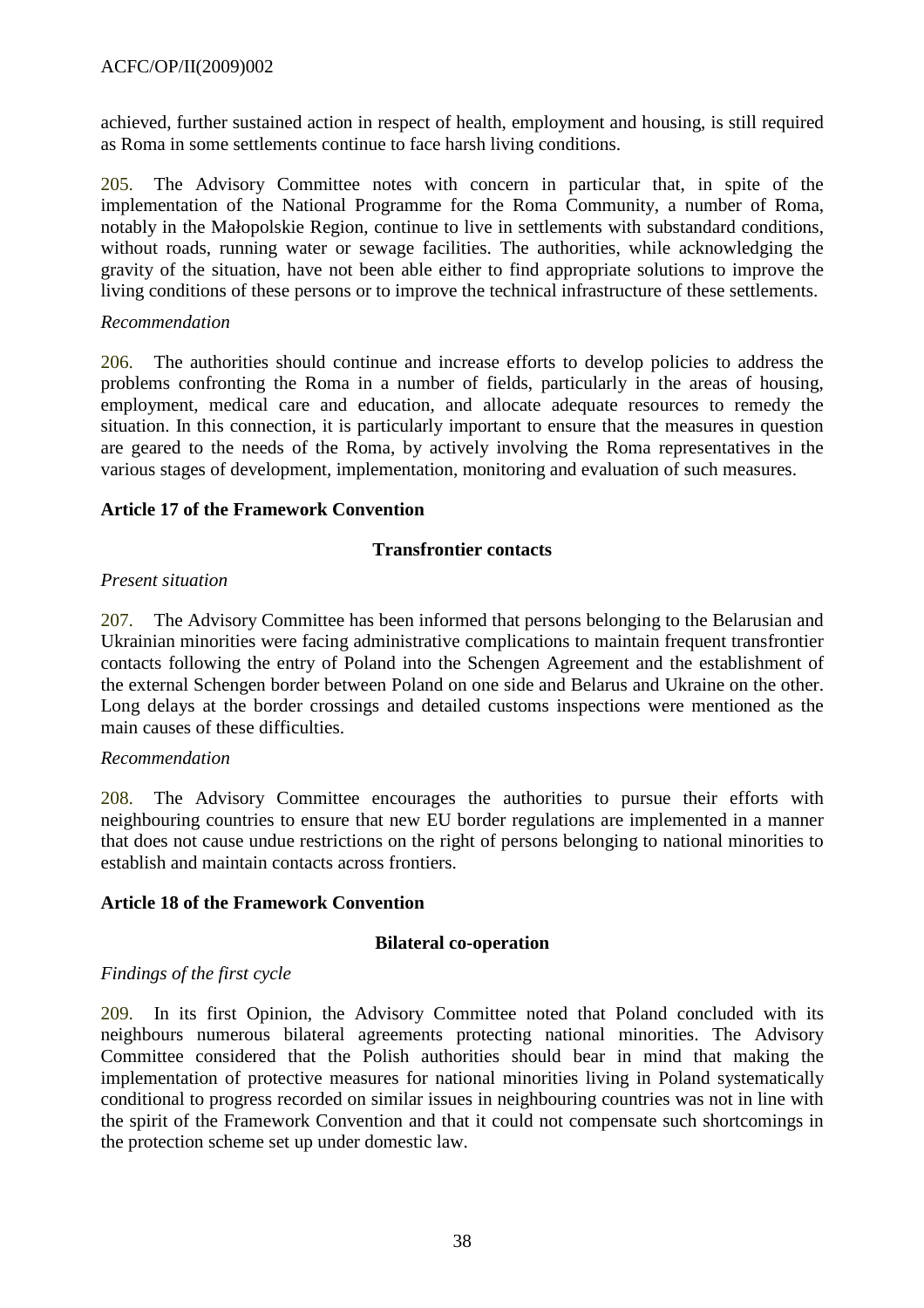### *Present situation*

### a) Positive developments

210. The Advisory Committee notes that, in its efforts aimed at strengthening the protection of national minorities, Poland has continued to pay considerable attention to co-operation agreements with all neighbouring countries.

### b) Outstanding issues

211. According to the information available to the Advisory Committee, local authorities and the media occasionally invoke reciprocity with neighbouring States as a condition for settling the issues under their competence. Such an approach has allegedly been demonstrated in particular with regard to the erecting of and or renovating memorials to the war victims and return of property (see also remarks under Articles 5 and 6 above).

212. The Advisory Committee notes the adoption of the Act on the Polish Card of 7 September 2007 which gives a number of rights in the field of education, culture, employment, social maters and health care to persons of Polish descent living in the countries which formed the USSR. This Act, which bestows rights on persons who are citizens of some neighbouring countries, provoked discussions at inter-State level and could therefore adversely affect bilateral relations, including on minority issues, as has already been pointed out in the Report of the Venice Commission on the Preferential Treatment of National Minorities by their Kin-State.<sup>22</sup>

### *Recommendations*

 $\overline{a}$ 

213. The Advisory Committee invites the authorities to apply the existing bilateral agreements in the spirit of good neighbourliness, friendly relations and co-operation between States, without making the implementation of protective measures for national minorities living in Poland systematically conditional to progress on similar issues in neighbouring countries.

214. The Advisory Committee invites the authorities to apply the provisions of the Act on the Polish Card in the spirit of good neighbourliness, friendly relations and co-operation between States, as enshrined in Articles 2 and 18 of the Framework Convention. The authorities are also invited to continue the consultation process with the authorities of those States whose citizens may be concerned.

<sup>&</sup>lt;sup>22</sup> See Venice Commission Report adopted on 19-20 October 2001 (CDL-INF (2001)019).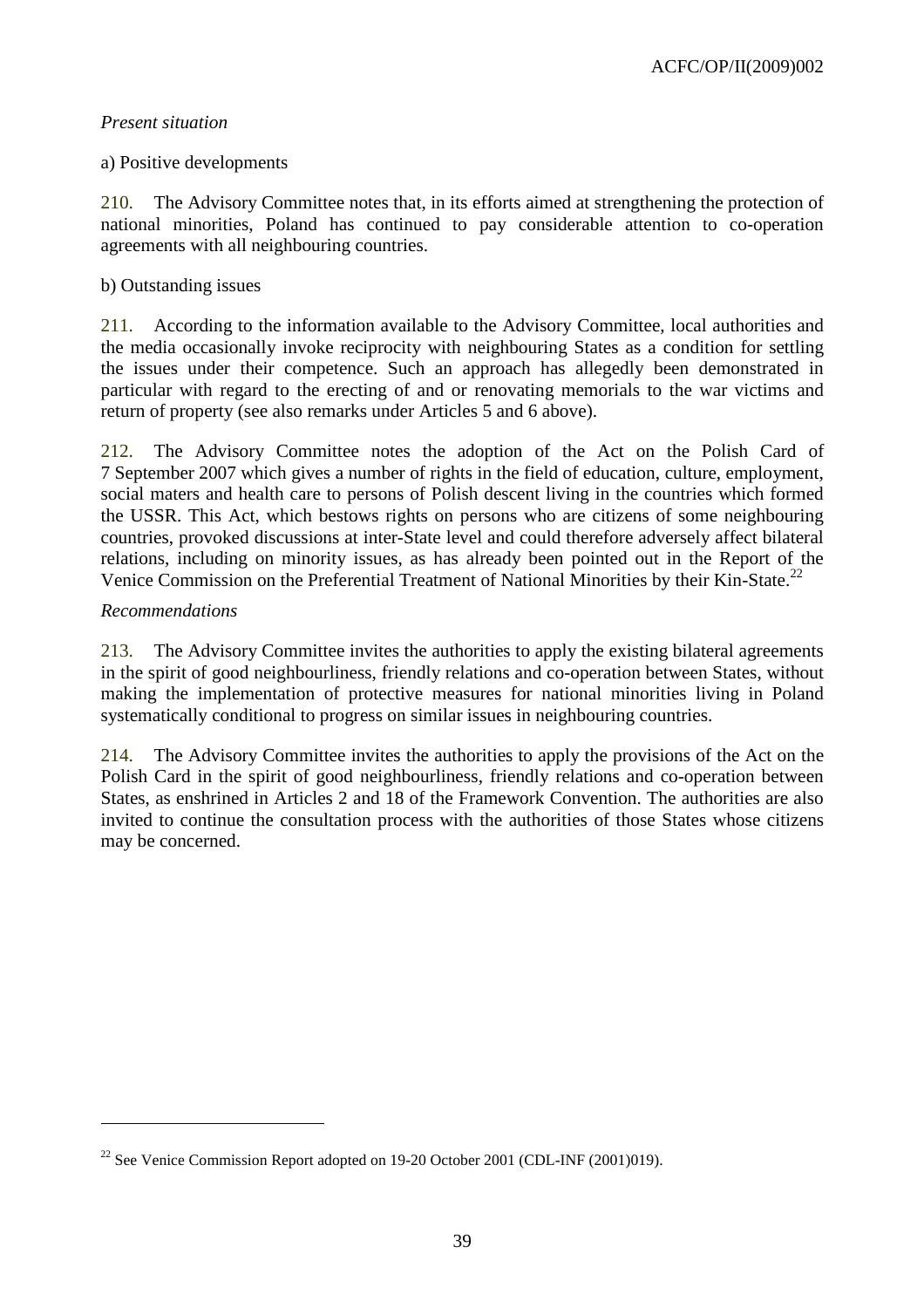# **III. CONCLUDING REMARKS**

215. The Advisory Committee considers that the present concluding remarks could serve as a basis for the conclusions and recommendations to be adopted by the Committee of Ministers with respect to Poland.

### **Positive developments**

216. The adoption of the Act on National and Ethnic Minorities and on Regional Language, in January 2005, is to be welcomed. Other positive developments include the establishment, under the aforementioned Act, of the Joint Commission of Government and National and Ethnic Minorities with its wide range of consultative prerogatives, and the active role played by the Parliamentary National and Ethnic Minorities Committee in raising public awareness of national minorities' concerns, which have created a framework for discussion on national minority issues and making proposals for resolving the outstanding issues affecting national minorities.

217. As regards practice, relations between national minorities and the majority are characterised by a climate of mutual understanding and tolerance. The public institutions such as the Ombudsman and the Government Plenipotentiary for Equal Treatment have adopted an active approach and continued efforts to promote respect for human rights and cultural diversity in Poland.

218. In the last few years, Poland has developed a range of programmes and measures aimed at alleviating difficulties faced by the Roma community in housing, employment, and healthcare, providing solutions to the problems they face in the field of education and, more generally, combating their social exclusion and marginalisation.

219. The authorities have already consulted national minorities about the preparation for a new population census scheduled for 2011. The Advisory Committee is pleased to note that the questions on ethnic origin (nationality) and on native language or the language used at home will be optional.

#### **Issues of concern**

220. The financial support for cultural projects and institutions remains insufficient despite the recent increase in the funds allocated by the Minister of the Interior and Administration to protect, preserve and develop cultural identity of minorities in Poland. The funding procedures create significant obstacles for small national minority organisations applying for State support.

221. Although a general climate of tolerance and intercultural dialogue characterises Polish society, instances of intolerance, racism, anti-Semitism and xenophobia are still reported. Official figures indicate that there has been an increase in the number of racially-motivated offences committed in the last few years in Poland. Adequate measures to combat racist acts committed prior to, during and after football matches are not applied.

222. There are concerns about reported instances of obstacles at the local level, which result in persons belonging to national minorities being unable to exercise their rights, as well as about provocative statements, conditioning respect for minority rights on reciprocity in neighbouring countries, or by the local authorities on the other side of the border. Despite the repeated efforts of the Polish Government, the local authorities have not returned the Ukrainian National Home in Przemyśl and the Ruska Bursa building in Gorlice to their rightful owners.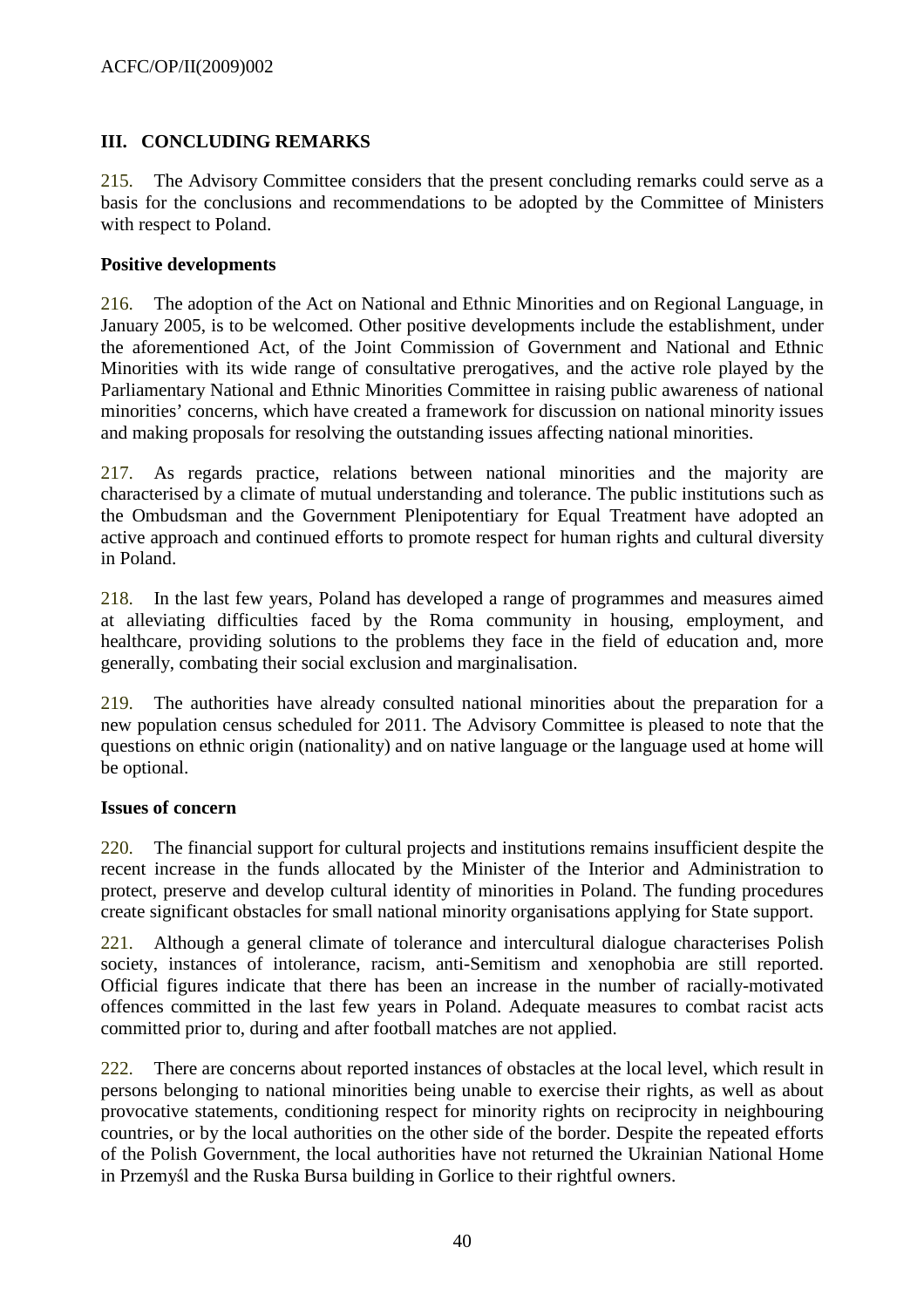223. Notwithstanding the measures taken by the authorities, the situation of Roma is still a cause for concern. A number of Roma, notably in the Małopolskie Region, continue to live in settlements in substandard conditions, without roads, running water or sewage facilities. Reported cases of discrimination, such as the segregation of Roma pupils in the Maszkowice Primary School and the lack of any reaction at the local level, point to a disturbing complacency and condoning of discrimination within some groups of society.

224. The representation of national minorities in the public radio and television programming councils, despite the existence of a legislative provision to that effect, is lacking. Also, the geographical radio and television coverage by media broadcasting in minority languages of the regions where the national minorities live, remains inadequate.

225. In the current school curricula, the teaching of the history, culture and traditions of national minorities and their contribution to Polish society is a non-compulsory subject introduced on an *ad hoc* basis in the framework of regional education. This approach does not guarantee that students in general will be provided with adequate information on the history, culture and traditions of national minorities.

226. In spite of the substantial number of persons declaring in the last census their Silesian nationality and speaking the Silesian language at home, the authorities, apart from the Parliamentary National and Ethnic Minorities Committee, have not considered the matter since the first monitoring cycle and have not entered into dialogue with the persons concerned.

227. As regards the issue of the possibility to receive education in or of a minority language, the number of the pupils receiving such instruction drops significantly in upper-secondary schools.

228. Although the law allows the use of the minority language as a "supporting language" in administration and the display in the minority language of traditional local names, street names and other topographical indications intended for the public in the municipalities inhabited by minorities, the actual number of municipalities which apply these provisions remains low. In addition, the right to use the "supporting language" in administration is restricted to the municipal self-government authorities and does not extend to the police, health care services, the post office or the State administration at the local level.

229. Legislative provisions as regards parliamentary elections, which exempt parties of national minorities from the 5% electoral threshold for allocation of seats, which at face value are favourable to the national minorities, have not in practice led to an adequate political representation of minorities.